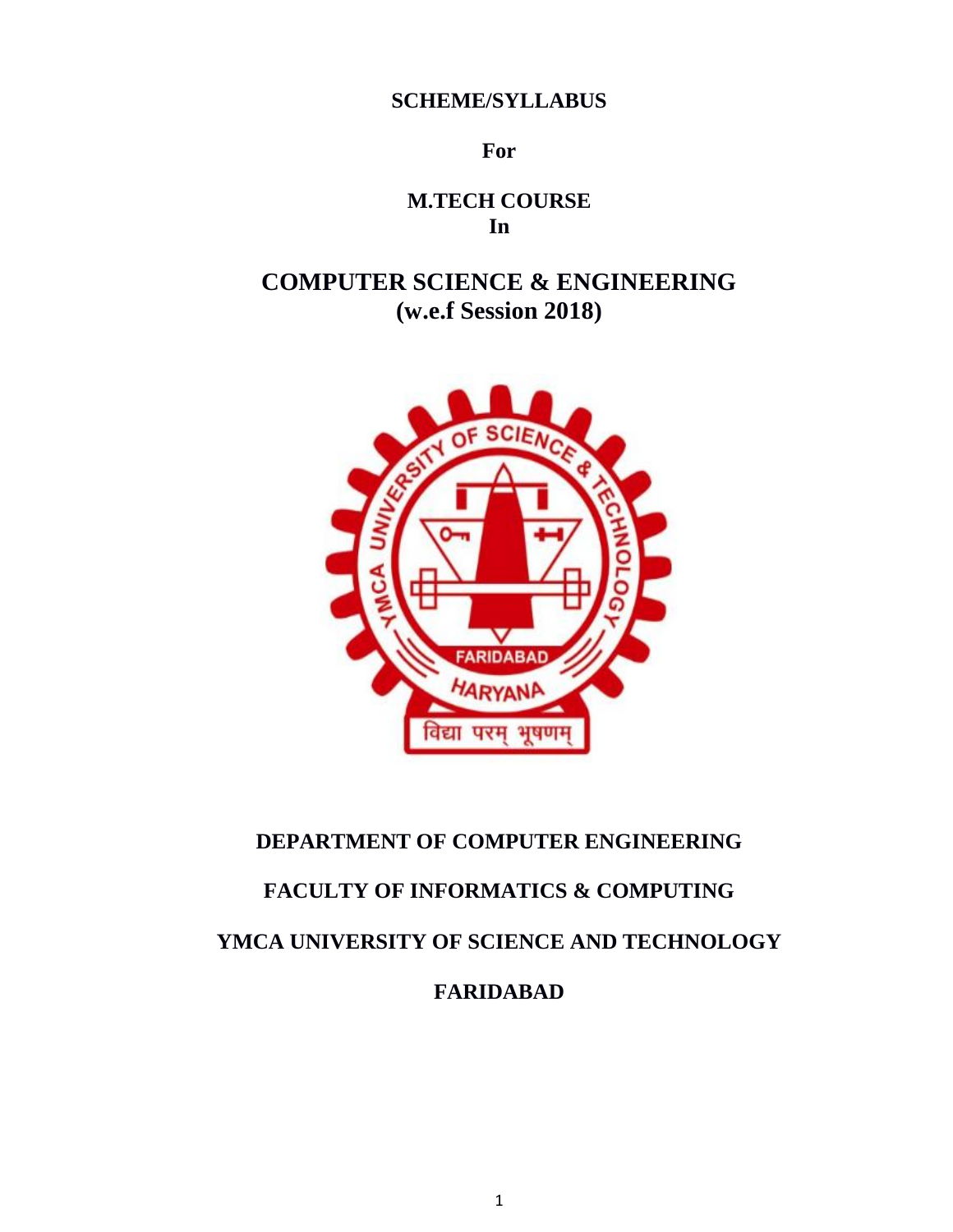

# **YMCA UNIVERSITY OF SCIENCE & TECHNOLOGY**

# **VISION**

YMCA University of Science and Technology aspires to be a nationally and internationally acclaimed leader in technical and higher education in all spheres which transforms the life of students through integration of teaching, research and character building.

# **MISSION**

- To contribute to the development of science and technology by synthesizing teaching, research and creative activities.
- To provide an enviable research environment and state-of-the art technological exposure to its scholars.
- To develop human potential to its fullest extent and make them emerge as world class leaders in their professions and enthuse them towards their social responsibilities.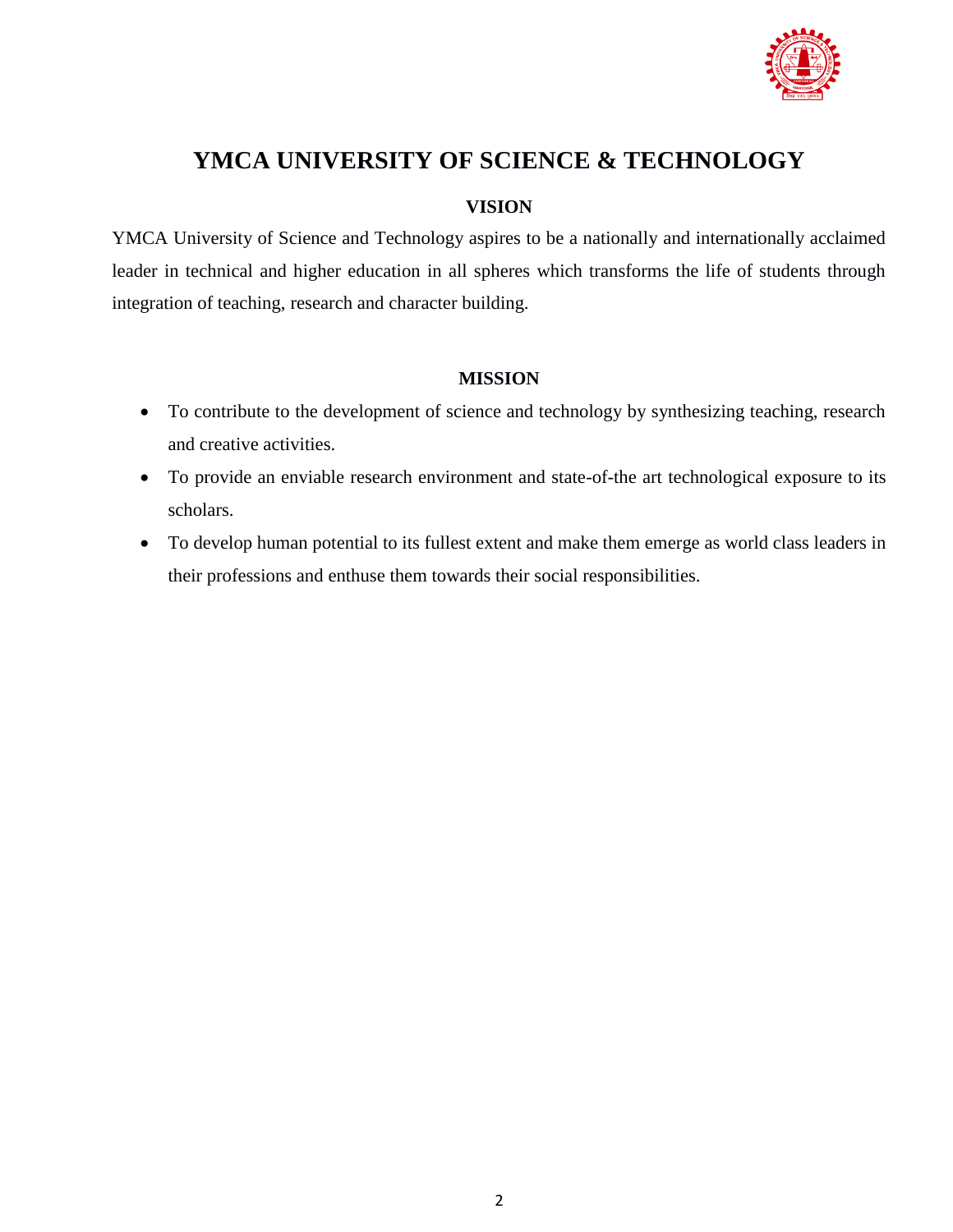

# **DEPARTMENT OF COMPUTER ENGINEERING**

# **VISION**

The department aims to make a place at both national and international level by producing high quality ethically rich computer engineers conversant with the state-of-theart technology with the ability to adapt the upcoming technologies to cater to the ever changing industrial demands and societal needs. It endeavours to establish itself as a centre of excellence by contributing to research areas having IT impact on the people's life and nation's growth.

# **MISSION**

- To provide the future leaders in the area of computer engineering and information technology through the development of human intellectual potential to its fullest extent.
- To enable the students to acquire globally competence through problem solving skills and exposure to latest developments in IT related technologies.
- To educate the students about their professional and ethical responsibilities.
- To ensure continuous interaction with the industry and academia through collaborative research projects.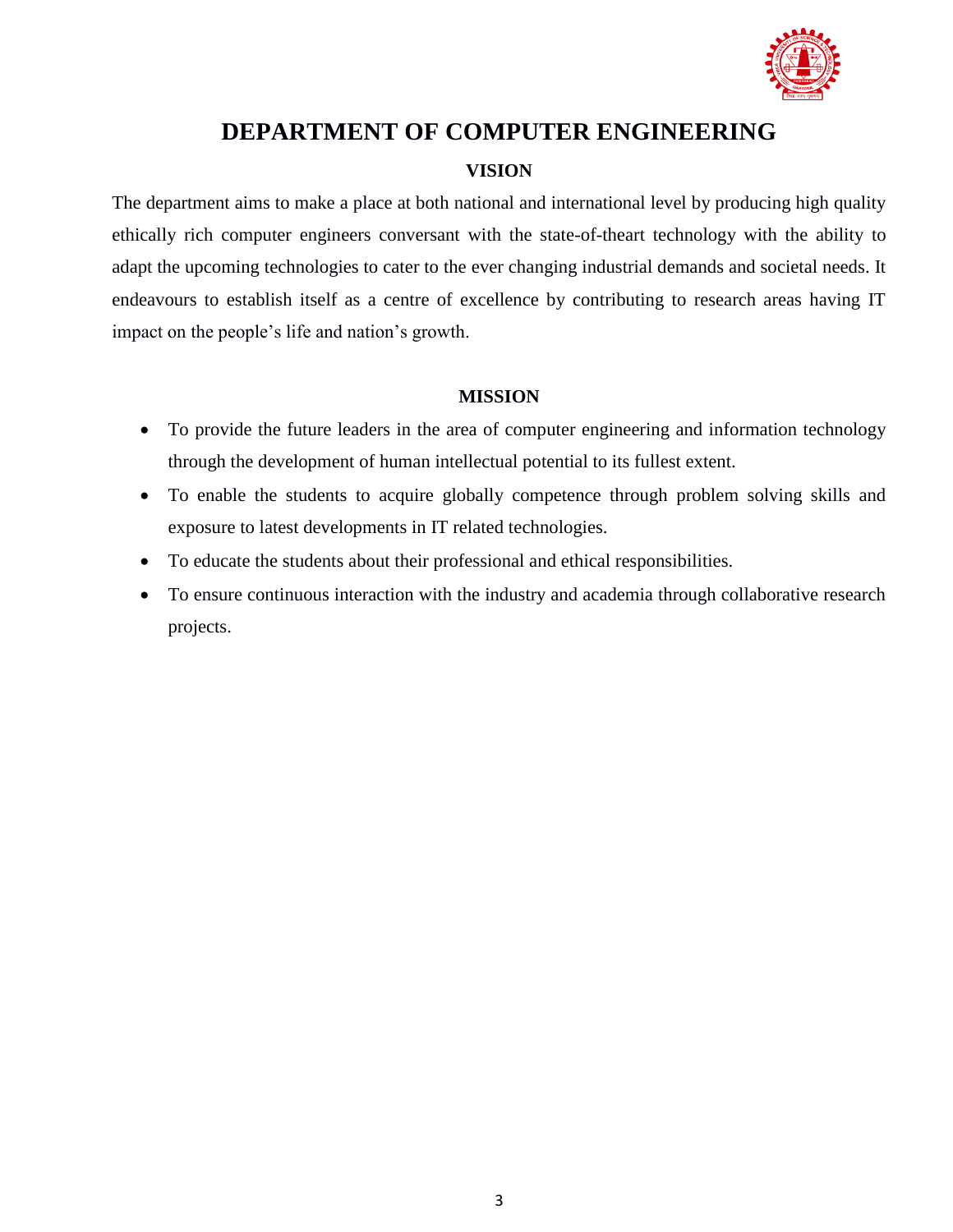

# **ABOUT THE PROGRAM**

The Master of Technology (M.Tech) program in Computer Science and Engineering is a two year post graduate program which is designed with an aim to provide the students in depth knowledge of various advanced concepts of computer engineering.

The program provides comprehensive knowledge which is sufficient enough to enhance the critical thinking skills and research ability of the students. Besides the theoretical and laboratory based curriculum, students complete an advanced programming project in the final year of the program including one full semester for research work.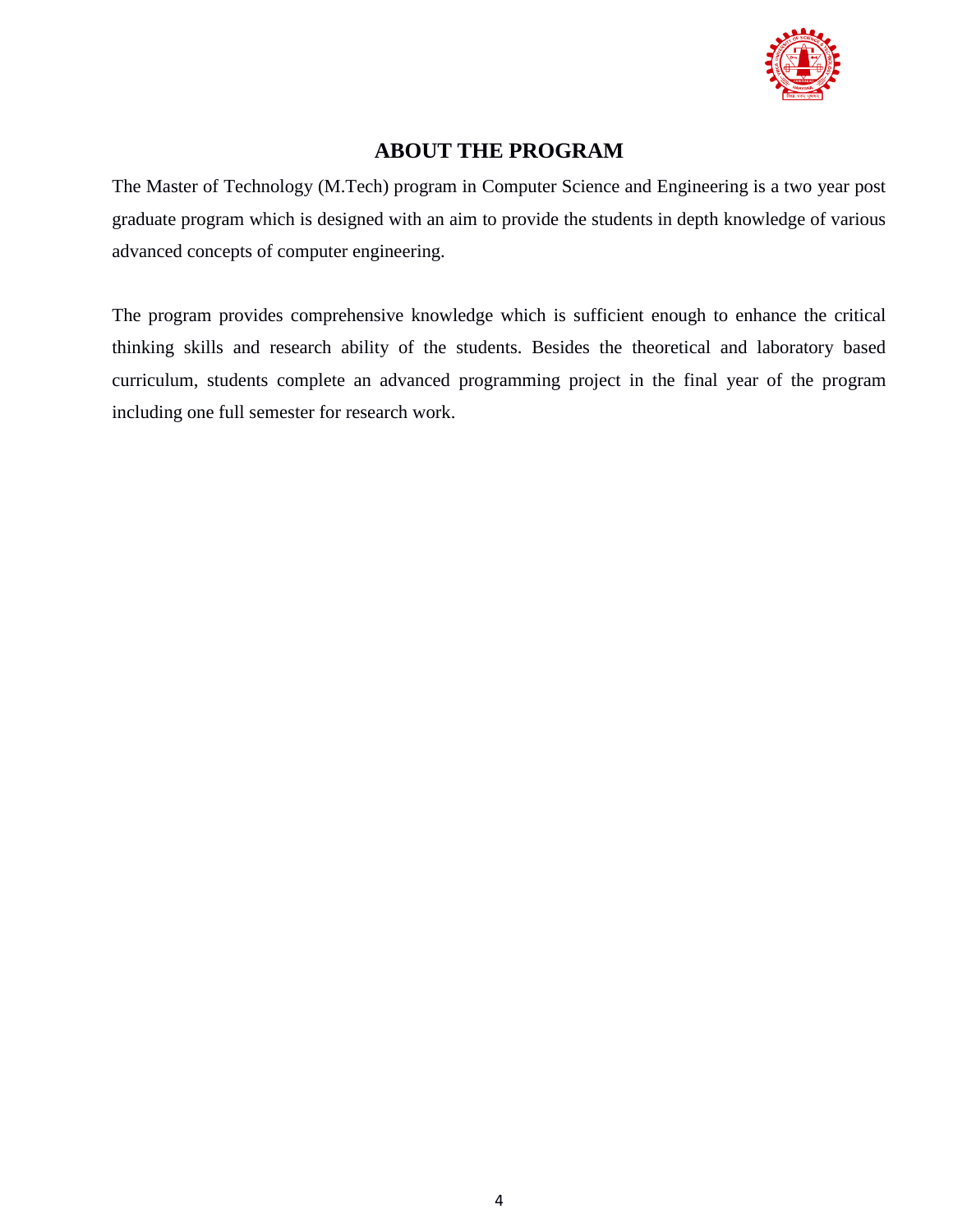

# **PROGRAMME EDUCATION OBJECTIVES**

| PEO1             | To enhance the competence level for tackling real world problems in industry,<br>academia and research organizations                |
|------------------|-------------------------------------------------------------------------------------------------------------------------------------|
| PEO <sub>2</sub> | To sharpen problem solving ability using in depth analysis based upon state-<br>of-the-art concepts and technology                  |
| PEO <sub>3</sub> | To create awareness about professional ethics, multidisciplinary approach,<br>entrepreneurial thinking and effective communication. |

# **PROGRAMME OUTCOMES**

| PO <sub>1</sub> | Ability to learn & apply advance concepts to generate novel solutions for solving<br>complex computational problems.    |
|-----------------|-------------------------------------------------------------------------------------------------------------------------|
| PO <sub>2</sub> | Ability to effectively adopt & adapt recent technology for finding efficient<br>solutions to the contemporary problems. |
| PO <sub>3</sub> | Ability to act as an effective human resource in industry $\&$ academia for socio-<br>economic growth.                  |
| PO <sub>4</sub> | Ability to pursue research and create knowledge to meet the present and<br>upcoming challenges                          |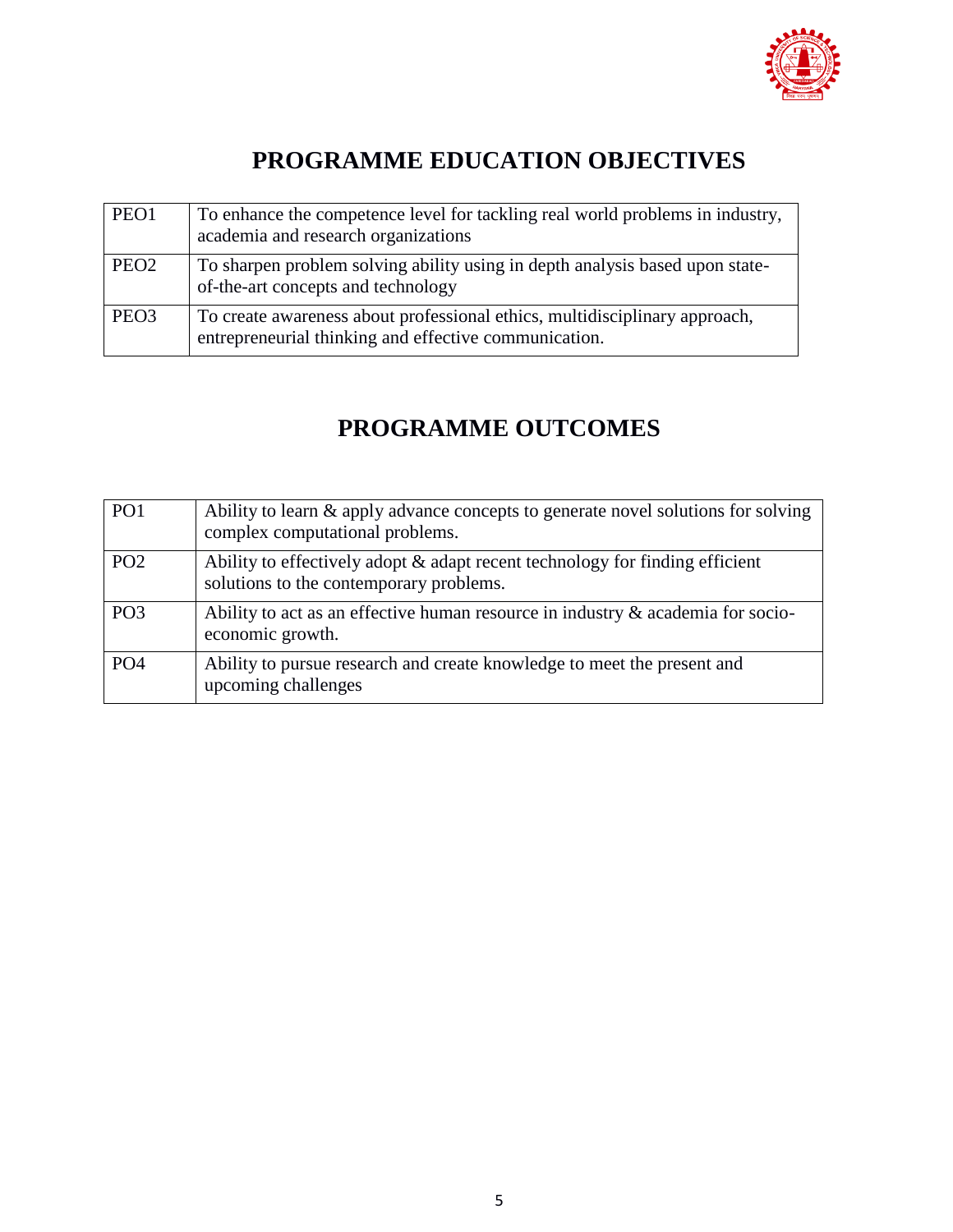

# **YMCA UNIVERSITY OF SCIENCE AND TECHNOLOGY FARIDABAD SYNOPSIS OF SCHEME OF STUDIES & EXAMINATIONS 2 YEARS M.TECH SEMESTER I-IV (w.e.f 2018)**

**Total Credits: 67 Total Theory Subjects: 13 Total Labs (including Seminars & Projects):04 Total Dissertation: 02**

# **Total Teaching Schedule:**

| <b>Lectures</b> | <b>Practical</b> | <b>Total</b> |
|-----------------|------------------|--------------|
| 38              | 70               | 108          |

#### **Total Marks:**

|            | -<br>erm<br>™n m<br>rua | m<br>______ |  |
|------------|-------------------------|-------------|--|
| 71 A<br>1V | 015                     | ---<br>⊿J⊿J |  |

# **Itemised Break-up:**

| <b>Details</b>       | <b>Hours</b> | <b>Marks</b> | <b>Credits</b> |
|----------------------|--------------|--------------|----------------|
|                      |              |              |                |
| <b>Theory</b>        | 38           | 1300         | 32             |
| <b>Subjects</b>      |              |              |                |
| Labs                 | 16           | 400          | 8              |
| <b>Mini Projects</b> | 2            | 25           |                |
| with Seminar         |              |              |                |
| <b>Dissertation</b>  | 52           | 800          | 26             |
|                      |              |              |                |
| <b>Total</b>         | 108          | 2525         | 67             |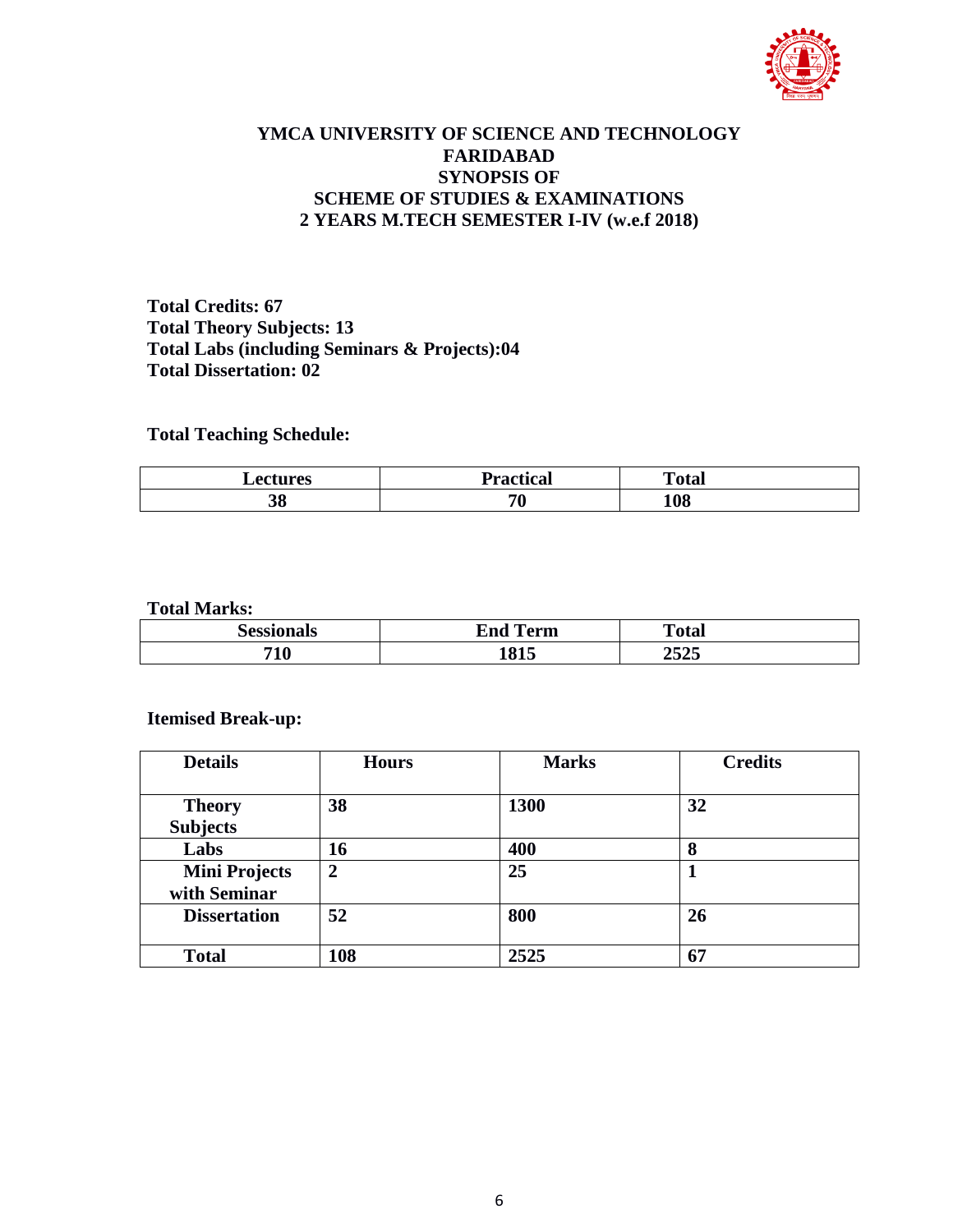

# **YMCA University of Science and Technology, Faridabad M.Tech (Computer Science & Engineering) Scheme of Studies / Examination Semester I**

| Course<br>No.  | <b>Course Title</b>                                            | <b>Teaching</b><br><b>Schedule</b> |                | <b>Marks</b><br>For<br><b>Sessionals</b> | <b>Marks for End Term</b><br><b>Examination</b> |              | <b>Total</b>            | <b>Credits</b> |                  |
|----------------|----------------------------------------------------------------|------------------------------------|----------------|------------------------------------------|-------------------------------------------------|--------------|-------------------------|----------------|------------------|
|                |                                                                | L                                  | ${\bf P}$      | <b>TOTAL</b>                             |                                                 |              | <b>THEORY PRACTICAL</b> | <b>Marks</b>   |                  |
| MCS-18-101     | Mathematical<br>foundations of<br><b>Computer Science</b>      | 3                                  | $\mathbf{0}$   | 3                                        | 25                                              | 75           | $\boldsymbol{0}$        | 100            | 3                |
| MCS-18-102     | <b>Advanced Data</b><br><b>Structures</b>                      | 3                                  | $\mathbf{0}$   | 3                                        | 25                                              | 75           | $\boldsymbol{0}$        | 100            | 3                |
|                | Elective I                                                     | $\overline{3}$                     | $\mathbf{0}$   | $\overline{3}$                           | 25                                              | 75           | $\mathbf{0}$            | 100            | $\overline{3}$   |
|                | Elective II                                                    | $\overline{3}$                     | $\Omega$       | $\overline{3}$                           | 25                                              | 75           | $\overline{0}$          | 100            | $\overline{3}$   |
| <b>RMI-101</b> | Research<br>Methodology and<br><b>IPR</b>                      | $\overline{2}$                     | $\mathbf{0}$   | $\overline{2}$                           | 25                                              | 75           | $\boldsymbol{0}$        | 100            | $\overline{2}$   |
|                | <b>Audit Course-I</b>                                          | $\overline{2}$                     | $\mathbf{0}$   | $\overline{2}$                           | 25                                              | 75           | $\mathbf{0}$            | 100            | $\boldsymbol{0}$ |
| MCS-18-104     | Laboratory 1:<br><b>Advanced Data</b><br><b>Structures Lab</b> | $\overline{0}$                     | $\overline{4}$ | $\overline{4}$                           | 30                                              | $\mathbf{0}$ | 70                      | 100            | $\overline{2}$   |
|                | Laboratory 2:<br>(Based on Electives)                          | $\overline{0}$                     | $\overline{4}$ | $\overline{4}$                           | 30                                              | $\theta$     | 70                      | 100            | $\overline{2}$   |
|                | <b>Total</b>                                                   | 16                                 | 8              | 24                                       | 210                                             | 450          | 140                     | 800            | 18               |

# **Elective I**

| Machine Learning |
|------------------|
|                  |

- MCS-18-302 Mobile Applications & Services
- MCN-18-101 Data Communication & Networks

# **Elective II**

- MCS-18-111 Distributed Systems
- MCS-18-112 Web Search & Information Retrieval
- MCSE-18-113 Web Technologies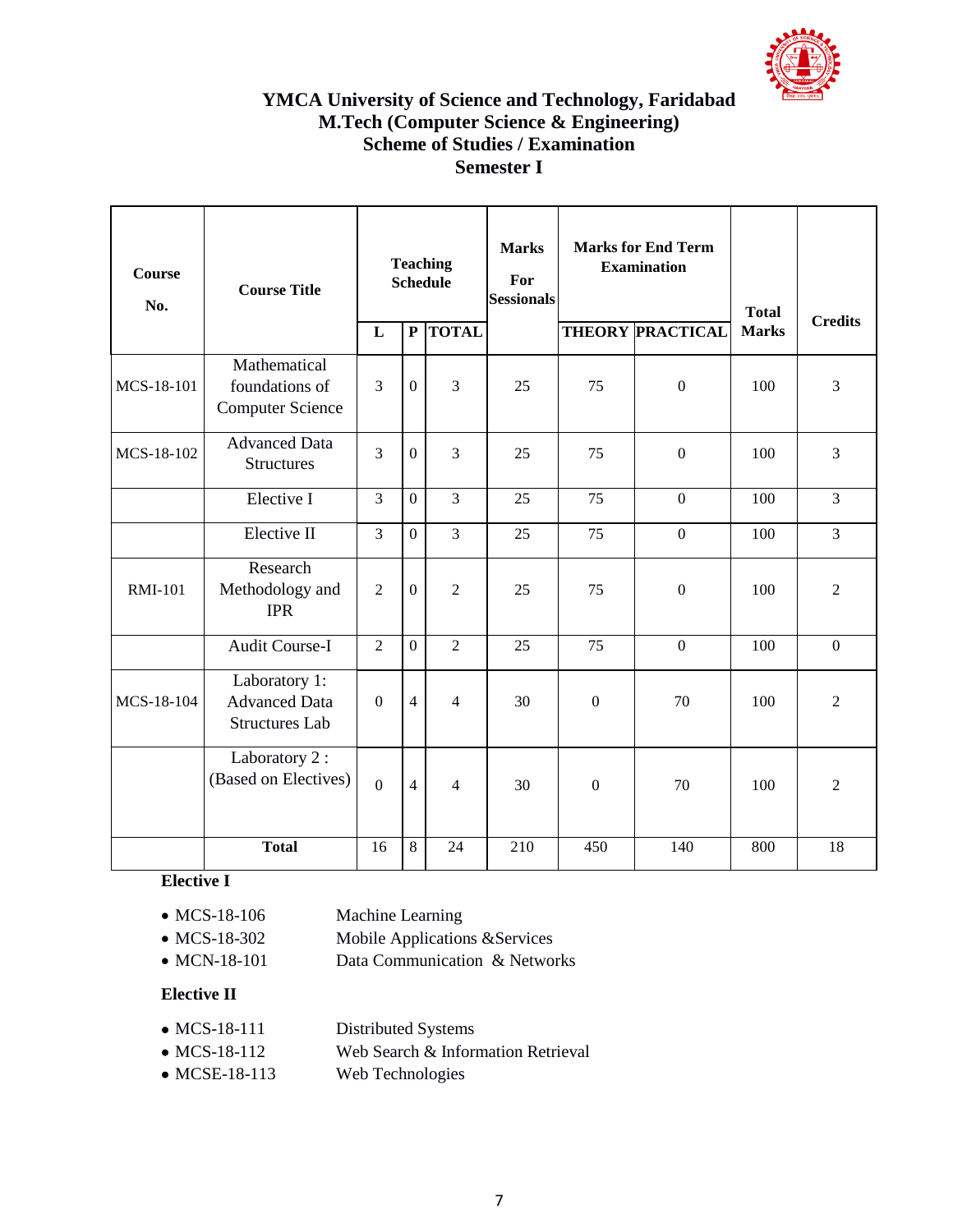# **Laboratory 2 : (Based on Electives)**

- MCS-18-106A Machine Learning Lab
- MCS-18-302 A Mobile Applications & Services Lab
- MCN-18-101 A Data Communication & Networks Lab
- MCS-18-111 A Distributed Systems Lab
- MCS-18-112 A Web Search & Information Retrieval Lab
- MCSE-18-113A Web Technologies Lab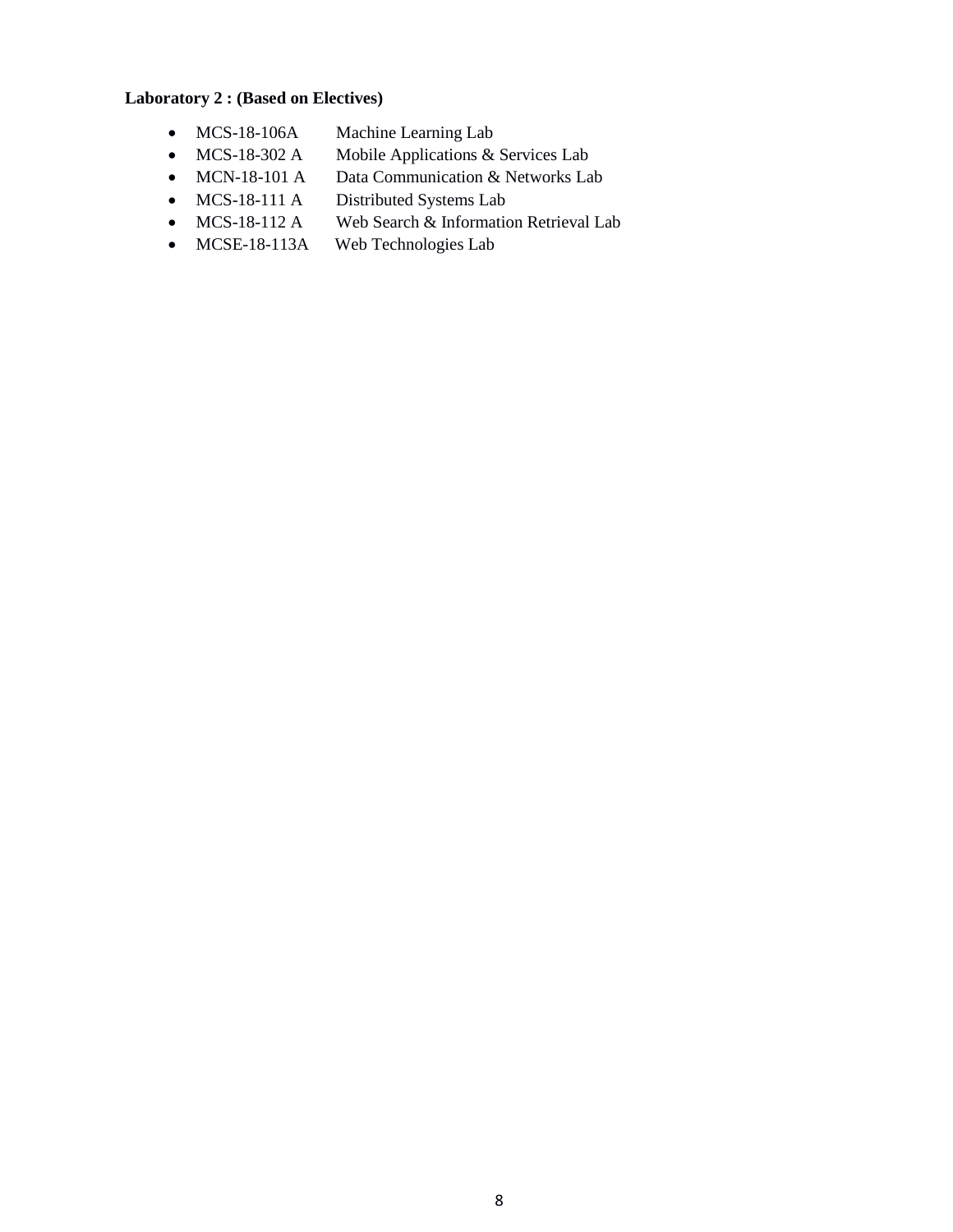

# **YMCA University of Science and Technology, Faridabad M.Tech (Computer Science &Engineering) SEMESTER II**

| <b>Course</b> | <b>Teaching Schedule</b><br><b>Course title</b> |                  |                |                |            | Marks for end term<br><b>Marks</b><br>examination<br>For |                  |       |                |
|---------------|-------------------------------------------------|------------------|----------------|----------------|------------|----------------------------------------------------------|------------------|-------|----------------|
| No            |                                                 | L                | ${\bf P}$      | <b>TOTAL</b>   | sessionals | <b>THEORY</b>                                            | <b>PRACTICAL</b> | marks | <b>Credits</b> |
| MCS-          | Advance                                         | $\overline{3}$   | $\Omega$       | $\overline{3}$ | 25         | 75                                                       | $\overline{0}$   | 100   | $\overline{3}$ |
| 18-201        | Algorithms                                      |                  |                |                |            |                                                          |                  |       |                |
| MCS-          | Soft Computing                                  | $\overline{3}$   | $\overline{0}$ | $\overline{3}$ | 25         | 75                                                       | $\boldsymbol{0}$ | 100   | $\overline{3}$ |
| 18-202        |                                                 |                  |                |                |            |                                                          |                  |       |                |
|               | Elective III                                    | 3                | $\Omega$       | 3              | 25         | 75                                                       | $\Omega$         | 100   | $\overline{3}$ |
|               | Elective IV                                     | $\overline{3}$   | $\overline{0}$ | $\overline{3}$ | 25         | 75                                                       | $\overline{0}$   | 100   | $\overline{3}$ |
| MCS-          | Mini Project                                    | $\boldsymbol{0}$ | $\overline{2}$ | $\overline{2}$ | 25         | $\boldsymbol{0}$                                         | $\overline{0}$   | 25    | $\mathbf{1}$   |
| 18-203        | with Seminar                                    |                  |                |                |            |                                                          |                  |       |                |
|               | Audit Course-II                                 | $\overline{2}$   | $\Omega$       | $\overline{2}$ | 25         | 75                                                       | $\Omega$         | 100   | $\Omega$       |
|               | Laboratory                                      | $\mathbf{0}$     | $\overline{4}$ | $\overline{4}$ | 30         | $\overline{0}$                                           | 70               | 100   | $\overline{2}$ |
|               | 3(based on                                      |                  |                |                |            |                                                          |                  |       |                |
|               | Cores)                                          |                  |                |                |            |                                                          |                  |       |                |
|               | Laboratory 4 :                                  | $\mathbf{0}$     | $\overline{4}$ | $\overline{4}$ | 30         | $\boldsymbol{0}$                                         | 70               | 100   | $\overline{2}$ |
|               | (based on                                       |                  |                |                |            |                                                          |                  |       |                |
|               | Electives)                                      |                  |                |                |            |                                                          |                  |       |                |
|               |                                                 |                  |                |                |            |                                                          |                  |       |                |
|               | <b>Total</b>                                    | 14               | 10             | 24             | 210        | 375                                                      | 140              | 725   | 17             |

# **Elective III**

- MCS-18-206 Big Data Analytics
- MCS-18-207 Secure Software Design & Enterprise Computing
- MCS-18-209 Software Testing
- MCSE-18-210 Network Security

#### **Elective IV**

- MCS-18-211 Wireless Sensor Networks
- MCS-18-212 Advanced Wireless and mobile Networks
- MCS-18-213 Natural Language Processing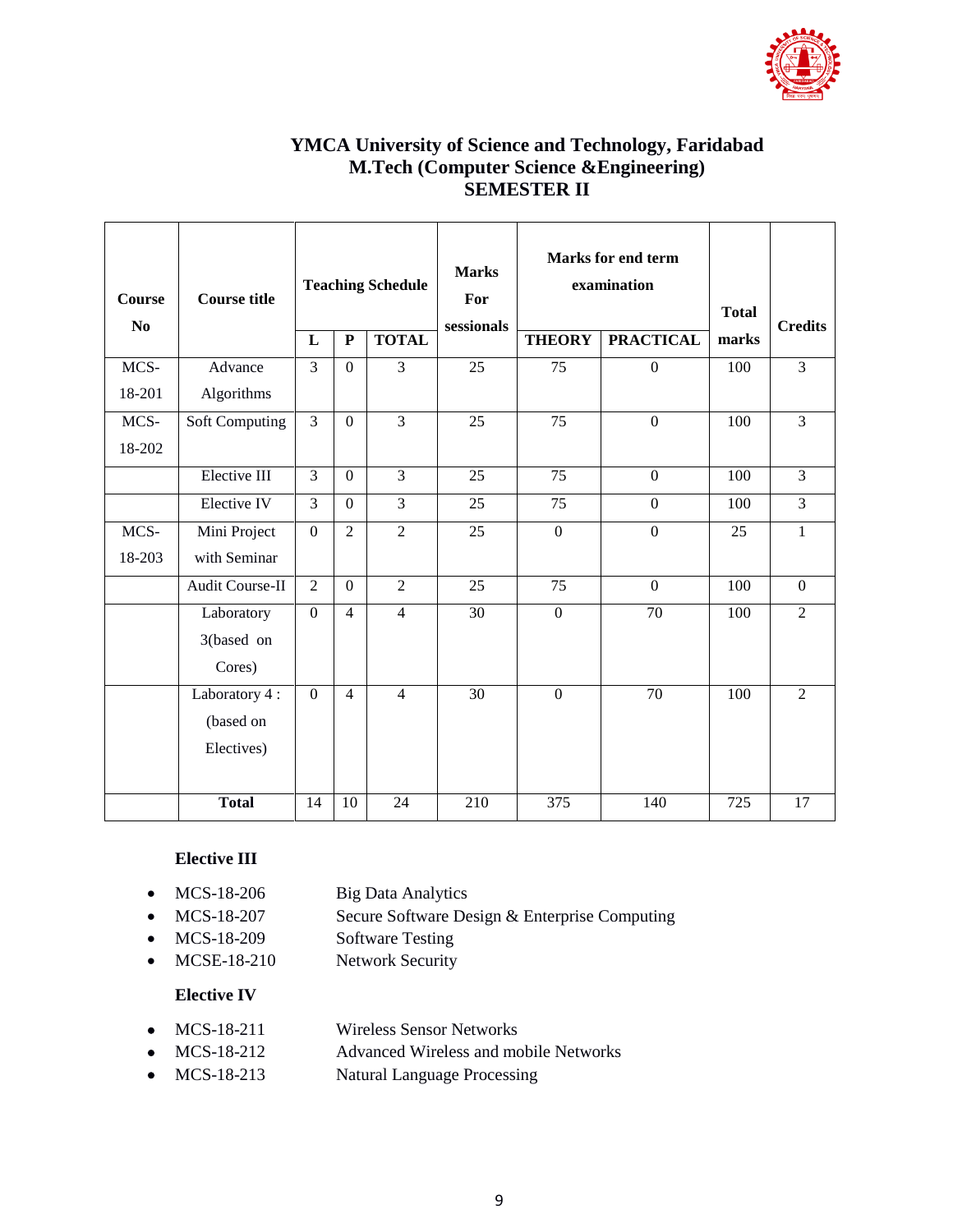# **Laboratory 3( Based on Cores)**

- MCS-18-201A Advance Algorithms Lab
- MCS-18-202 A Soft Computing lab

# **Laboratory 4 : (Based on Electives**)

- MCS-18-206 A Big Data Analytics Lab
- MCS-18-207 A Secure Software Design & Enterprise Computing Lab
- MCS-18-209 A Software Testing Lab
- MCS-18-210 A Human and Computer Interaction Lab
- MCS-18-211 A Wireless Sensor Networks Lab
- MCS-18-212 A Advanced Wireless and mobile Networks lab
- MCS-18-213 A Natural Language Processing Lab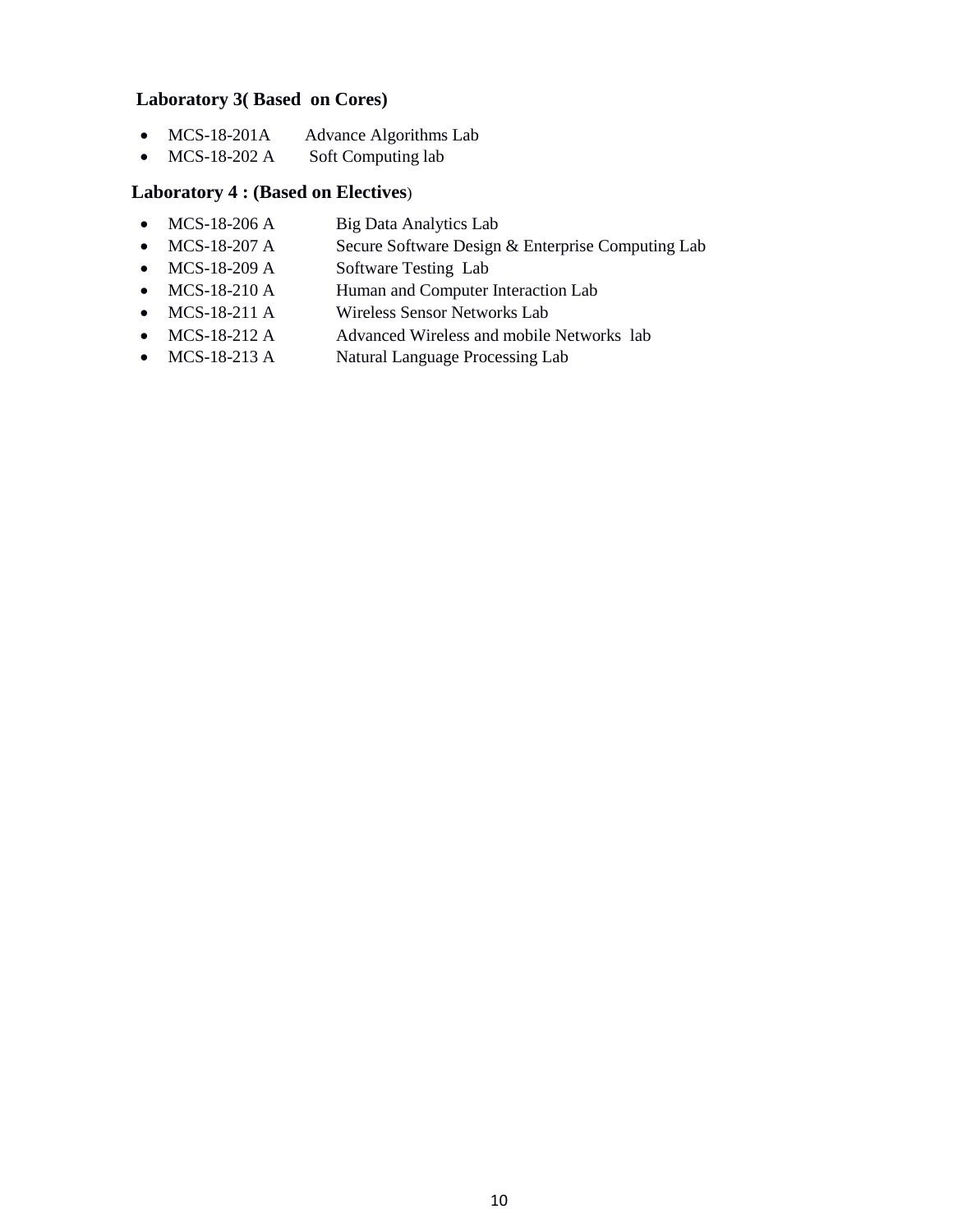

# **YMCA University of Science and Technology, Faridabad M.Tech (Computer Science &Engineering) Scheme of Studies / Examination Semester III**

| Course<br>N <sub>0</sub> | <b>Course title</b>                |                  |                | <b>Teaching</b><br>schedule | <b>Marks</b><br>for<br>sessionals | <b>Marks for end term</b><br>examination |                         | <b>Total</b><br>marks | <b>Credits</b> |
|--------------------------|------------------------------------|------------------|----------------|-----------------------------|-----------------------------------|------------------------------------------|-------------------------|-----------------------|----------------|
|                          |                                    | L                | P              | <b>TOTAL</b>                |                                   |                                          | <b>THEORY PRACTICAL</b> |                       |                |
|                          | Elective V                         | 3                | $\overline{0}$ | 3                           | 25                                | 75                                       | $\boldsymbol{0}$        | 100                   | 3              |
|                          | Open Elective                      | 3                | $\theta$       | 3                           | 25                                | 75                                       | $\mathbf{0}$            | 100                   | 3              |
|                          |                                    |                  |                |                             |                                   |                                          |                         |                       |                |
| $MCS-18-$<br>301         | Dissertation/Industrial<br>Project | $\boldsymbol{0}$ | 20             | 20                          | 90                                |                                          | 210                     | 300                   | 10             |
|                          | <b>Total</b>                       | 6                | 20             | 26                          | 140                               | 150                                      | 210                     | 500                   | 16             |

# **Elective V**

- MCSE-18-302 Advanced Information Retrieval
- MCS-18-303 Optimization Techniques
- MCS-18-304 Cloud Computing

# **Open Elective**

- OEC-101A Business Analytics
- OEC-102A Industrial Safety
- OEC-103A Operations Research
- OEC-104A Cost Management of Engineering Projects
- OEC-105A Composite Materials
- OEC-106A Waste to Energy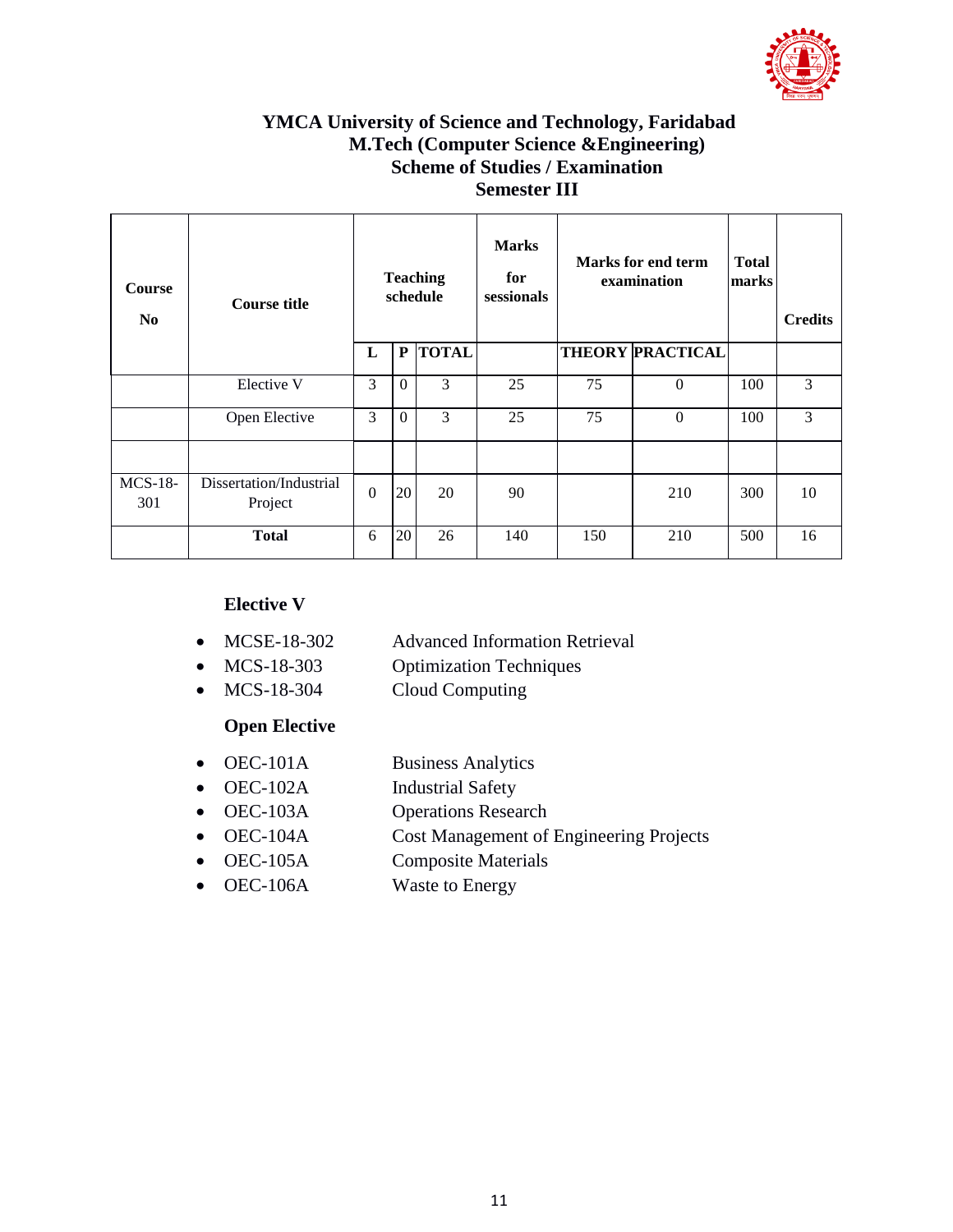# **YMCA University of Science and Technology, Faridabad M.Tech (Computer Science &Engineering) Scheme of Studies / Examination Semester IV**

| <b>Course</b><br>N <sub>0</sub> | <b>Course title</b> | <b>Teaching</b><br>schedule |    | <b>Marks</b><br>For<br>sessionals | Marks for end term<br>examination |                  | <b>Total</b>            | <b>Credits</b> |    |
|---------------------------------|---------------------|-----------------------------|----|-----------------------------------|-----------------------------------|------------------|-------------------------|----------------|----|
|                                 |                     | L                           | P  | <b>TOTAL</b>                      |                                   |                  | <b>THEORY PRACTICAL</b> | marks          |    |
| $MCS-18-$<br>401                | Dissertation II     | 0                           | 32 | 32                                | 150                               | $\boldsymbol{0}$ | 350                     |                | 16 |
|                                 | <b>Total</b>        | 0                           | 32 | 32                                | 150                               | $\Omega$         | 350                     | 500            | 16 |

# **Audit Courses I & II**

| $AUD-01A$ | <b>English for Research Paper Writing</b>                 |
|-----------|-----------------------------------------------------------|
| $AUD-02A$ | Disaster Management                                       |
| $AUD-03A$ | Sanskrit for Technical Knowledge                          |
| $AUD-04A$ | Value Education                                           |
| $AUD-05A$ | Constitution of India                                     |
| $AUD-06A$ | Pedagogy Studies                                          |
| $AUD-07A$ | <b>Stress Management by Yoga</b>                          |
| AUD-08A   | Personality Development through Life Enlightenment Skills |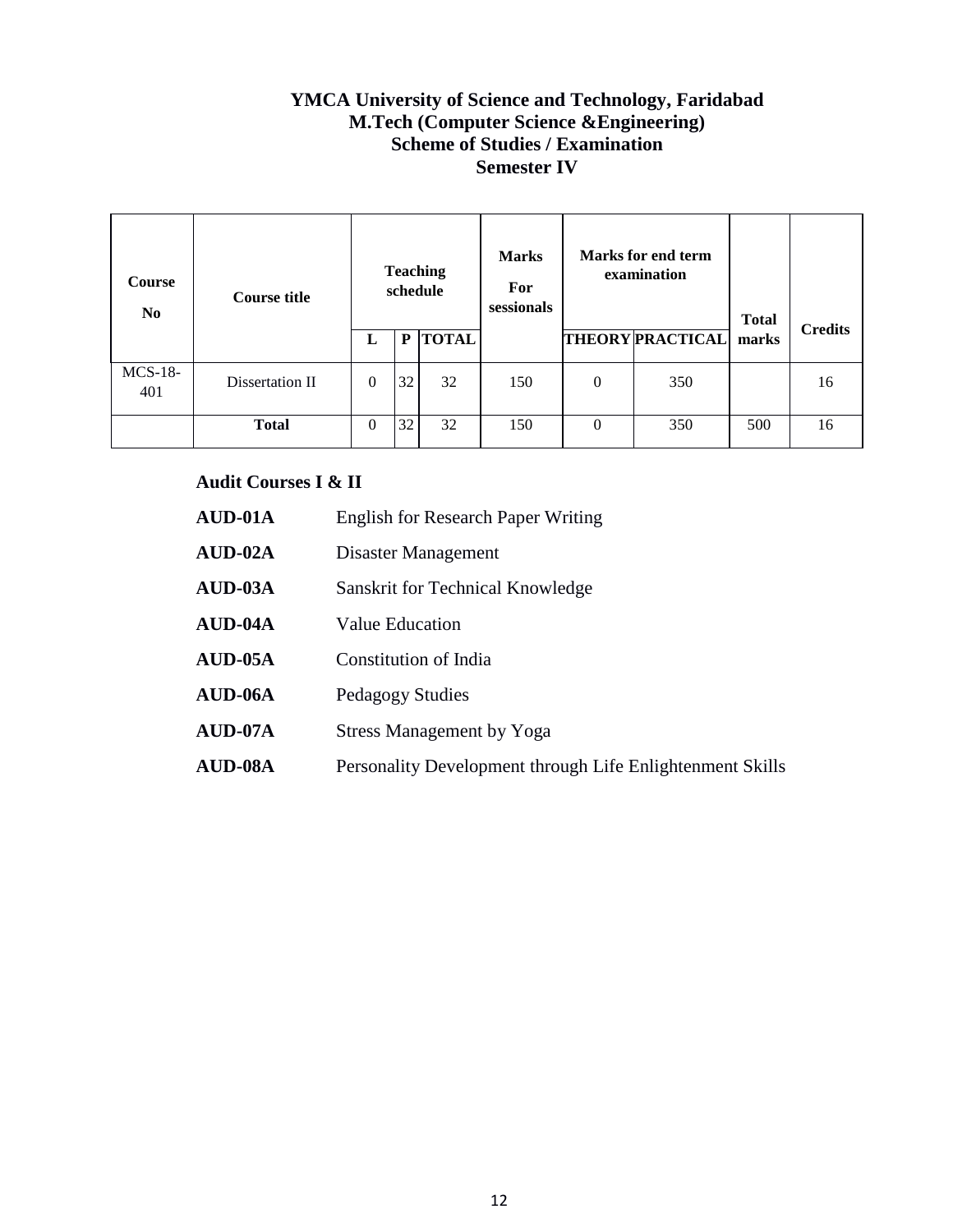

# **CODE: MCS-18-101**

# **SUBJECT NAME: Mathematical Foundation of Computer Science**

# **NO OF CREDITS: 3**

| <b>M.TECH SEMESTER I</b> | <b>SESSIONAL:</b> | -25 |
|--------------------------|-------------------|-----|
| L T P                    | THEORY EXAM: 75   |     |
| $3 \quad 0 \quad 0$      | TOTAL:            | 100 |

**Pre-requisites:** Discrete Mathematics

# **Course Objectives:**

**1.** To understand the mathematical fundamentals that is prerequisites for a variety of courses like Data mining, Network protocols, analysis of Web traffic, Computer security, Software engineering, Computer architecture, operating systems, distributed systems, Bioinformatics, Machine learning.

2. To develop the understanding of the mathematical and logical basis to many modern techniques in information technology like machine learning, programming language design and concurrency.

3. To study various sampling and classification Problems.

# **MODULE-1:**

Probability mass, density, and cumulative distribution functions, Parametric families of distributions, Expected value, variance, conditional expectation, Applications of the univariate and multivariate analysis, Central Limit Theorem, Probabilistic inequalities, Markov chains

# **MODULE-2:**

Random samples, sampling distributions of estimators, Methods of Moments and Maximum Likelihood.

# **MODULE-3:**

Statistical inference, Introduction to multivariate statistical models: regression and classification problems, principal components analysis, The problem of over fitting model assessment.

# **MODULE-4:Graph Theory**

Isomorphism, Planar graphs, graph colouring, hamilton circuits and euler cycles. Permutations and Combinations with and without repetition. Specialized techniques to solve combinatorial enumeration problems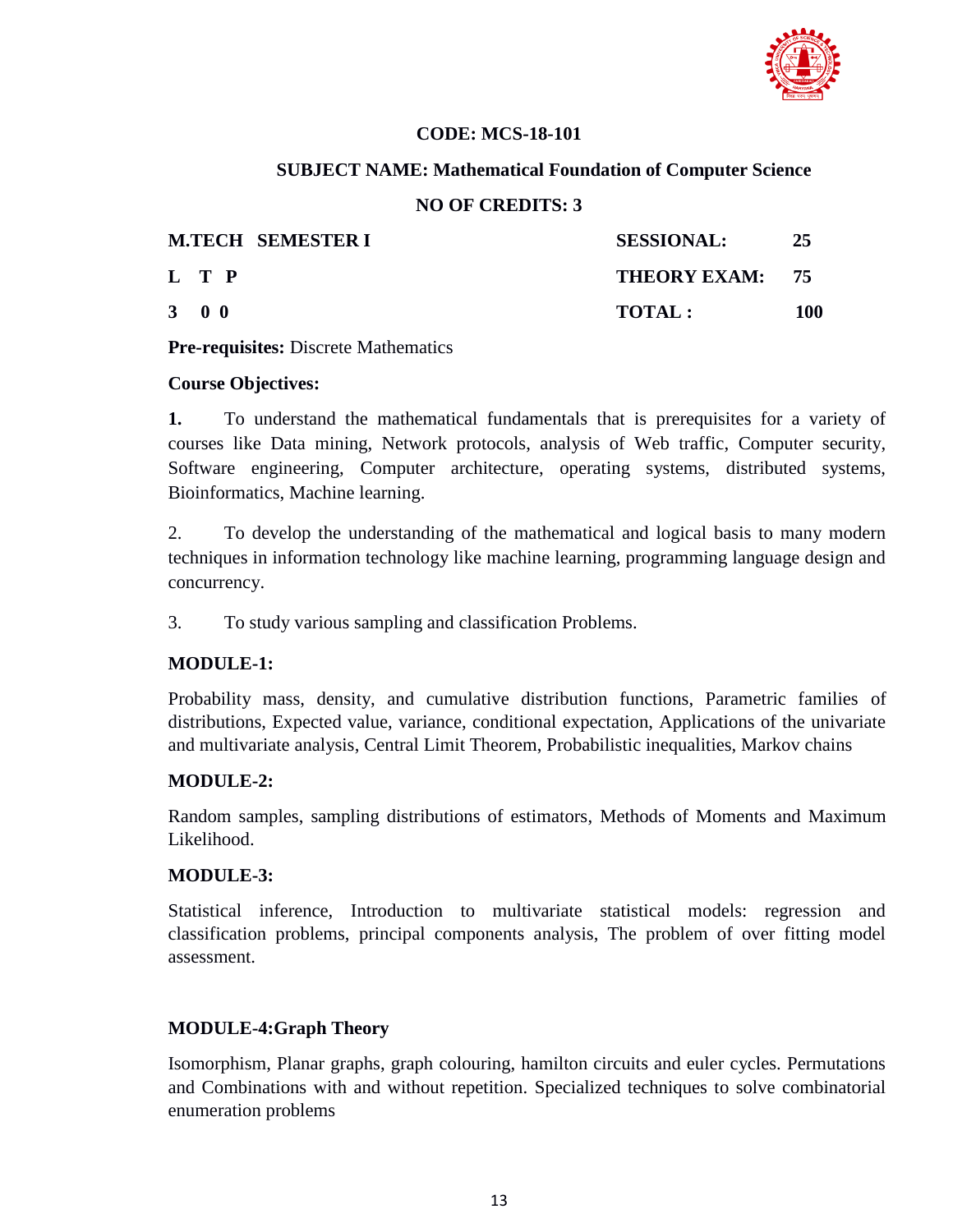

# **MODULE-5:Computer science and engineering applications**

Data mining, Network protocols, analysis of Web traffic, Computer security, Software engineering, Computer architecture, operating systems, distributed systems, Bioinformatics, Machine learning.

# **MODULE-6:**

Recent Trends in various distribution functions in mathematical field of computer science for varying fields like bioinformatics, soft computing and computer vision.

# **Course Outcomes:**

After completion of course, students would be able to:

a. To understand the basic notions of discrete and continuous probability.

b. To understand the methods of statistical inference, and the role that sampling distributions play in those method.

c. To be able to perform correct and meaningful statistical analyses of simple to moderate complexity.

# **REFERENCES**

1. John Vince, Foundation Mathematics for Computer Science, Springer.

2. K. Trivedi.Probability and Statistics with Reliability, Queuing, and Computer Science Applications.Wiley.

3. M. Mitzenmacher and E. Upfal.Probability and Computing: Randomized Algorithms and Probabilistic Analysis.

4. Alan Tucker, Applied Combinatorics, Wiley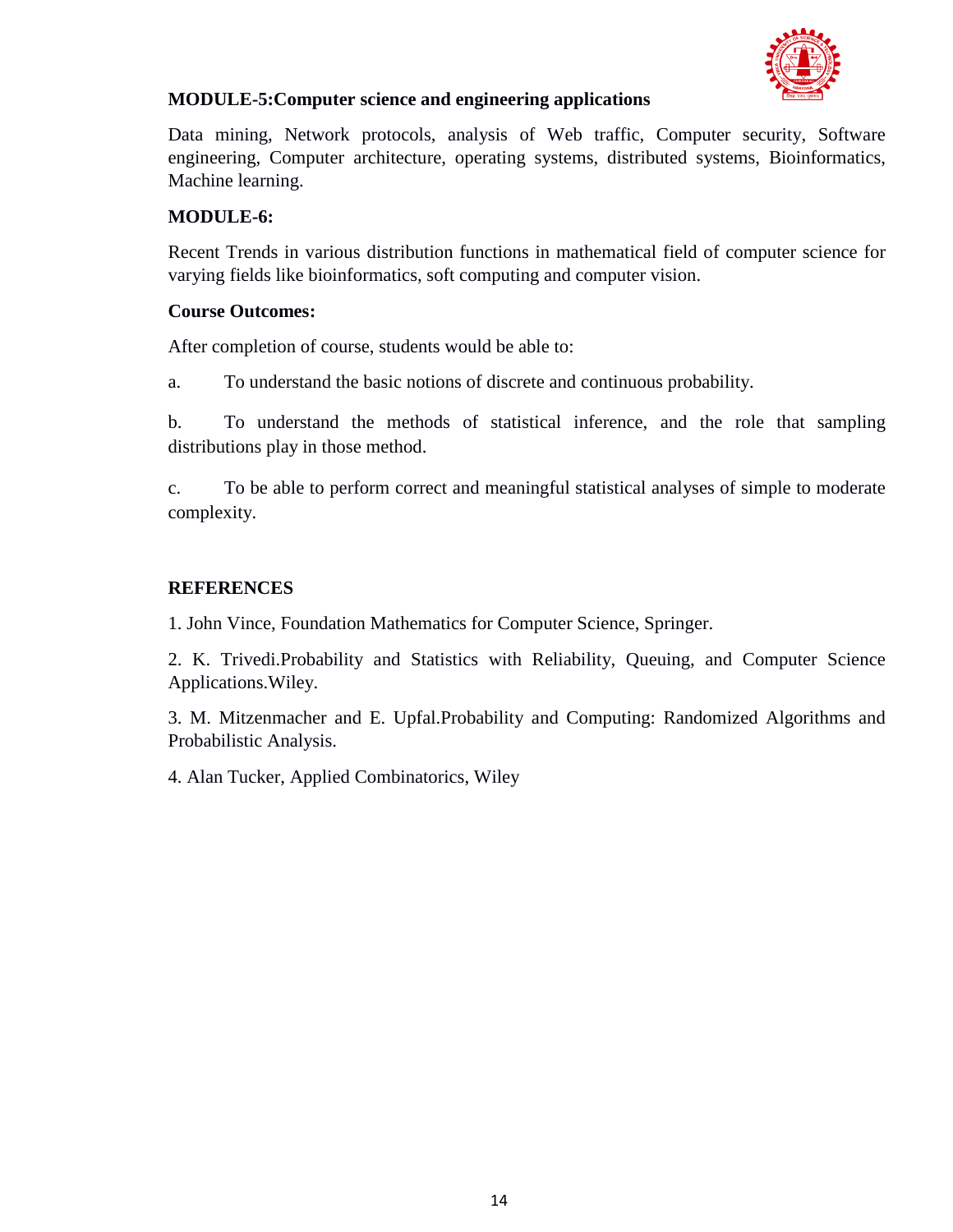

#### **CODE:MCS-18-102**

#### **SUBJECT NAME: ADVANCED DATA STRUCTURES**

# **NO OF CREDITS: 3**

| <b>M.TECH SEMESTER I</b> | <b>SESSIONAL:</b> | 25  |
|--------------------------|-------------------|-----|
| L T P                    | THEORY EXAM: 75   |     |
| $3 \quad 0 \quad 0$      | <b>TOTAL:</b>     | 100 |

Pre-requisites: UG level course in Data Structures

#### **Course Objectives:**

- 1. The student should be able to choose appropriate data structures, understand the ADT/libraries, and use it to design algorithms for a specific problem.
- 2. Students should be able to understand the necessary mathematical abstraction to solve problems.
- 3. To familiarize students with advanced paradigms and data structure used to solve algorithmic problems.
- 4. Student should be able to come up with analysis of efficiency and proofs of correctness.

# **MODULE-1: DICTIONARIES AND HASHING**

**Dictionaries:** Definition, Dictionary Abstract Data Type, Implementation of Dictionaries. **Hashing:** Review of Hashing, Hash Function, Collision Resolution Techniques in Hashing, Separate Chaining, Open Addressing, Linear Probing, Quadratic Probing, Double Hashing, Rehashing, Extendible Hashing.

# **MODULE-2: SKIP LISTS**

Need for Randomizing Data Structures and Algorithms, Search and Update Operations on Skip Lists, Probabilistic Analysis of Skip Lists, Deterministic Skip Lists

# **MODULE-3: TREES**

**Trees:** Binary Search Trees, AVL Trees, Red Black Trees, 2-3 Trees, B-Trees, Splay Trees

# **MODULE-4: TEXT PROCESSING**

Sting Operations, Brute-Force Pattern Matching, The Boyer- Moore Algorithm, The Knuth-Morris-Pratt Algorithm, Standard Tries, Compressed Tries, Suffix Tries, The Huffman Coding Algorithm, The Longest Common Subsequence Problem (LCS), Applying Dynamic Programming to the LCS Problem.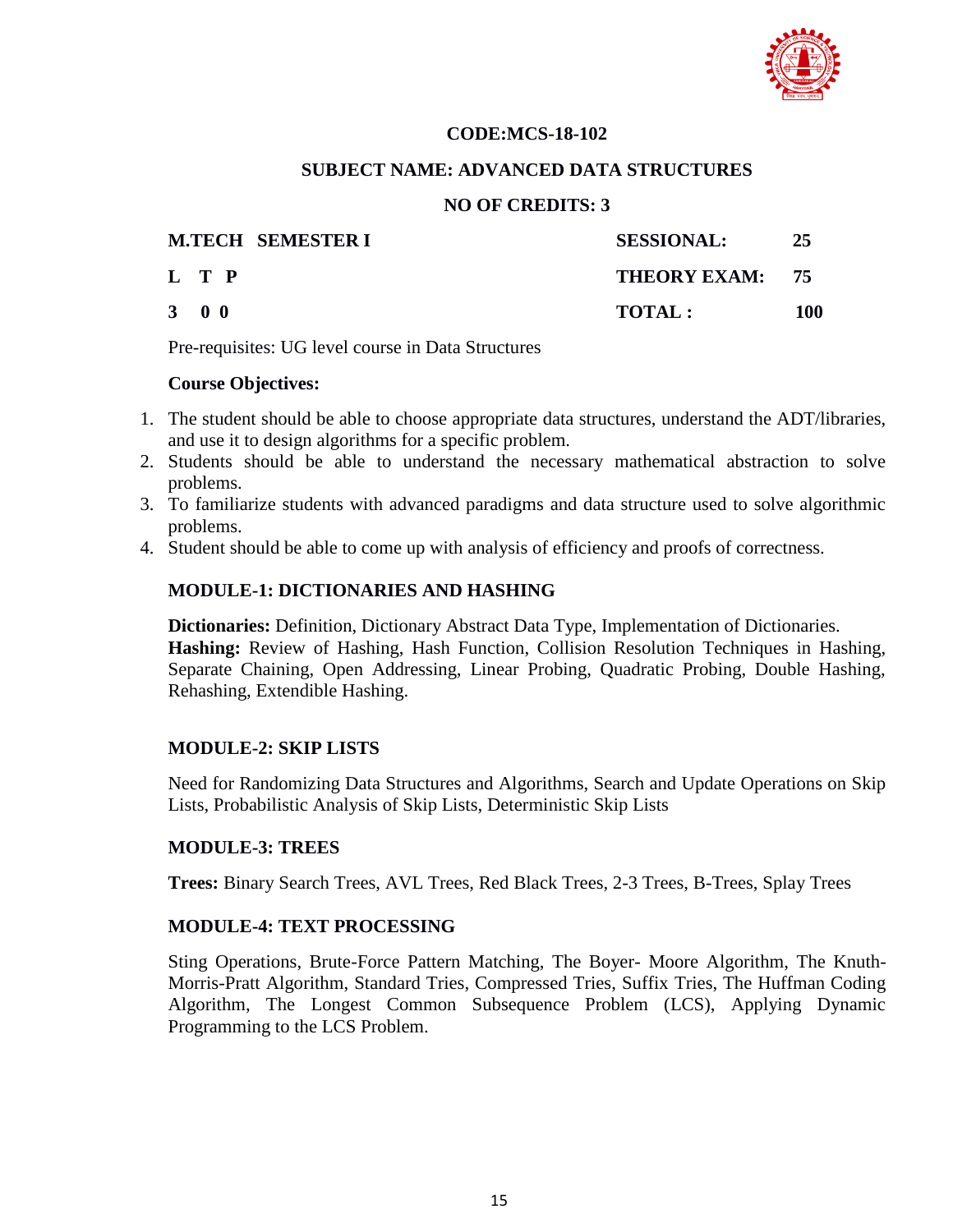

# **MODULE-5: COMPUTATIONAL GEOMETRY**

One Dimensional Range Searching, Two Dimensional Range Searching, Constructing a Priority Search Tree, Searching a Priority Search Tree, Priority Range Trees, Quadtrees, k-D Trees.

# **MODULE-6:**

Recent Trends in Hashing, Trees, and various computational geometry methods for efficiently solving the new evolving problem

# **Course Outcomes:**

- a. Understand the implementation of symbol table using hashing techniques.
- b. Develop and analyze algorithms for red-black trees, B-trees and Splay trees.
- c. Develop algorithms for text processing applications.
- d. Identify suitable data structures and develop algorithms for computational geometry problems.

# **REFERENCES**

- 1. Mark Allen Weiss, Data Structures and Algorithm Analysis in C++, 2nd Edition, Pearson, 2004
- 2. M T Goodrich Roberto Tamassia, Algorithm Design, John Willey, 2002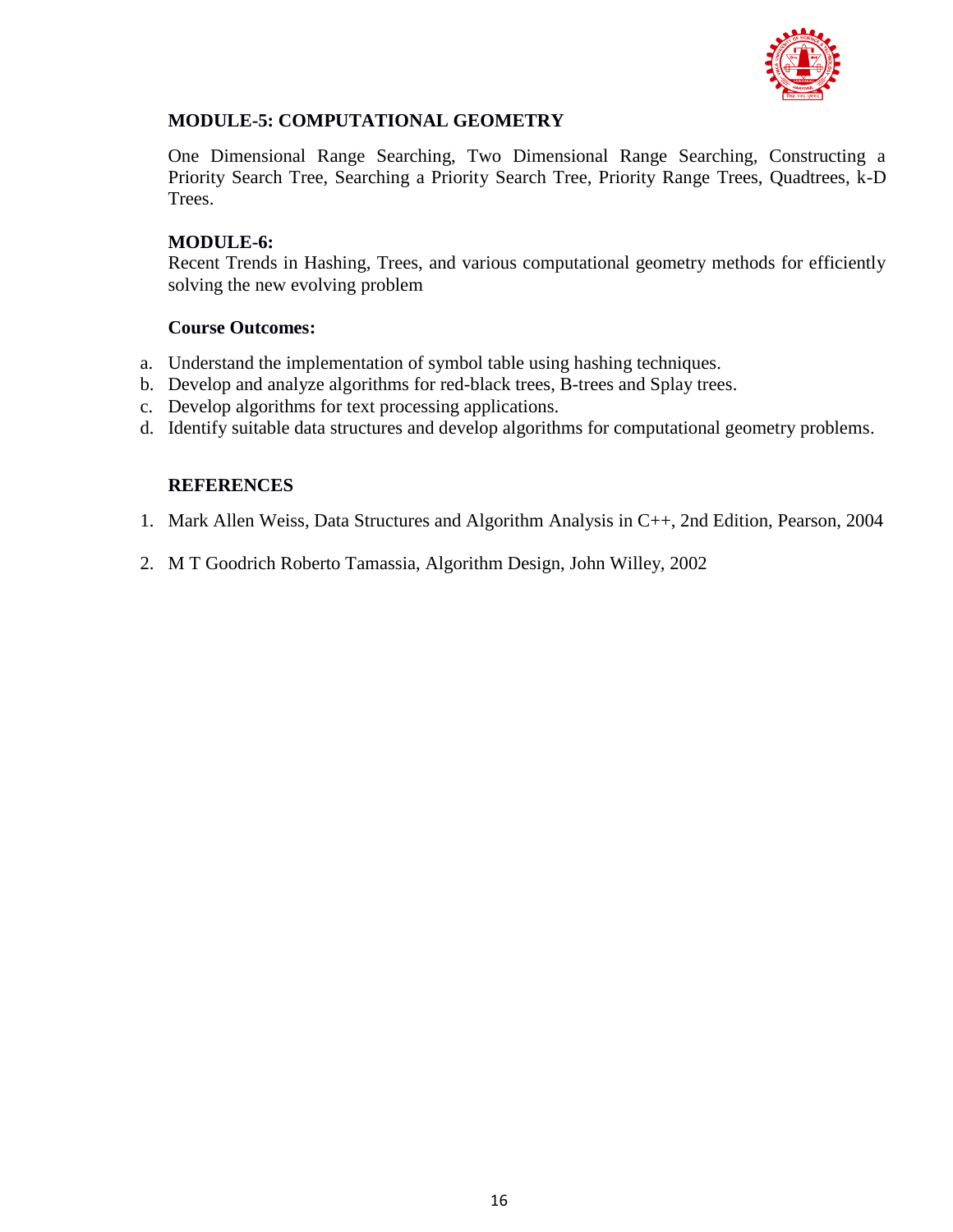

#### **CODE:MCS-18-106**

#### **SUBJECT NAME: MACHINE LEARNING (ELECTIVE I)**

#### **NO OF CREDITS: 3**

|                     | <b>M.TECH SEMESTER I</b> | <b>SESSIONAL:</b> | 25  |
|---------------------|--------------------------|-------------------|-----|
| L T P               |                          | THEORY EXAM: 75   |     |
| $3 \quad 0 \quad 0$ |                          | <b>TOTAL:</b>     | 100 |

Pre-requisites:

#### **Course Objectives:**

- 1. To learn the concept of how to learn patterns and concepts from data without being explicitly programmed in various IOT nodes.
- 2. To design and analyse various machine learning algorithms and techniques with a modern outlook focusing on recent advances.
- 3. Explore supervised and unsupervised learning paradigms of machine learning.
- 4. To explore Deep learning technique and various feature extraction strategies.

# **MODULE-1: SUPERVISED LEARNING (REGRESSION/CLASSIFICATION)**

- Basic methods: Distance-based methods, Nearest-Neighbours, Decision Trees, Naive Bayes
- Linear models: Linear Regression, Logistic Regression, Generalized LinearModels
- Support Vector Machines, Nonlinearity and Kernel Methods
- Beyond Binary Classification: Multi-class/Structured Outputs, Ranking

# **MODULE-2: UNSUPERVISED LEARNING**

- Clustering: K-means/Kernel K-means
- Dimensionality Reduction: PCA and kernel PCA
- Matrix Factorization and Matrix Completion
- Generative Models (mixture models and latent factor models)

# **MODULE-3:**

Evaluating Machine Learning algorithms and Model Selection, Introduction to Statistical Learning Theory, Ensemble Methods (Boosting, Bagging, Random Forests)

# **MODULE-4:**

Sparse Modeling and Estimation, Modeling Sequence/Time-Series Data, Deep Learning and Feature Representation Learning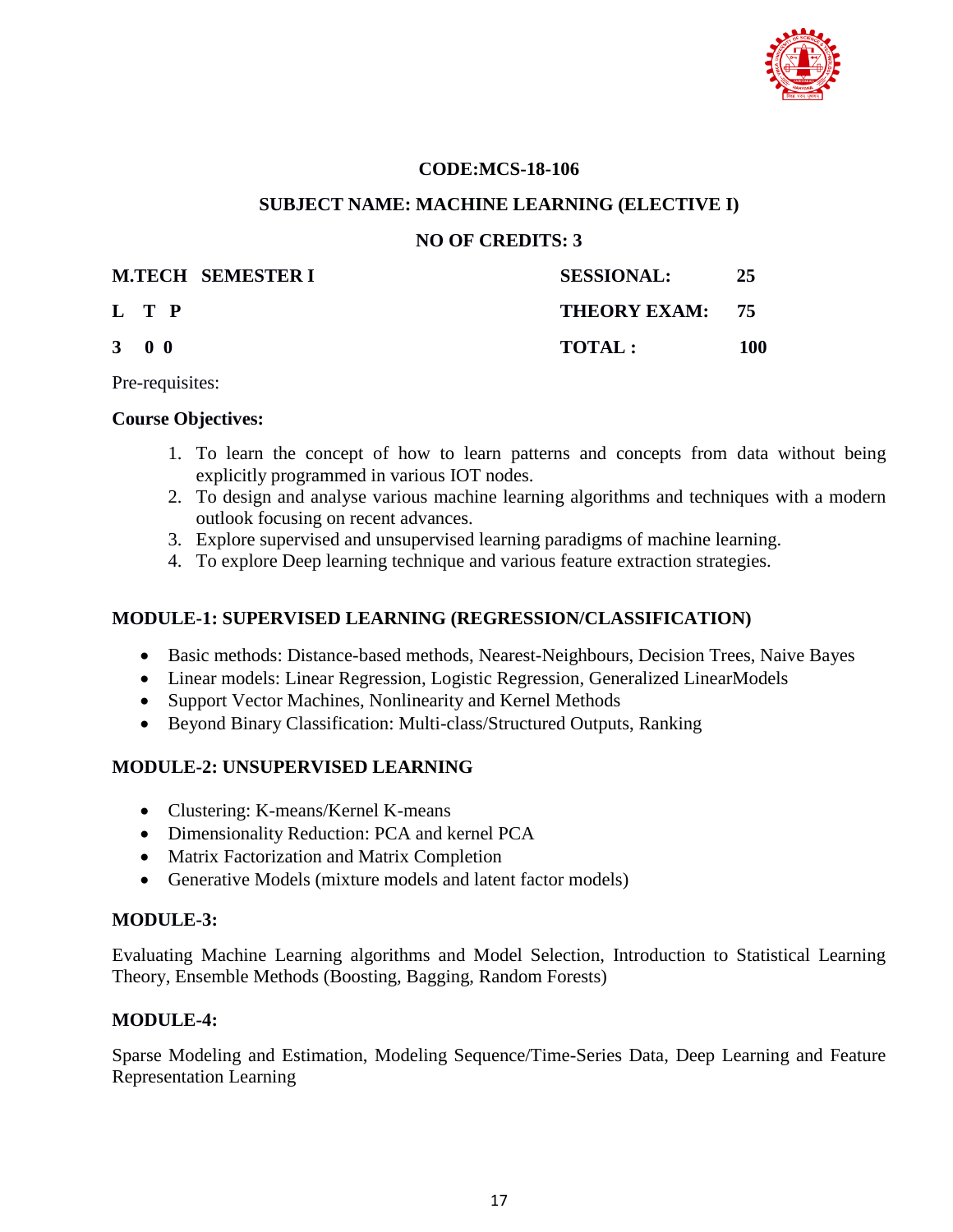

# **MODULE-5:**

Scalable Machine Learning (Online and Distributed Learning)

A selection from some other advanced topics, e.g., Semi-supervised Learning, Active Learning, Reinforcement Learning, Inference in Graphical Models, Introduction to Bayesian Learning and Inference

# **MODULE-6:**

Recent trends in various learning techniques of machine learning and classification methods for IOT applications, Various models for IOT applications.

# **Course Outcomes:**

- a. Extract features that can be used for a particular machine learning approach in various IOT applications.
- b. To compare and contrast pros and cons of various machine learning techniques and to get an insight of when to apply a particular machine learning approach.
- c. To mathematically analyse various machine learning approaches and paradigms.

# **REFERENCES**

- 1. Kevin Murphy, Machine Learning: A Probabilistic Perspective, MIT Press, 2012
- 2. Trevor Hastie, Robert Tibshirani, Jerome Friedman, The Elements of Statistical Learning, Springer 2009 (freely available online)
- 3. Christopher Bishop, Pattern Recognition and Machine Learning, Springer, 2007.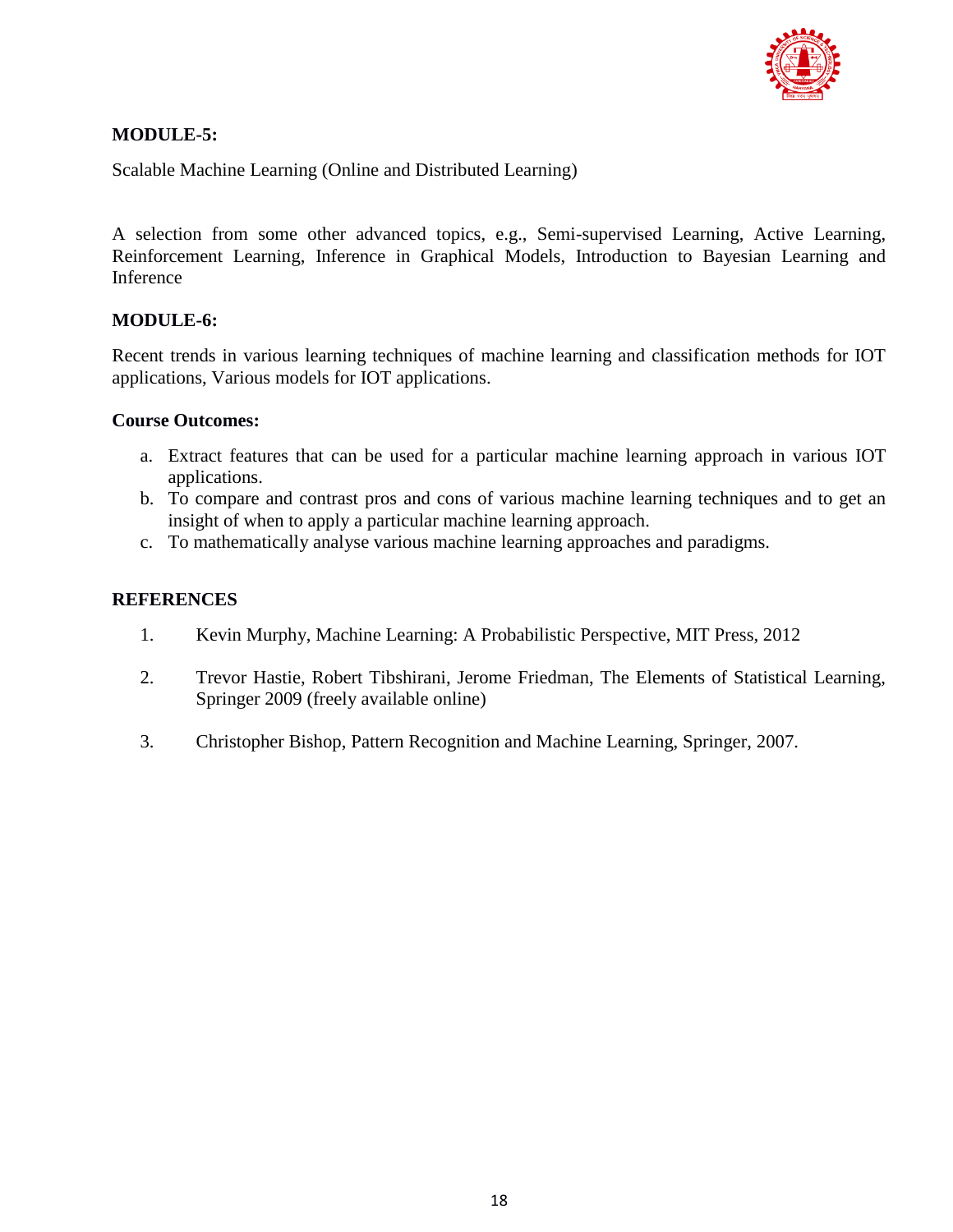

# **CODE: MCS-18-302**

# **SUBJECT NAME: Mobile Applications and Services (ELECTIVE I)**

# **NO OF CREDITS: 3**

|                     | <b>M.TECH SEMESTER III</b> | <b>SESSIONAL:</b> | 25  |
|---------------------|----------------------------|-------------------|-----|
| L T P               |                            | THEORY EXAM: 75   |     |
| $3 \quad 0 \quad 0$ |                            | TOTAL:            | 100 |

**Pre-requisites:** Wireless Communication and Mobile Computing

# **Course Objectives:**

- **1.** This course presents the three main mobile platforms and their ecosystems, namelyAndroid, iOS, and PhoneGap/WebOS.
- 2. It explores emerging technologies and tools used to design and implement feature-richmobile applications for smartphones and tablets.
- 3. It also take into account both the technical constraints relative to storage capacity,processing capacity, display screen, communication interfaces, and the user interface,context and profile

# **MODULE-1: Introduction**

Introduction to Mobile Computing, Introduction to AndroidDevelopment Environment, Factors in Developing Mobile Applications, MobileSoftware Engineering, Frameworks and Tools,Generic UI DevelopmentAndroid User

# **MODULE-2:More on Uis**

VUIs and Mobile Apps, Text-to-Speech Techniques,Designing the Right UI, Multichannel and Multimodal Uis, Storing andRetrieving Data, Synchronization and Replication of Mobile Data, Getting theModel Right, Android Storing and Retrieving Data, Working with a Content Provider

# **MODULE-3:**

**Communications via Network and the Web**:State Machine, CorrectCommunications Model, Android Networking and Web, TelephonyDeciding Scope of an App, Wireless Connectivity and Mobile Apps, AndroidTelephony

**Notifications and Alarms:**Performance, Performance and Memory Management,Android Notifications and Alarms, Graphics, Performance and Multithreading,Graphics and UI Performance, Android Graphics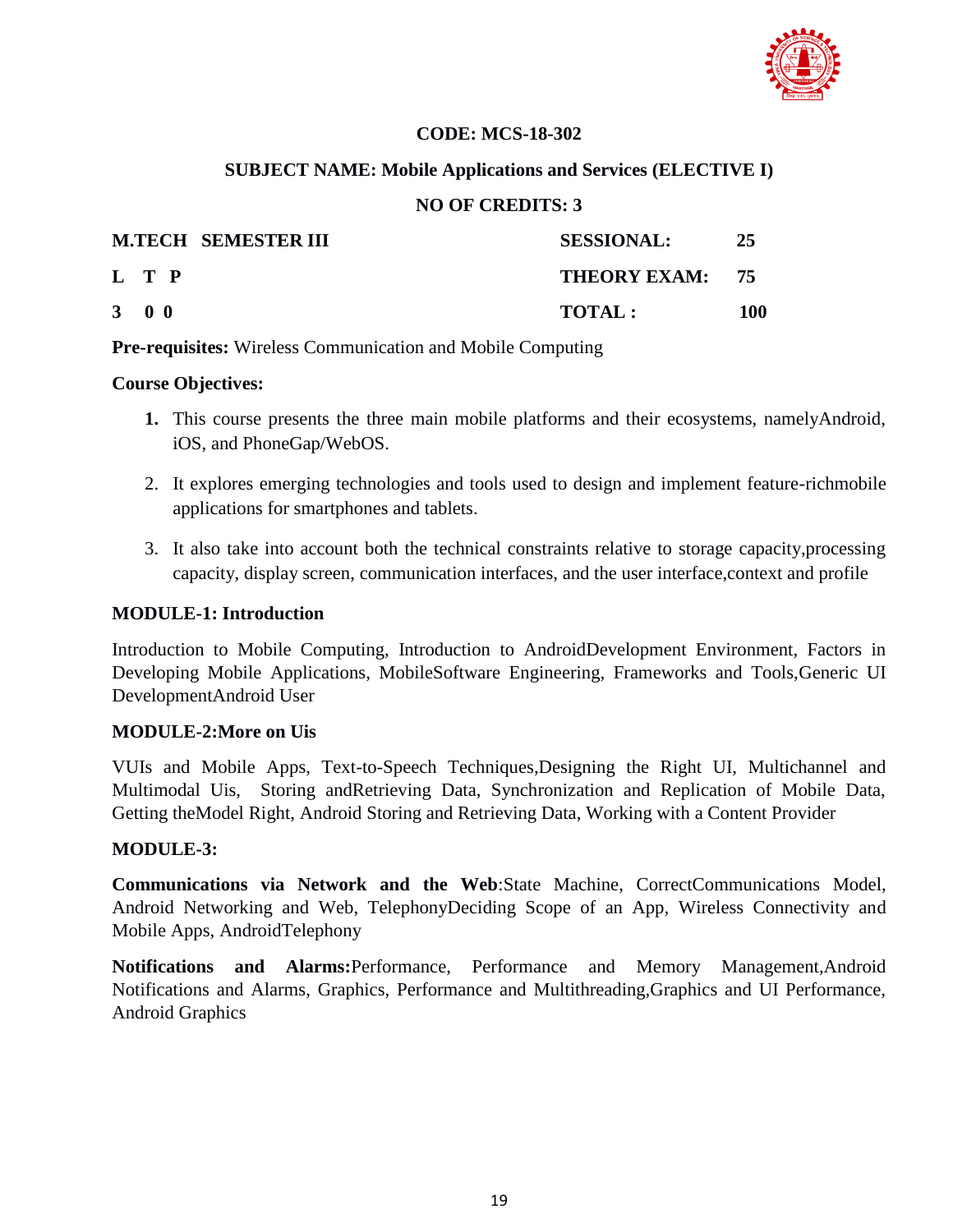

# **MODULE-4:Putting It All Together**

Packaging and Deploying, Performance BestPractices, Android Field Service App, Location Mobility and Location BasedServicesAndroidMultimedia: Mobile Agents and Peer-to-Peer Architecture, Android Multimedia

# **MODULE-5:Platforms and Additional Issues**

Development Process, Architecture,Design, Technology Selection, Mobile App Development Hurdles, Testing,Security and Hacking, Active Transactions, More on Security, Hacking Android.

# **MODULE-6:**

Recent trends inCommunication protocols for IOT nodes, mobilecomputing techniques in IOT, agents based communications in IOT

# **Course Outcomes:**

After completion of course, students would be able to:

- a. identify the target platform and users and be able to define and sketch a mobile application.
- b. understand the fundamentals, frameworks, and development life cycle of mobileapplication platforms including iOS, Android, and PhoneGap
- c. Design and develop a mobile application prototype in one of the platform (challengeproject).

# **REFERENCES**

1. Wei-Meng Lee, Beginning Android™ 4 Application Development, 2012 by John Wiley & Sons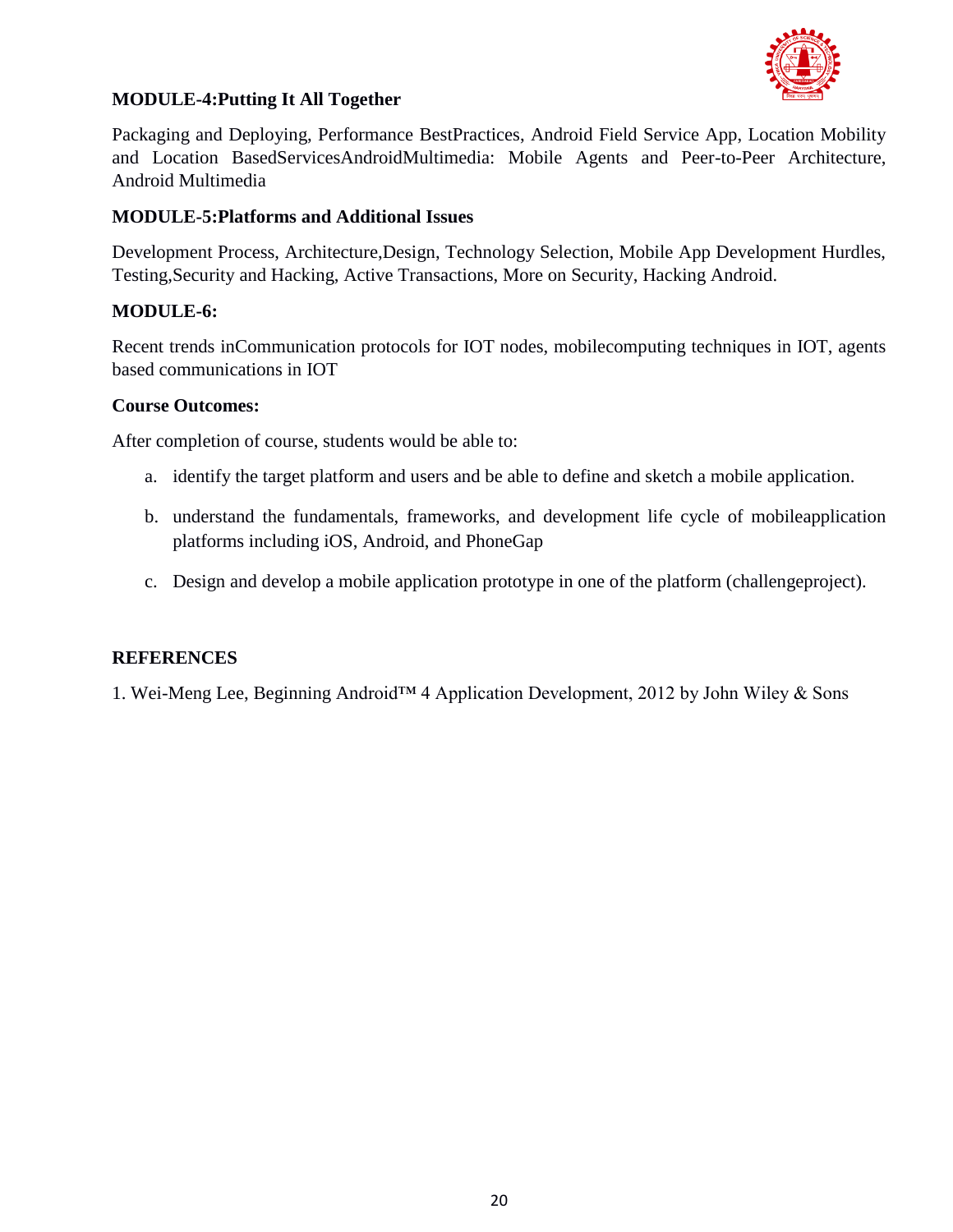

# **CODE: MCN-18-101 Data Communication Networks (ELECTIVE I) NO. OF CREDITS: 3**

- 
- 

**M.TECH Sessional:25 L T P** Theory Exam: 75 **3 0 0 Total:100**

# **Pre Requisite : Computer NEtworks**

# **Course objective**

At the end of the course, the students will be able to:

- 1. Build an understanding of the fundamental concepts of computer networking.
- 2. Familiarize the student with the basic taxonomy and terminology of the computer networking area.
- 3. Introduce the student to advanced networking concepts, preparing the student for entry Advanced courses in computer networking.
- 4. Allow the student to gain expertise in some specific areas of networking such as the design and maintenance of individual networks.

# **Module I: Introduction**

Data Communication: Data transmission, Parallel Transmission, Serial Transmission, Line Encoding Schemes: Unipolar, Polar, Bipolar, Multiplexing techniques: TDM, FDM, Modulation methods: AM, FM, PM, Pulse Code Modulation. Spread spectrum, Concepts of layering, TCP/IP and ISO"s OSI reference model. Transmission media.

# **Module II: Data Link Layer**

Error detection and correction, Data link control - Flow and Error control - Sliding window protocol - ARQ schemes, HDLC protocol - Point to Point Protocol, Multiple Access Techniques - Random Access, Controlled Access, Logical Link Control (LLC) and Medium Access Sub-layer functions - LAN standards - IEEE 802.3 (CSMA/CD) - Fast Ethernet - Giga Bit Ethernet, IEEE 802.4 (Token Bus), IEEE 802.5 (Token Ring), IEEE 802.11 (Wireless LAN).

# **Module III: Network Layer**

Inter-networking- Subnetting, Supernetting and Masking , Class full and Classless addressing. Routing - Link state and Distance Vector Routing - Congestion control algorithms - Network Layer Protocols - ARP, RARP, IPv4, ICMP and IPv6. Unicast Routing and Multicast Routing techniques.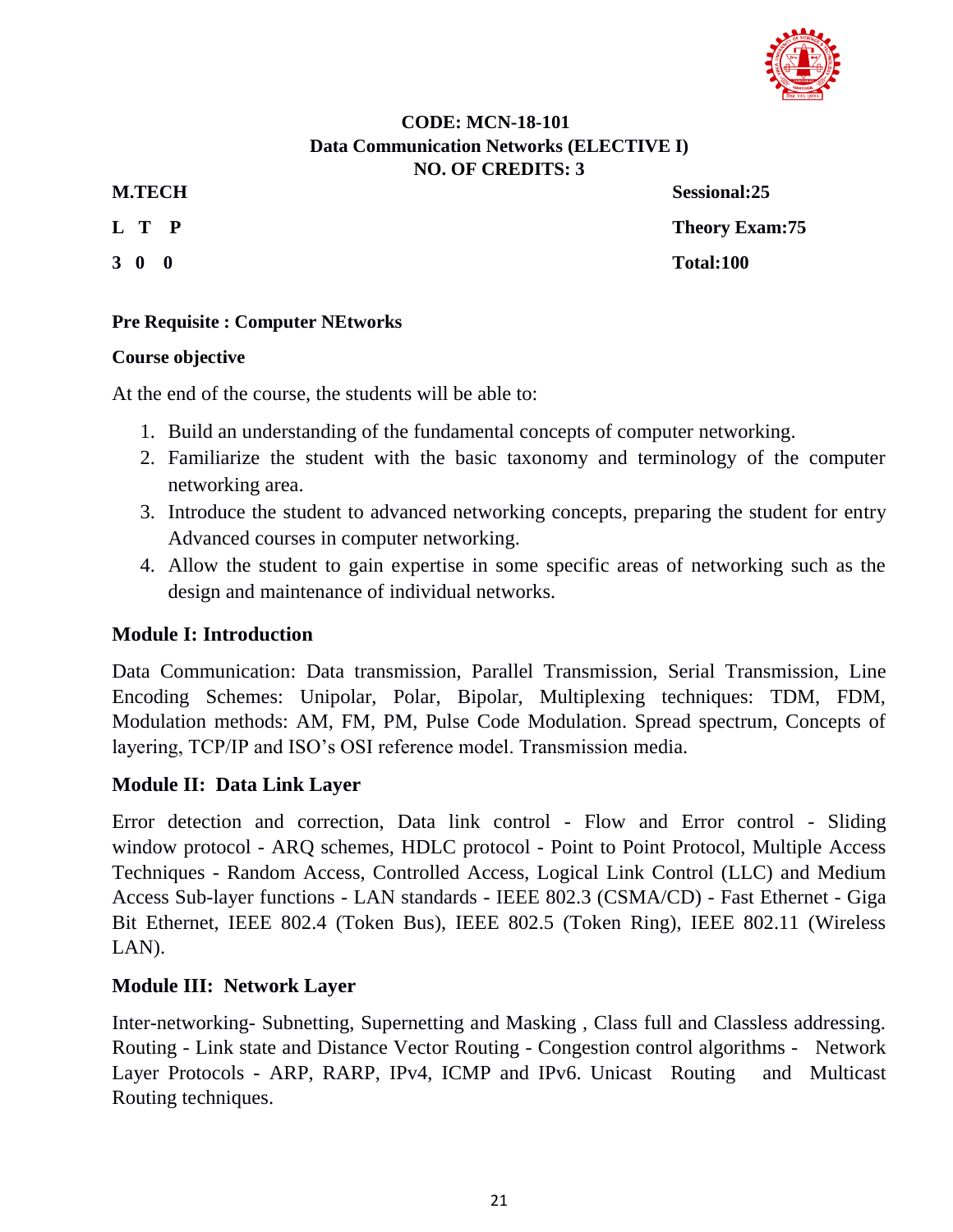# **Module IV :Transport Layer**

Processes to Processes Delivery - Transmission Control Protocol (TCP) - User Datagram Protocol, Stream Control Transmission Protocol (SCTP) - Data Traffic - Congestion Control and Quality of Service - Techniques to improve QOS - Integrated Services - Differentiated Services, QoS in switched networks.

# **Module V : Session, Presentation And Application Layers**

Services, Network security - Security Cryptography, Message confidentiality, message integrity, message authentication, Digital Signature, Entity Authentication, Key Management, Application layer- DNS, E-mail (SMTP), FTP, HTTP, Voice over IP.

# **COURSE OUTCOMES**

After completing this course the student must demonstrate the knowledge and ability to:

- a. Independently understand basic computer network technology.
- b. Understand and explain Data Communications System and its components.
- c. Identify the different types of network topologies and protocols.
- d. Enumerate the layers of the OSI model and TCP/IP. Explain the function(s) of each layer.
- e. Identify the different types of network devices and their functions within a network.
- f. Understand and building the skills of subnetting and routing mechanisms.

# **REFERENCES**

- 1. Forouzan, Data Communications and Networking, TMH, 4 th Edition, 2006.
- 2. William Stallings, Data and Computer Communications, PHI, 7 th Edition, 2003.
- 3. S.Tanenbaum, Computer Networks, 4 th Edition, Pearson Education Asia Inc., 2004.

4. Leon-Garcia, Widjaja, Communication Networks, Fundamental Concepts and Key Architecture, TMH, 2 nd Edition, 2004.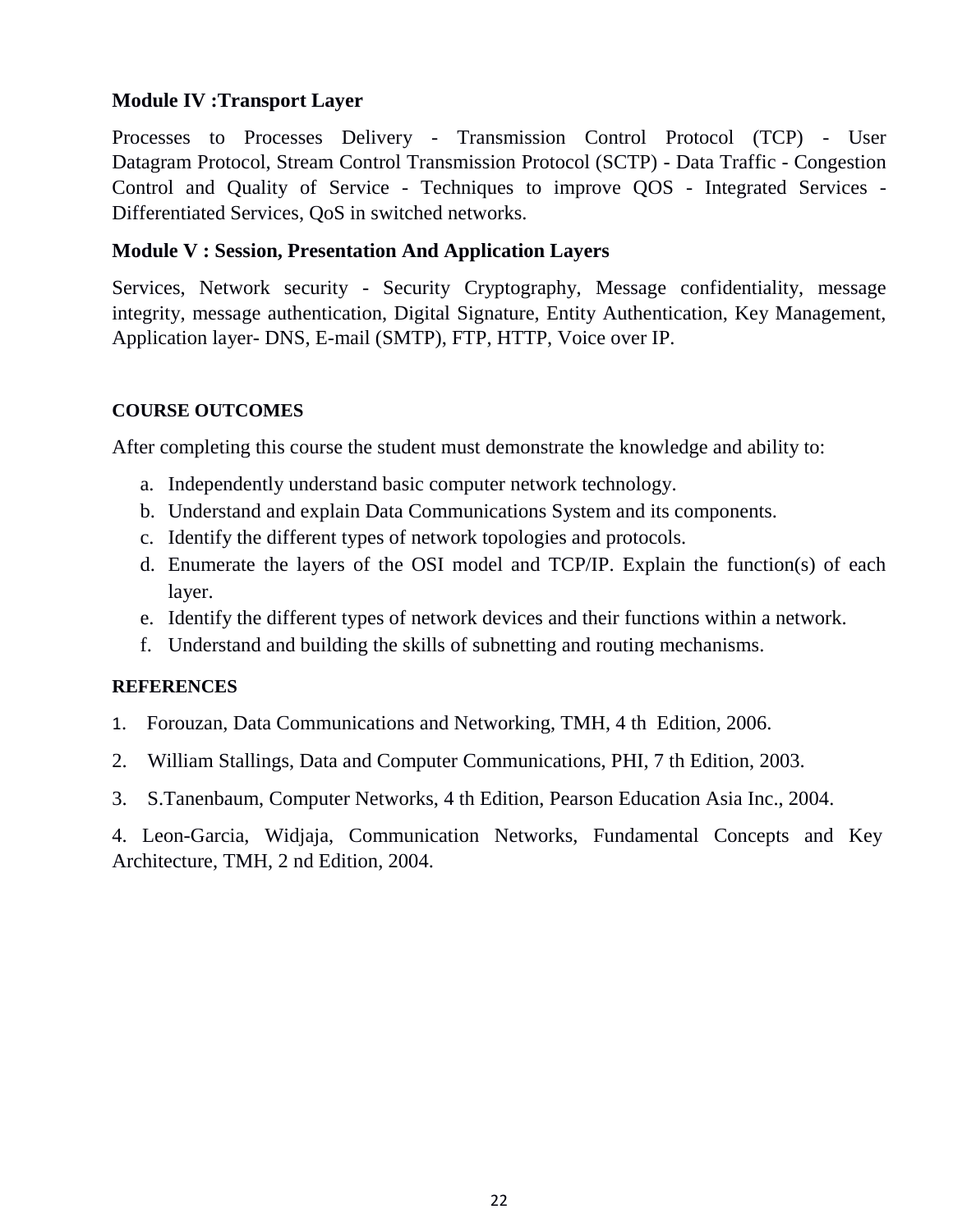# **CODE: MCS-18-111**

# **SUBJECT NAME: Distributed Systems (ELECTIVE II)**

# **NO OF CREDITS: 3**

|                     | <b>M.TECH SEMESTER I</b> | <b>SESSIONAL:</b> | 25  |
|---------------------|--------------------------|-------------------|-----|
| L T P               |                          | THEORY EXAM: 75   |     |
| $3 \quad 0 \quad 0$ |                          | <b>TOTAL:</b>     | 100 |

Pre-requisites: Database Management Systems

# **Course Objectives:**

1. To introduce the fundamental concepts and issues of managing large volume of shared data in a parallel and distributed environment, and to provide insight into related research problems.

# **MODULE-1:**

# **INTRODUCTION**

Distributed data processing, what is a DDBS; Advantages and disadvantages of DDBS; Problem areas; Overview of database and computer network concepts

**DISTRIBUTED DATABASE MANAGEMENT SYSTEM ARCHITECTURE** Transparencies in a distributed DBMS; Distributed DBMS architecture; Global directory issues

# **MODULE-2:**

# **DISTRIBUTED DATABASE DESIGN**

Alternative design strategies; Distributed design issues; Fragmentation; Data allocation **SEMANTICS DATA CONTROL**

View management; Data security; Semantic Integrity Control

# **QUERY PROCESSING ISSUES**

Objectives of query processing; Characterization of query processors; Layers of query processing; Query decomposition; Localization of distributed data

# **MODULE-3:**

# **DISTRIBUTED QUERY OPTIMIZATION**

Factors governing query optimization; Centralized query optimization; Ordering of fragment queries; Distributed query optimization algorithms

# **TRANSACTION MANAGEMENT**

The transaction concept; Goals of transaction management; Characteristics of transactions; Taxonomy of transaction models

# **CONCURRENCY CONTROL**

Concurrency control in centralized database systems; Concurrency control in DDBSs;Distributed concurrency control algorithms; Deadlock management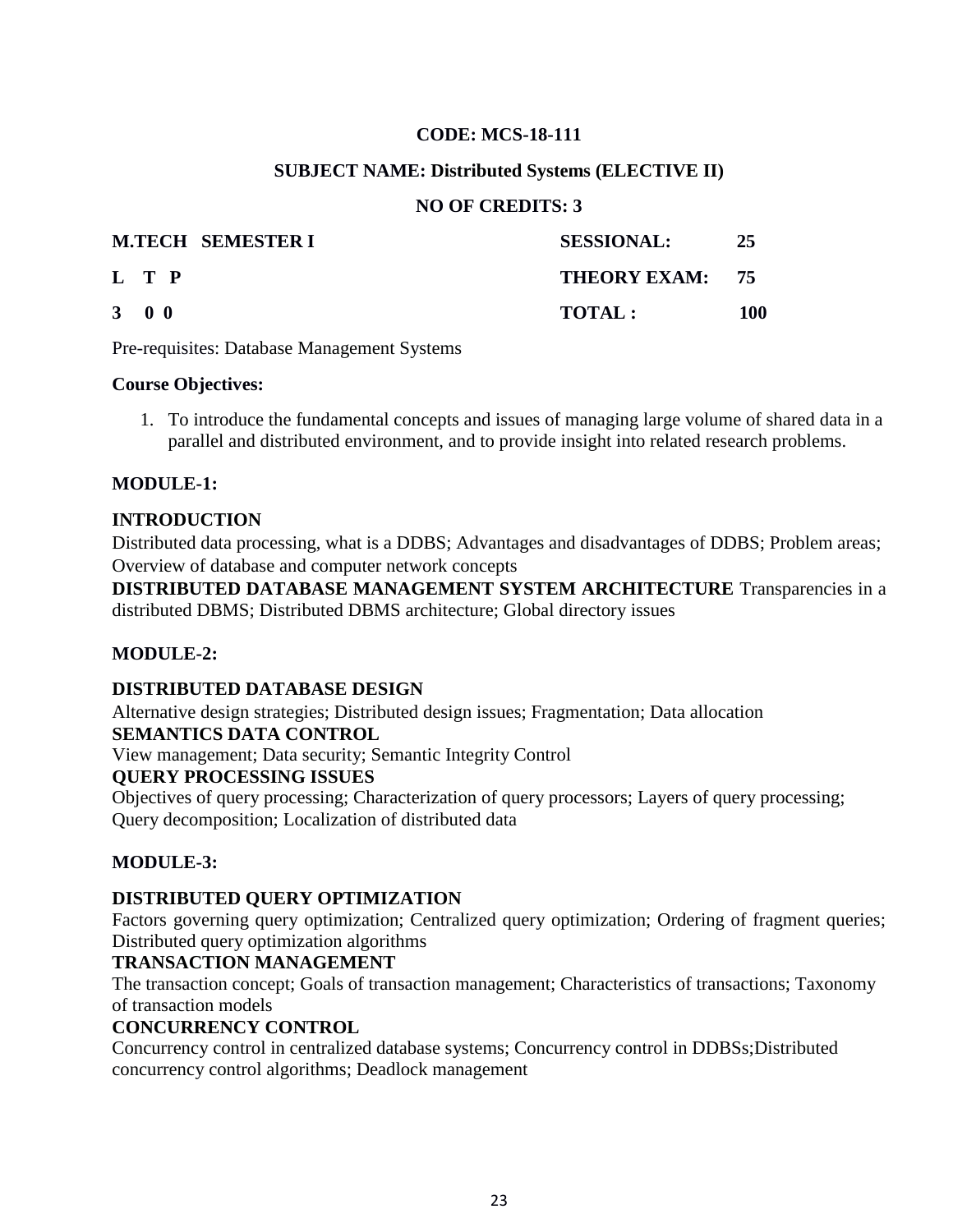

# **MODULE-4:**

# **RELIABILITY**

Reliability issues in DDBSs; Types of failures; Reliability techniques; Commit protocols; Recovery protocols

# **MODULE-5:**

# **PARALLEL DATABASE SYSTEMS**

Parallel architectures; parallel query processing and optimization; load balancing

# **MODULE-6:**

# **ADVANCED TOPICS**

Mobile Databases, Distributed Object Management, Multi-databases

#### **Course Outcomes:**

- a. Design trends in distributed systems.
- b. Apply network virtualization.
- c. Apply remote method invocation and objects.

# **REFERENCES**

- 1. Principles of Distributed Database Systems, M.T. Ozsu and P. Valduriez, Prentice-Hall, 1991.
- 2. Distributed Database Systems, D. Bell and J. Grimson, Addison-Wesley, 1992.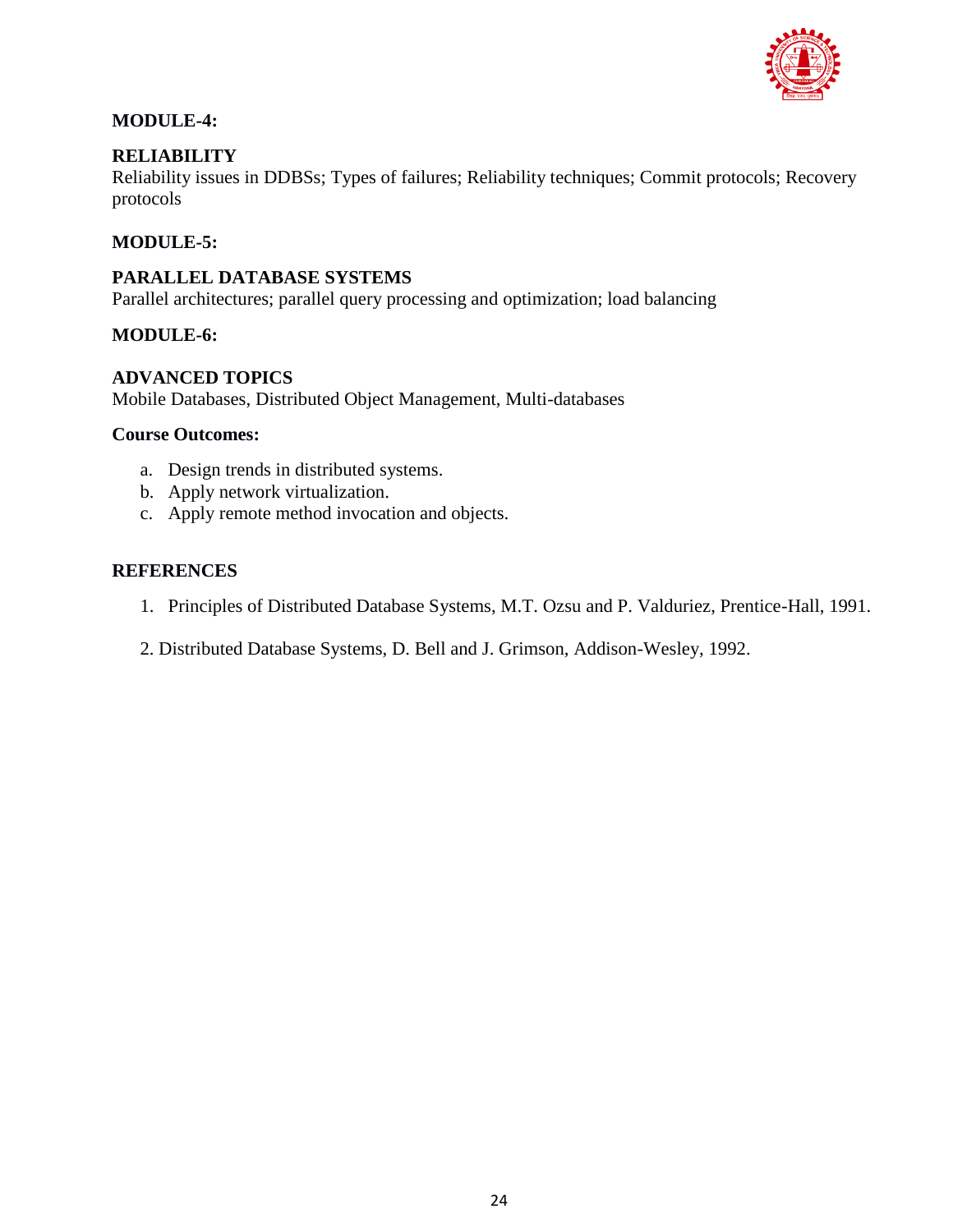

# **CODE: MCS-18-112**

# **SUBJECT NAME: WEB SEARCH AND INFORMATION RETRIEVAL (ELECTIVE II) NO OF CREDITS: 3**

|                     | <b>M.TECH SEMESTER</b> | <b>SESSIONAL:</b> | 25  |
|---------------------|------------------------|-------------------|-----|
| L T P               |                        | THEORY EXAM: 75   |     |
| $3 \quad 0 \quad 0$ |                        | <b>TOTAL:</b>     | 100 |

**Pre-requisites:** Probability Theory, Database Management, Web Programming

# **Course Objectives**

- 1. To build an understanding of the fundamental concepts of Information Retrieval
- 2. To familiarize students with the basic taxonomy and terminology of Indices
- 3. To understand Heap"s Law forestimation and Zipf"s law for modeling distribution of terms
- 4. To understand dictionary compression and posting list compression
- 5. To introduce the scoring ,tf-idfweighting and vector space model for scoring 6.
- To understand cluster pruning and tiered indices
- 7. To learn the elements of Web Search basics
- 8. To learn various language models for information retrieval and their types

# **Module 1 Introduction to Information Retrieval**

Information retrieval problem, an inverted index, Processing Boolean queries ,The extended Boolean model versus ranked retrieval , an inverted index ,Bi-word indexes, Positional indexes, Combination schemes

# **Module 2 Index construction**

Hardware basics, Blocked sort-based indexing ,Single-passin-memory indexing ,Distributed indexing, Dynamic indexing, Other types of indexes

Index compression: Statistical properties of terms in information retrieval ,Heap's law: Estimatingthenumberofterms,Zipf"slaw:Modelingthedistributionofterms,Dictionary compression, Dictionarys a string, Blocked storage, Postings file compression.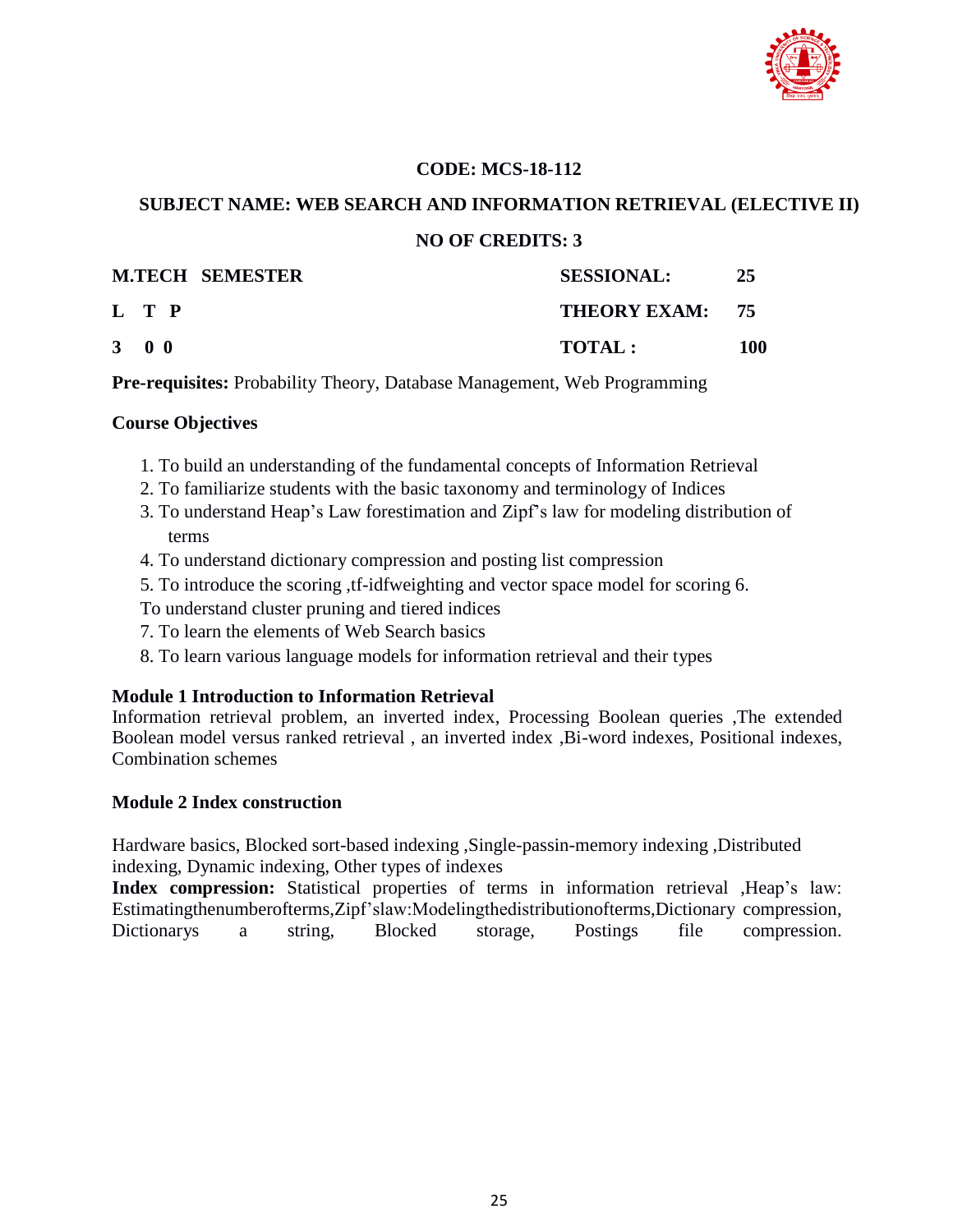

# **Module 3 Scoring , term weighting and the vector space model**

Parametric and zone indexes ,Weighted zone scoring, Learning weights ,The optimal weight, Term frequency and weighting, Inverse document frequency, Tf-idf weighting, The vector space model for scoring, Variant tf-idffunctions.

# **Module 4 Computing scores in a complete search system**

Efficient scoring and ranking, In exact top *K* document retrieval, Index elimination ,Champion lists, Static quality scores and ordering ,Impact ordering ,Cluster pruning ,Component so fan information retrieval system, Tiered indexes

#### **Module 5 Web search basics**

Background and history, Web characteristics, Theweb graph, Spam, Advertising as the economic model, The search user experience, User query needs

Crawling, Crawler architecture, DNS resolution, The URL frontier, Link analysis, The Web as a graph, Anchor text and the web graph ,Page Rank, Markov chains, The Page Rank computation, Topic-specific Page Rank

#### **Module 6 Language models for information retrieval**

Language models, Finite automata and language models, Types of language models, Multinomial distributions over words , The query likelihood model, Using query like lihood language models in IR, Estimating the query generation probability Language modeling versus other approaches in IR

#### **Course Outcomes**

- a. The students will be able to understand basic Information Retrieval Systems.
- b. The students will be able to lean how Boolean queries are processed.
- c. The students will be able to identify the different types of indices: inverted index, positional index, bi-word index etc
- d. The student will be able to make estimations and model distribution of terms and compressions
- e. The students will be able to enumerate various types of indices. And also understand the concept of efficient storage of indices.
- f. The students will be able to learn tf-idf scoring and vector space model scoring for ranking
- g. The students will be able to understand Static quality ordering , cluster pruning and tiered indices
- h. The students will be able to understand the basic concept of Search Engines their architecture and various functional components.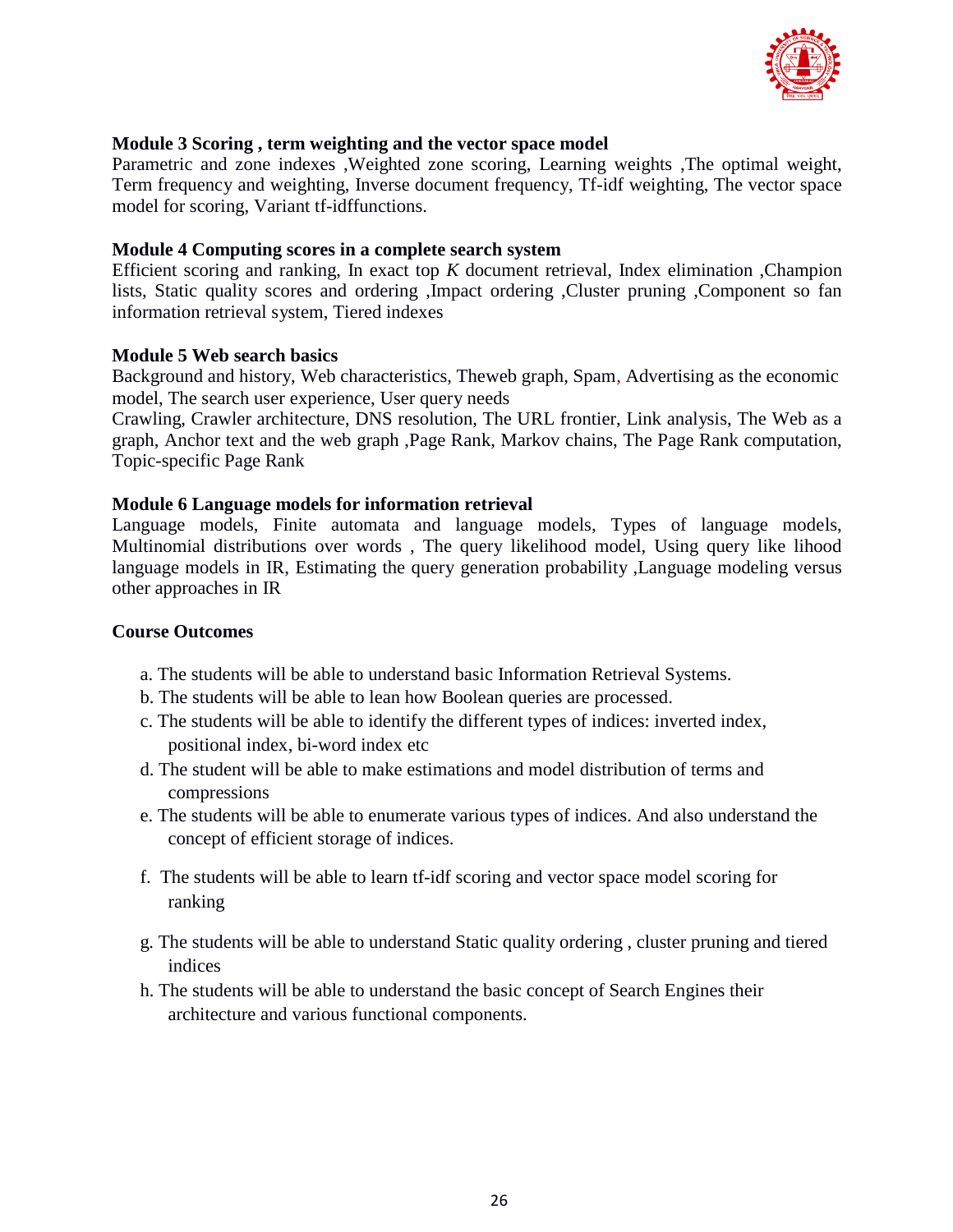

- i. The students will be able to understand the basic concept of Web crawlers and their architecture
- j. The students will be able to understand various language models related to information retrieval

# **REFERENCES**

- 1. C. D. Manning, P. Raghavan and H. Schütze, Introduction to Information Retrieval, Cambridge University Press, 2008 (available at [http://nlp.stanford.edu/IR-book\)](http://nlp.stanford.edu/IR-book).
- 2. Chakrabarti, S. (2002). Mining the web: Mining the Web: Discovering knowledge from hypertext data. Morgan-kaufman.
- 3. B. Croft, D. Metzler, T. Strohman, Search Engines: Information Retrieval in Practice, Addison-Wesley, 2009 (available at http://ciir.cs.umass.edu/irbook/).
- *4.* R. Baeza-Yates, B. Ribeiro-Neto, Modern Information Retrieval, Addison-Wesley, 2011 (2nd Edition).
- 5. An Introduction to Information Retrieval Christopher D. Manning,PrabhakarRaghavan, HinrichSchütze Cambridge UniversityPress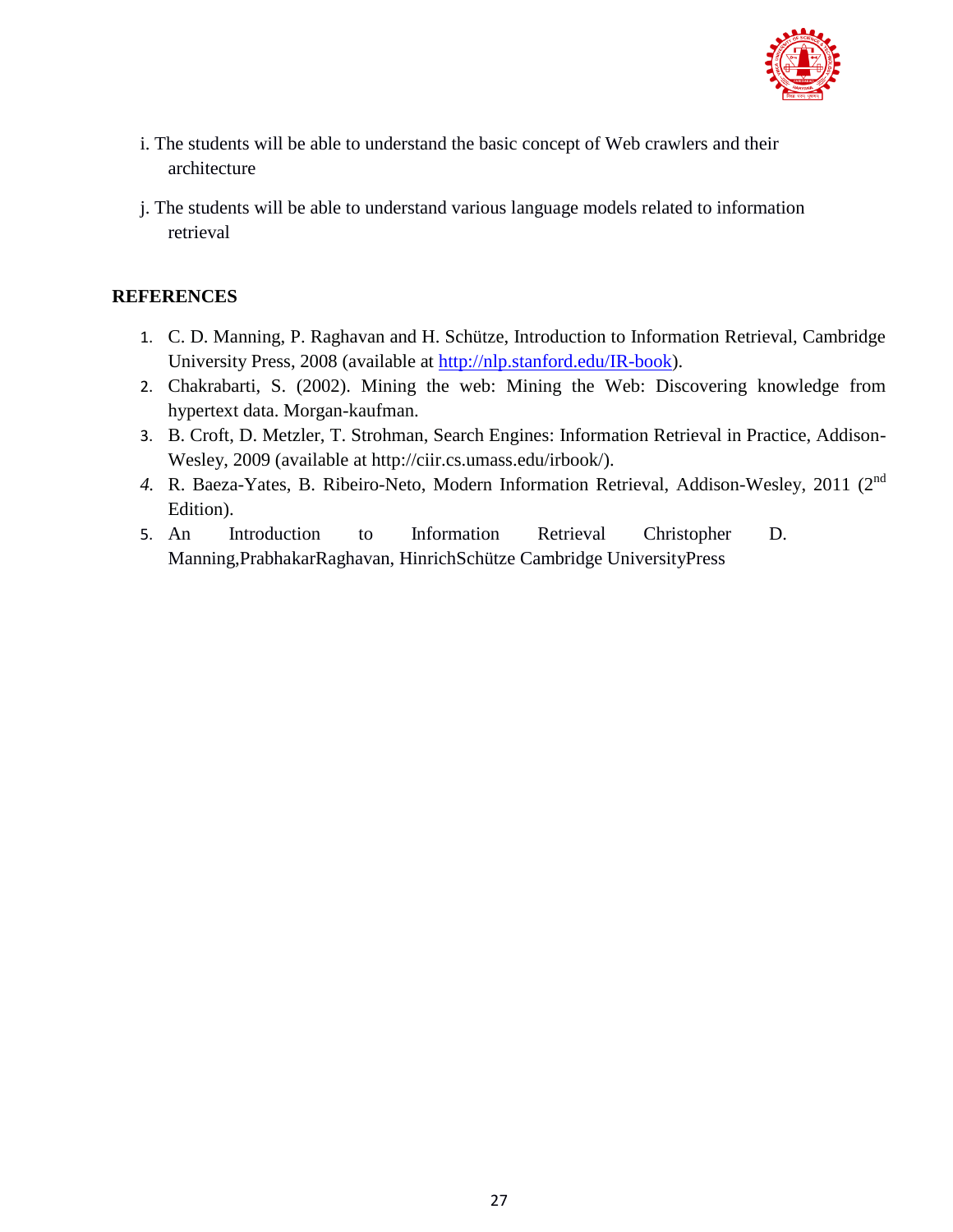

# **CODE: MCSE-18-113**

# **SUBJECT NAME: WEB TECHNOLOGIES (ELECTIVE II)**

# **NO OF CREDITS: 3**

| <b>M.TECH SEMESTER I</b> | <b>SESSIONAL:</b> | 25  |
|--------------------------|-------------------|-----|
| L T P                    | THEORY EXAM: 75   |     |
| 3 0 0                    | TOTAL :           | 100 |

#### **Pre Requisites :**

#### **Course Objectives:**

- 1. To introduce the concept of essentials on web, internet protocols,markup language ,XML and its DOM
- 2. To make the student familiar with client side  $\&$  server side programming
- 3. To make the student familiar with the wireless LAN including Bluetooth technology.
- 4. To introduce the concept of web services and HTML 5.0.

# **Module I: Introduction**

Web Essentials Clients, Servers, and Communication. The Internet-Basic Internet Protocols -The World Wide Web-HTTP request message-response message-Web Clients, Web Servers, Markup Languages: HTML: list, table, images, frames, forms, CSS.

# **Module II:XML**

Introduction, Role of XML, Difference between XML and HTML, XML Tree, XML Syntax, Elements, Attributes, Validation, XML DTD: Introduction, Using DTD in an XML Document, Element Type Declaration, Attribute Declaration, Entity Declaration, CDATA, DTD validation, XML schemes: presenting and using XML; XML DOM: DOM Nodes, Document Node, Element Node, Text Node, Attribute Node, Manipulating DOM Tree, XML Transformation, XML Application.

# **Module III:Client Side Programming**

Java script: Introduction, variables, operators, Control structure, Arrays, Functions, documents, DOM, forms, statements, functions, objects; events and event handling, Accessing and Manipulating HTML Elements, Data entry and Validations, DHTML

# **Module IV: Server Side Programming**

**JS**P: Creating simple JSP Pages, templating ,Request time expression,Request& Response objects, Reading parameter values. Java Servlets- Architecture -Overview-A Servelet-Generating Dynamic Content-Life CycleParameter Data-Sessions-Cookies- URL Rewriting-Other Capabilities-Data Storage Servelets and Concurrency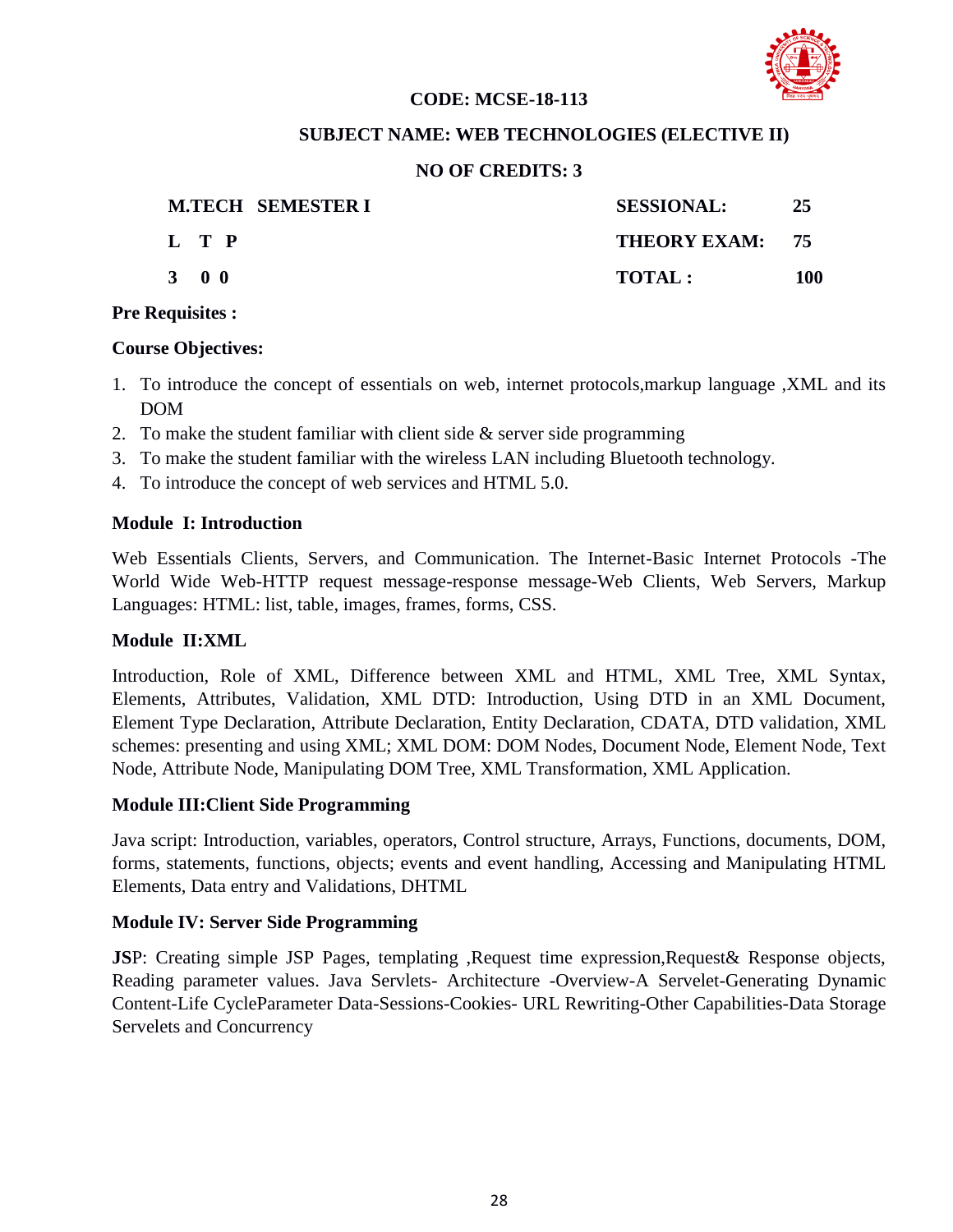

# **Course Outcomes**

Upon successful completion of the course, the student will be:

- a. Able to understand the concept of client server communication over web, Internet protocols, HTTP, and web server.
- b. Able to make a web page using HTML, list, tags, forms, CSS.
- c. Familiar with XML, role of XML, syntax and attributes of XML & to perform client side programming.
- **d.** Familiar with Server side programming concepts like Java Servlets, cookies,

# **REFERENCES**

- 1. Uttam K. Roy "Web Technologies", Oxford Publication.
- 2. Jeffrey C.Jackson, "Web Technologies--A Computer Science Perspective", Pearson
- 3. XML by Example: Building Ecommerce applications Sean McGrath,Pearson Education Asia
- 4. Java Server pages Larne Pekowsky Pearson Education Asia
- 5. JSP: Java server pages Barry Burd, IDG Books India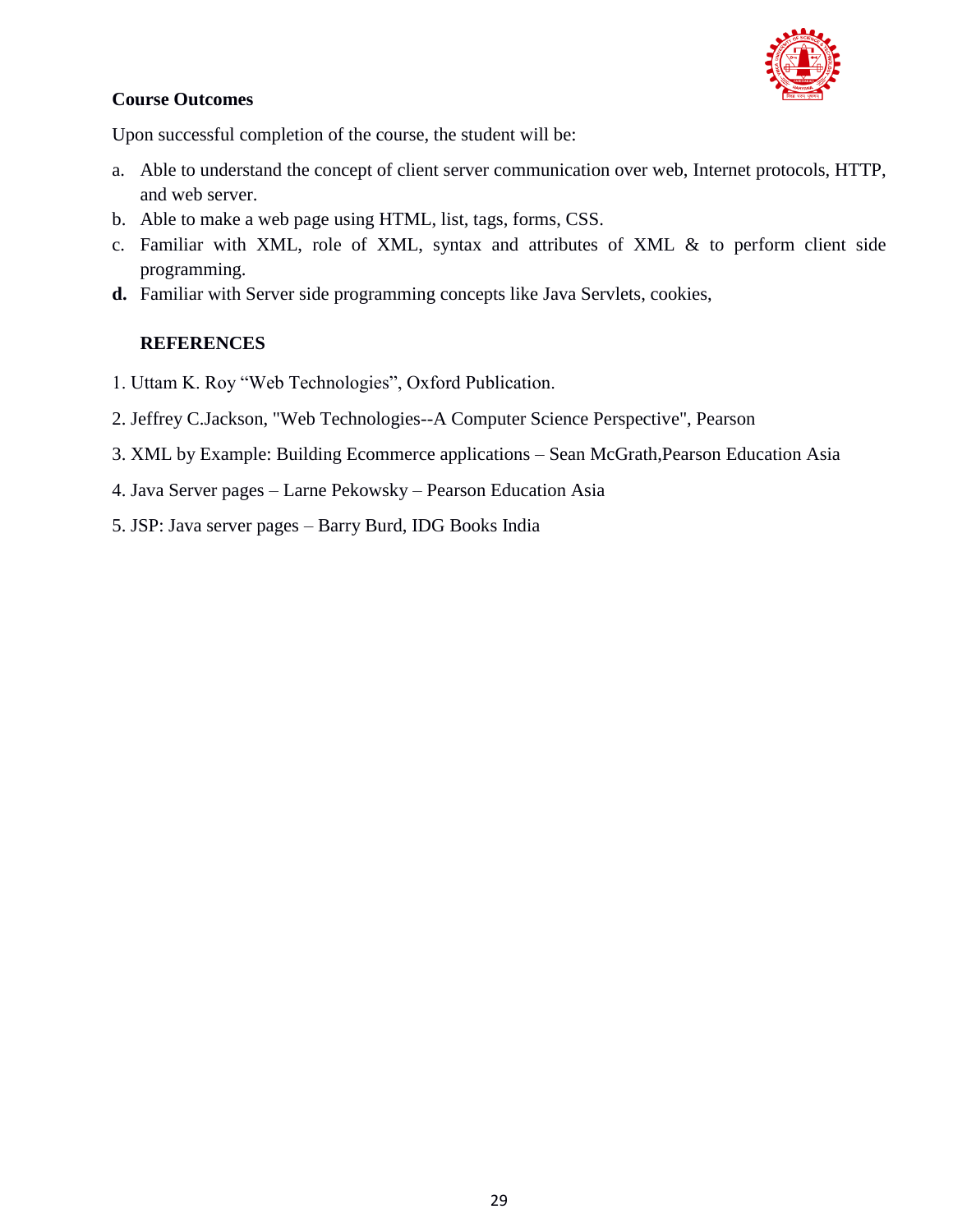

# **CODE: RMI- 101**

# **SUBJECT NAME: RESEARCH METHODOLOGY AND IPR**

# **NO OF CREDITS: 2**

| <b>M.TECH SEMESTER I</b> | <b>SESSIONAL:</b> | 25  |
|--------------------------|-------------------|-----|
| L T P                    | THEORY EXAM: 75   |     |
| $2 \quad 0 \quad 0$      | <b>TOTAL:</b>     | 100 |

#### **Pre-requisites:**

#### **Course Objectives:**

- 1. Understand research problem formulation.
- 2. Analyze research related information
- 3. Follow research ethics
- 4. Understand that today"s world is controlled by Computer, Information Technology, but tomorrow world will be ruled by ideas, concept, and creativity.
- 5. Understanding that when IPR would take such important place in growth of individuals & nation, it is needless to emphasis the need of information about Intellectual Property Right to be promoted among students in general & engineering in particular
- 6. Understand that IPR protection provides an incentive to inventors for further research work and investment in R & D, which leads to creation of new and better products, and in turn brings about, economic growth and social benefits.

# **MODULE-1:**

Meaning of research problem, Sources of research problem, Criteria Characteristics of a good research problem, Errors in selecting a research problem, Scope and objectives of research problem, Approaches of investigation of solutions for research problem, data collection, analysis, interpretation, Necessary instrumentations

# **MODULE-2:**

Effective literature studies approaches, analysis Plagiarism, Research ethics

# **MODULE-3:**

Effective technical writing, how to write report, Paper Developing a Research Proposal, Format of research proposal, a presentation and assessment by a review committee

# **MODULE-4:**

Nature of Intellectual Property: Patents, Designs, Trade and Copyright. Process of Patenting and Development: technological research, innovation, patenting, development. International Scenario: International cooperation on Intellectual Property. Procedure for grants of patents, Patenting under **PCT**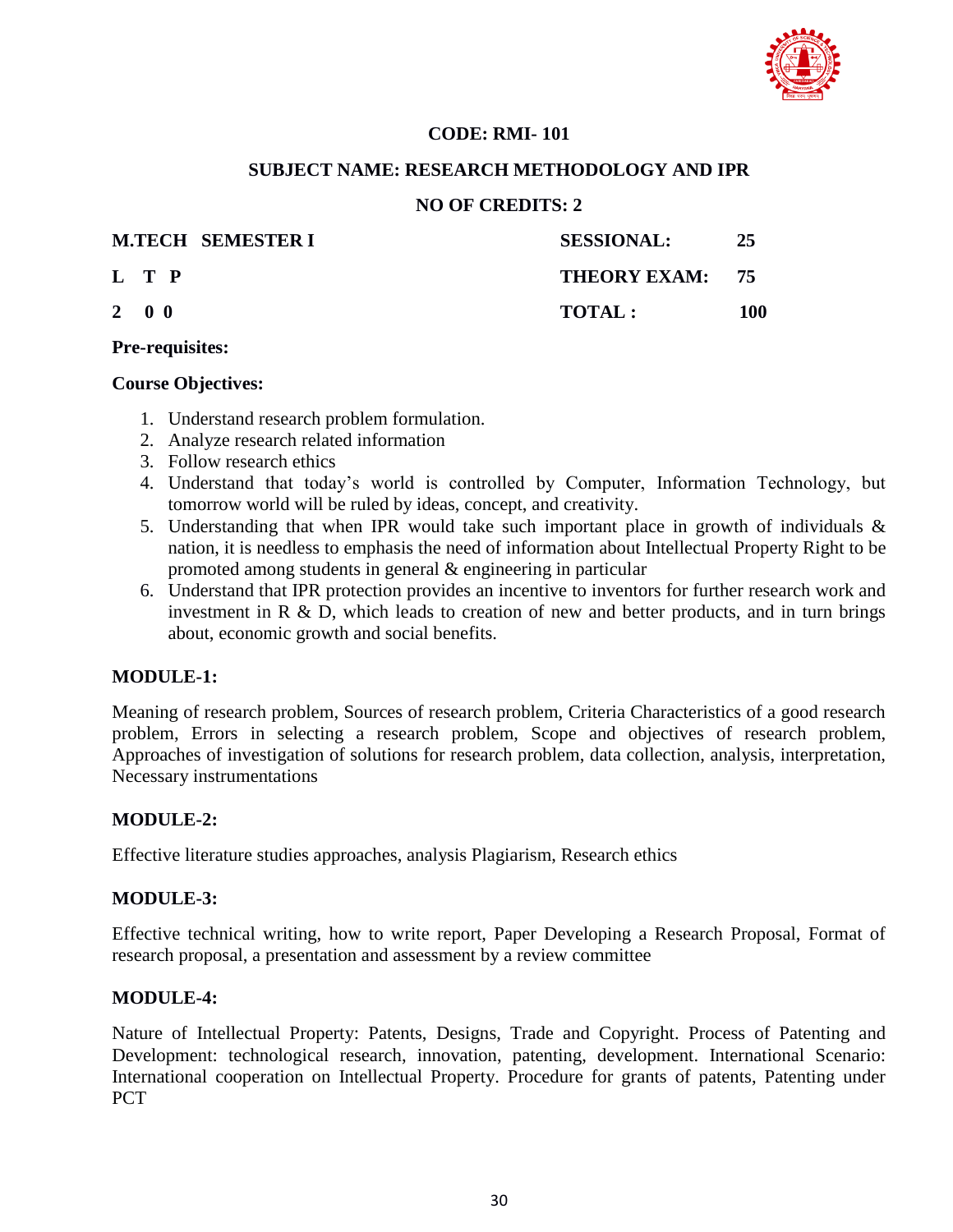# **MODULE-5:**

Patent Rights: Scope of Patent Rights, Licensing and transfer of technology, Patent information and databases, Geographical Indications

# **MODULE-6:**

New Developments in IPR: Administration of Patent System. New developments in IPR; IPR of Biological Systems, Computer Software etc. Traditional knowledge Case Studies, IPR and IITs

# **Course Outcomes:**

- a. To identify sources of research problem and approaches of investigation for solutions for research problem
- b. To learn various research ethics
- c. To learn the concepts of Patents, procedure for granting patents and administration of patent system

# **REFERENCES**

- 1. Stuart Melville and Wayne Goddard, "Research methodology: an introduction for science & engineering students"
- 2. Wayne Goddard and Stuart Melville, "Research Methodology: An Introduction"
- 3. Ranjit Kumar, 2nd Edition , "Research Methodology: A Step by Step Guide for beginners"
- 4. Halbert, "Resisting Intellectual Property", Taylor & Francis Ltd ,2007.
- 5. Mayall , "Industrial Design", McGraw Hill, 1992.
- 6. Niebel , "Product Design", McGraw Hill, 1974.
- 7. Asimov, "Introduction to Design", Prentice Hall, 1962.
- 8. Robert P. Merges, Peter S. Menell, Mark A. Lemley, " Intellectual Property in New Technological Age", 2016
- 9. T. Ramappa, "Intellectual Property Rights Under WTO", S. Chand, 2008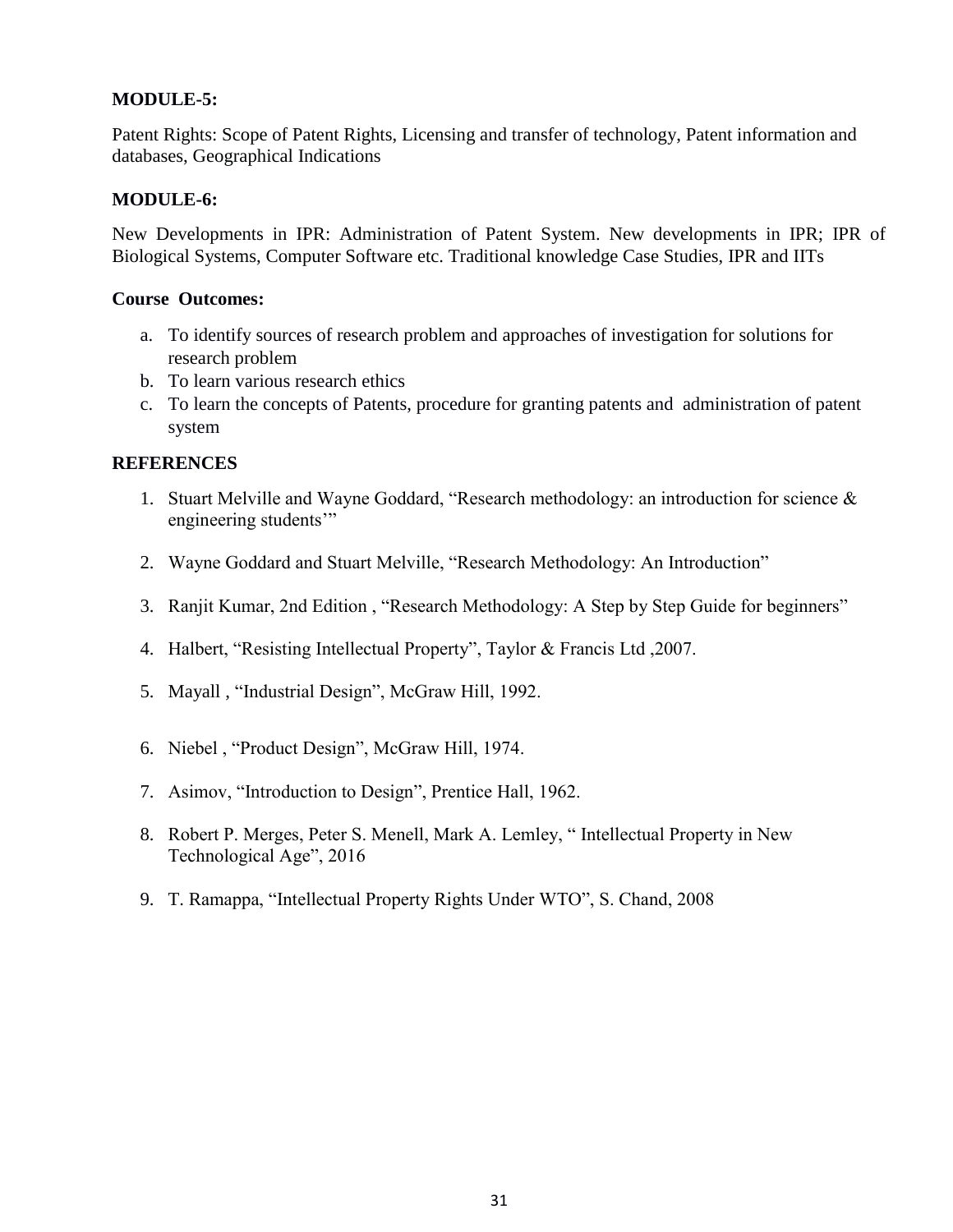

# **CODE: MCS-18-201**

#### **SUBJECT NAME: ADVANCE ALGORITHMS**

# **NO OF CREDITS: 3**

|                     | <b>M.TECH SEMESTER II</b> | <b>SESSIONAL:</b> | 25  |
|---------------------|---------------------------|-------------------|-----|
| L T P               |                           | THEORY EXAM: 75   |     |
| $3 \quad 0 \quad 0$ |                           | TOTAL:            | 100 |

**Pre-requisites:**UG level course in Algorithm Design and Analysis

# **Course Objectives:**

- 1. Introduce students to the advanced methods of designing and analyzing algorithms.
- 2. The student should be able to choose appropriate algorithms and use it for a specific problem.
- 3. To familiarize students with basic paradigms and data structures used to solve advanced algorithmic problems.
- 4. Students should be able to understand different classes of problems concerning their computation difficulties.
- 5. To introduce the students to recent developments in the area of algorithmic design.

# **MODULE-1:**

**Sorting:** Review of various sorting algorithms, topological sorting

**Graph:** Definitions and Elementary Algorithms: Shortest path by BFS, shortest path in edge-weighted case (Dijkasra's), depth-first search and computation of strongly connected components, emphasis on correctness proof of the algorithm and time/space analysis, example of amortized analysis.

# **MODULE-2:**

**Matroids:** Introduction to greedy paradigm, algorithm to compute a maximum weight maximal independent set, Application to MST.

**Graph Matching:** Algorithm to compute maximum matching. Characterization of maximum matching by augmenting paths, Edmond's Blossom algorithm to compute augmenting path

# **MODULE-3:**

**Flow-Networks:** Maxflow-mincut theorem, Ford-Fulkerson Method to compute maximum flow, Edmond-Karp maximum-flow algorithm.

**Matrix Computations:** Strassen's algorithm and introduction to divide and conquer paradigm, inverse of a triangular matrix, relation between the time complexities of basic matrix operations, LUPdecomposition

# **MODULE-4:**

**Shortest Path in Graphs:** Floyd-Warshall algorithm and introduction to dynamic programming paradigm, More examples of dynamic programming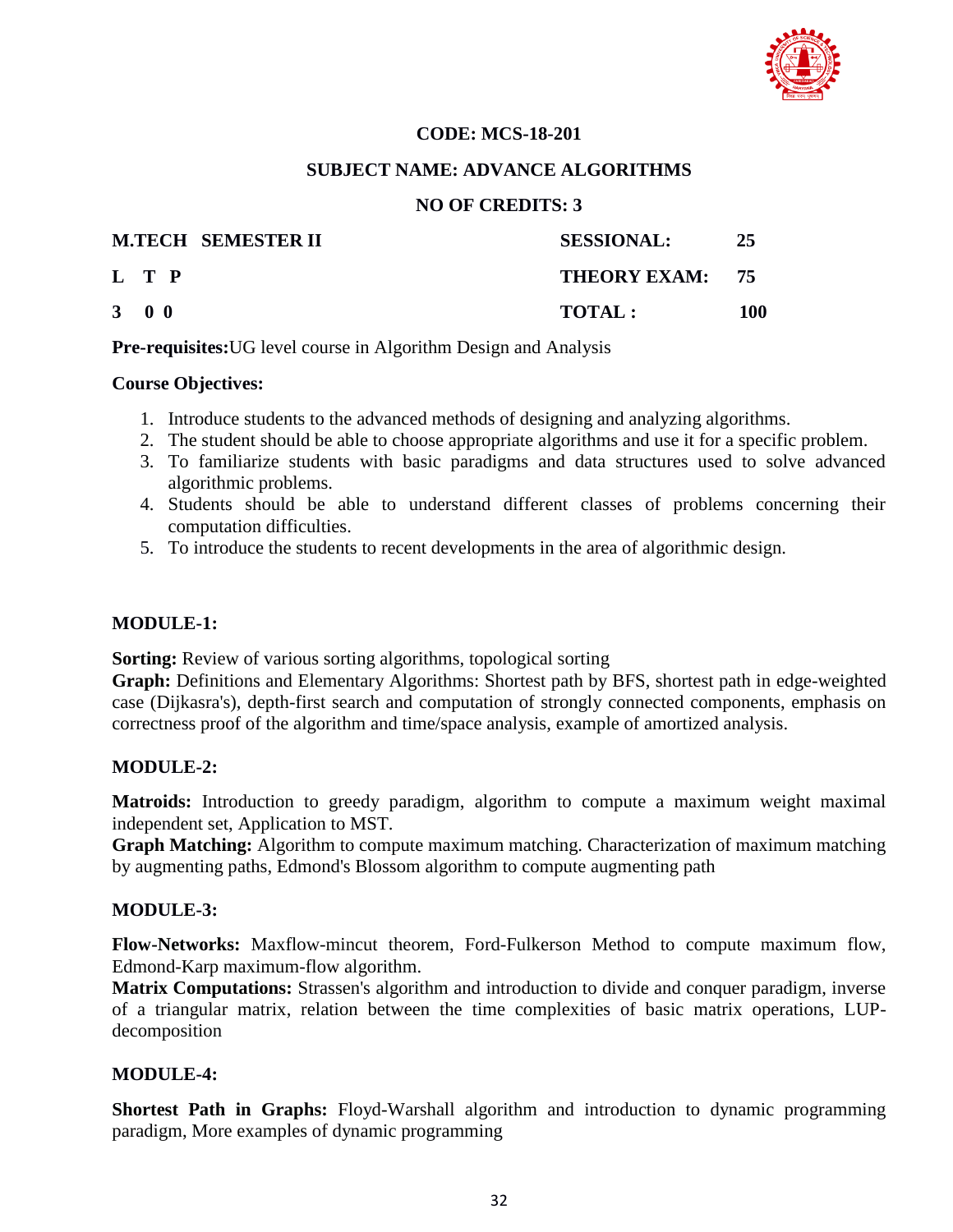

**Modulo Representation of integers/polynomials:** Chinese Remainder Theorem, Conversion between base-representation and modulo-representation, Extension to polynomials, Application: Interpolation problem.

**Discrete Fourier Transform (DFT):** In complex field, DFT in modulo ring. Fast Fourier Transform algorithm, Schonhage-Strassen Integer Multiplication algorithm

# **MODULE-5:**

**Linear Programming:** Geometry of the feasibility region and Simplex algorithm

**NP-completeness:** Examples, proof of NP-hardness and NP-completeness.

# **One or more of the following topics based on time and interest**

Approximation algorithms, Randomized Algorithms, Interior Point Method, Advanced Number Theoretic Algorithm

# **MODULE-6:**

Recent Trends in problem solving paradigms using recent searching and sorting techniques by applying recently proposed data structures.

# **Course Outcomes:**

- a. Analyze the complexity/performance of different algorithms.
- b. Determine the appropriate data structure for solving a particular set of problems.
- c. Categorize the different problems in various classes according to their complexity.
- **d.** Students should have an insight of recent activities in the field of the advanced data structure

# **REFERENCES**

- 1. "Introduction to Algorithms" byCormen, Leiserson, Rivest, Stein.
- 2. "The Design and Analysis of Computer Algorithms" by Aho, Hopcroft, Ullman.
- 3. "Algorithm Design" by Kleinberg and Tardos.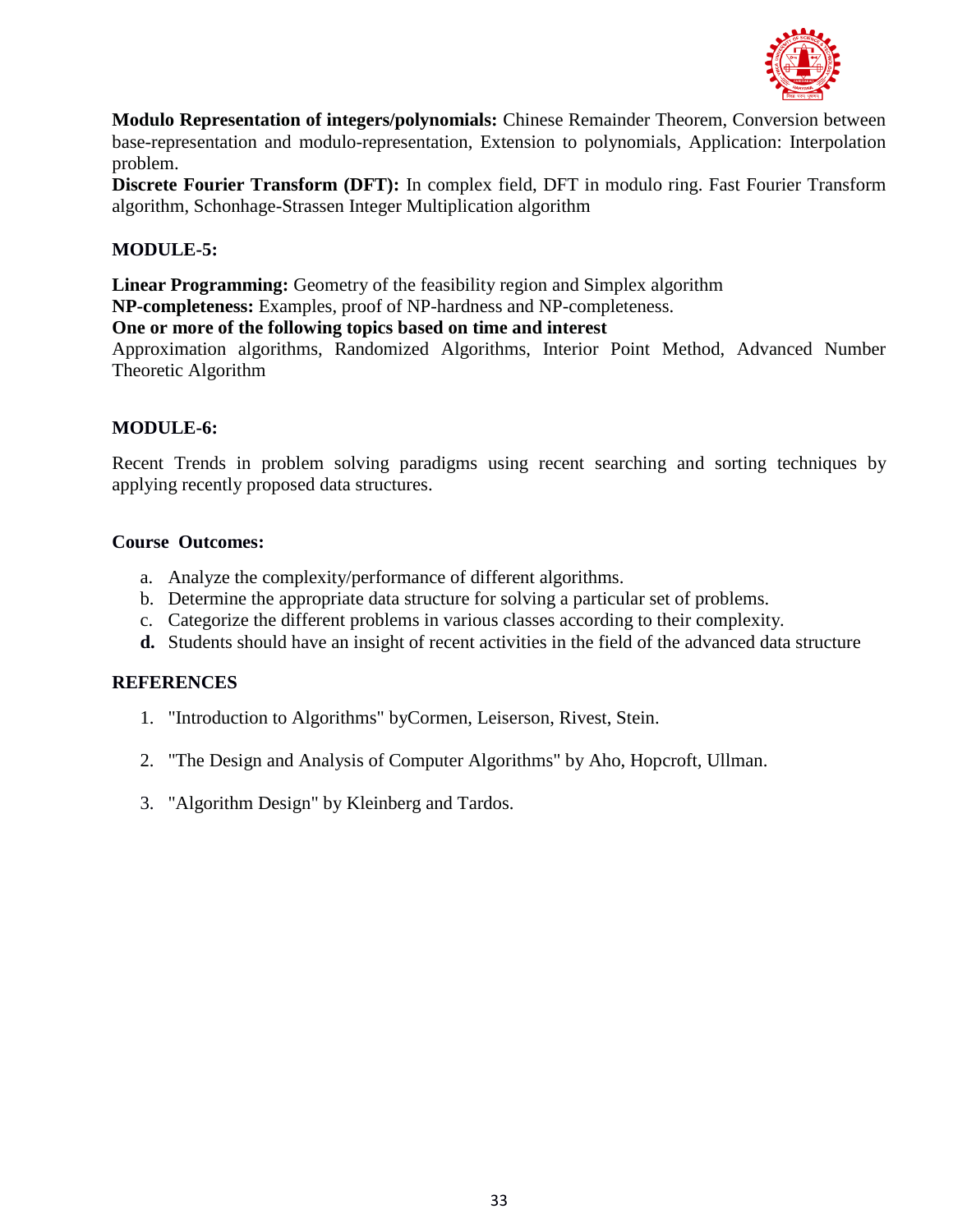

# **CODE: MCS-18-202**

#### **SUBJECT NAME: SOFT COMPUTING**

# **NO OF CREDITS: 3**

|                     | <b>M.TECH SEMESTER II</b> | <b>SESSIONAL:</b> | 25  |
|---------------------|---------------------------|-------------------|-----|
| L T P               |                           | THEORY EXAM: 75   |     |
| $3 \quad 0 \quad 0$ |                           | TOTAL :           | 100 |

**Pre-requisites:**Basic knowledge of mathematics

# **Course Objectives:**

- 1. To introduce soft computing concepts and techniques and foster their abilities in designing appropriate technique for a given scenario
- 2. To implement soft computing based solutions for real-world problems
- 3. To give students knowledge of non-traditional technologies and fundamentals of artificial
- 4. neural networks, fuzzy sets, fuzzy logic, genetic algorithms
- 5. To provide studentan hand-on experience on MATLAB to implement various strategies

# **MODULE-1: INTRODUCTION TO SOFT COMPUTING AND NEURAL NETWORKS**

Evolution of Computing: Soft Computing Constituents, From Conventional AI to Computational Intelligence: Machine Learning Basics

# **MODULE-2: FUZZY LOGIC**

Fuzzy Sets, Operations on Fuzzy Sets, Fuzzy Relations, Membership Functions: Fuzzy Rules and Fuzzy Reasoning, Fuzzy Inference Systems, Fuzzy Expert Systems, Fuzzy Decision Making

# **MODULE-3: NEURAL NETWORKS**

Machine Learning Using Neural Network, Adaptive Networks, Feed forward Networks, Supervised Learning Neural Networks, Radial Basis Function Networks : Reinforcement Learning, Unsupervised Learning Neural Networks, Adaptive Resonance architectures, Advances in Neural networks

# **MODULE-4: GENETIC ALGORITHMS**

Introduction to Genetic Algorithms (GA), Applications of GA in Machine Learning: Machine Learning Approach to Knowledge Acquisition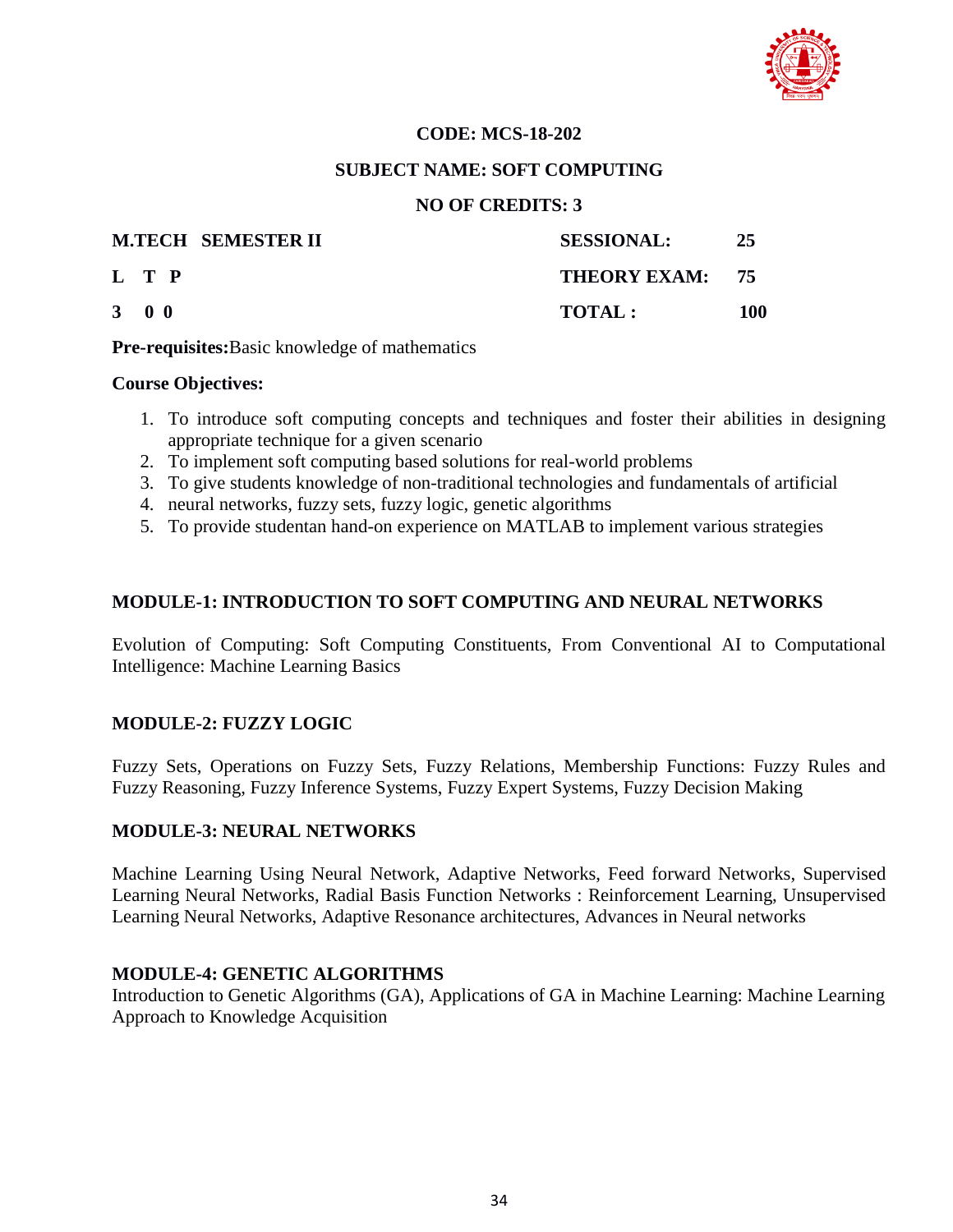

# **MODULE-5: MATLAB/PYTHON LIB**

Introduction to Matlab/Python, Arrays and array operations, Functions and Files, Study of neural network toolbox and fuzzy logic toolbox, Simple implementation of Artificial Neural Network and Fuzzy Logic

#### **MODULE-6:**

Recent Trends in deep learning, various classifiers, neural networks and genetic algorithm, Implementation of recently proposed soft computing techniques

#### **Course Outcomes:**

- a. Identify and describe soft computing techniques and their roles in building intelligent machines
- b. Apply fuzzy logic and reasoning to handle uncertainty and solve various engineering problems.
- c. Apply genetic algorithms to combinatorial optimization problems.
- d. Evaluate and compare solutions by various soft computing approaches for a given problem.

#### **REFERENCES**

1. Jyh:Shing Roger Jang, Chuen:Tsai Sun, EijiMizutani, Neuro:Fuzzy and Soft Computing<sup>[2]</sup>, Prentice:Hall of India, 2003.

2. George J. Klir and Bo Yuan, Fuzzy Sets and Fuzzy Logic: Theory and Applications<sup>[7]</sup>, Prentice Hall, 1995.

3. MATLAB Toolkit Manual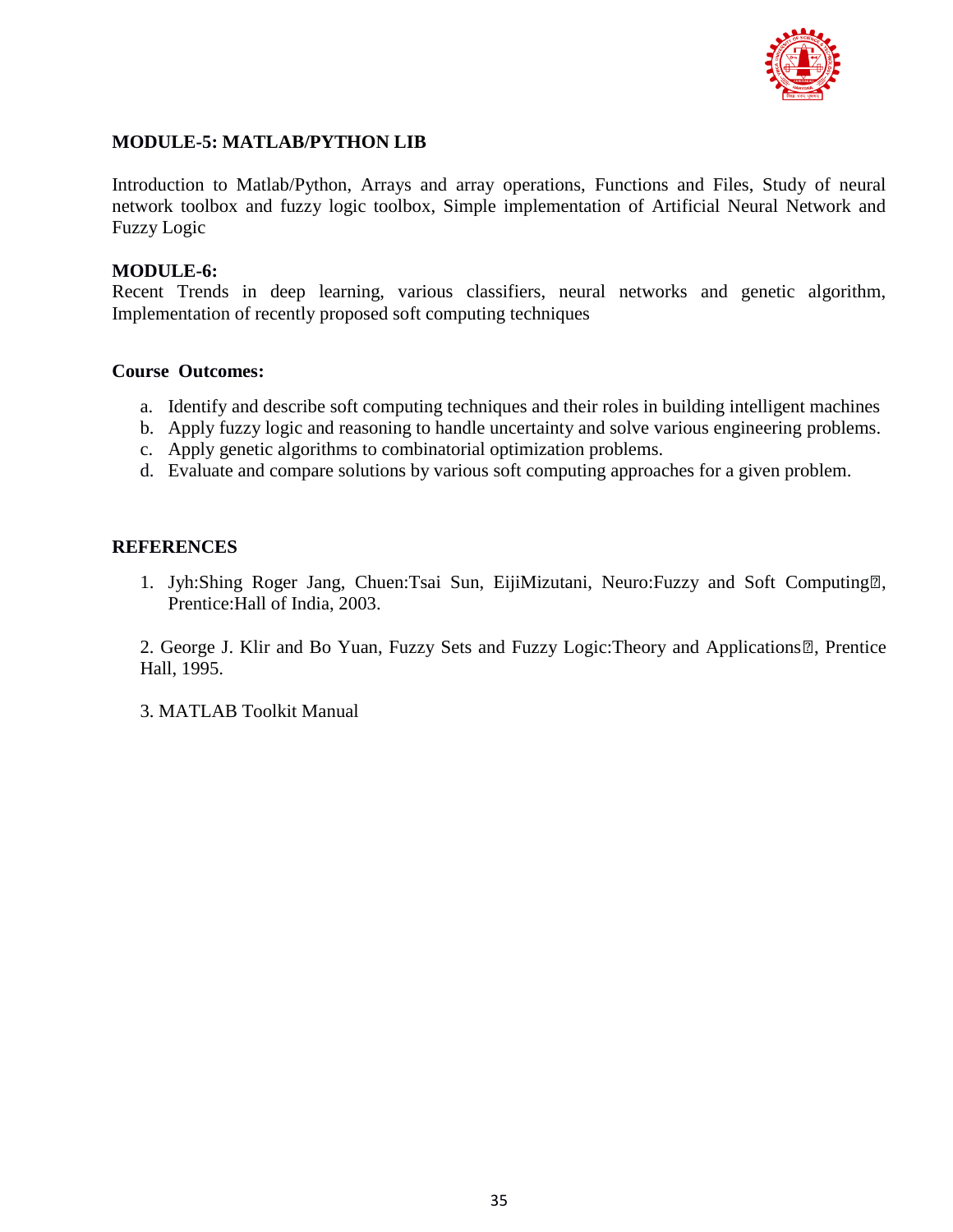

# **CODE: MCS-18-206**

# **SUBJECT NAME: Big Data Analytics (ELECTIVE III)**

# **NO OF CREDITS: 3**

|                     | <b>M.TECH SEMESTER II</b> | <b>SESSIONAL:</b> | 25  |
|---------------------|---------------------------|-------------------|-----|
| L T P               |                           | THEORY EXAM: 75   |     |
| $3 \quad 0 \quad 0$ |                           | <b>TOTAL:</b>     | 100 |

**Pre-requisites:**Data Structure, Computer Architecture and Organization

# **Course Objectives:**

- 1. Understand big data for business intelligence. Learn business case studies for big data analytics.
- 2. Understand nosql big data management. Perform map-reduce analytics using Hadoop and related tools

# **MODULE-1:**

What is big data, why big data, convergence of key trends, unstructured data,industry examples of big data, web analytics, big data and marketing, fraud and bigdata, risk and big data, credit risk management, big data and algorithmic trading,big data and healthcare, big data in medicine, advertising and big data, big datatechnologies, introduction to Hadoop, open source technologies, cloud and bigdata, mobile business intelligence, Crowd sourcing analytics, inter and transfirewall analytics.

# **MODULE-2:**

Introduction to NoSQL, aggregate data models, aggregates, key-value anddocument data models, relationships, graph databases, schemalessdatabases,materialized views, distribution models, sharding, master-slave replication, peer-peerreplication, sharding and replication, consistency, relaxing consistency,version stamps, map-reduce, partitioning and combining, composing mapreducecalculations.

# **MODULE-3:**

Data format, analyzing data with Hadoop, scaling out, Hadoop streaming, Hadooppipes, design of Hadoop distributed file system (HDFS), HDFS concepts, Javainterface, data flow, Hadoop I/O, data integrity, compression, serialization, Avro,file-based data structures.

# **MODULE-4:**

MapReduce workflows, unit tests with MRUnit, test data and local tests, anatomy ofMapReduce job run, classic Map-reduce, YARN, failures in classic Map-reduce andYARN, job scheduling, shuffle and sort, task execution, MapReduce types, inputformats, output formats.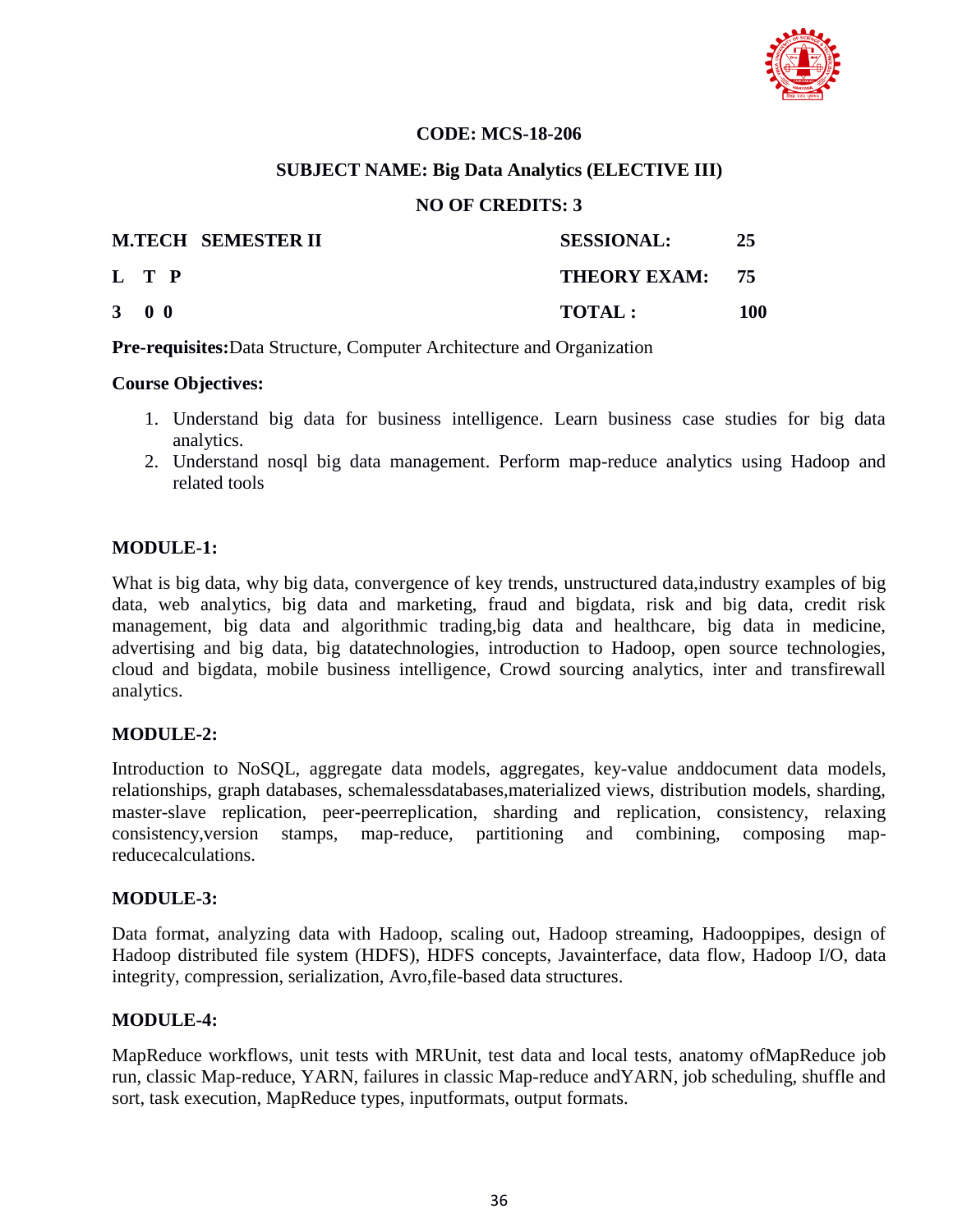

## **MODULE-5:**

Hbase, data model and implementations, Hbase clients, Hbaseexamples,praxis.Cassandra, Cassandra data model, Cassandra examples, Cassandra clients,Hadoop integration.

## **MODULE-6:**

Pig, Grunt, pig data model, Pig Latin, developing and testing Pig Latin scripts.Hive, data types and file formats, HiveQL data definition, HiveQL data manipulation,HiveQL queries.

## **Course Outcomes:**

After completion of course, students would be able to:

- a. Describe big data and use cases from selected business domains.
- b. Explain NoSQL big data management.
- c. Install, configure, and run Hadoop and HDFS.
- d. Perform map-reduce analytics using Hadoop.
- e. Use Hadoop related tools such as HBase, Cassandra, Pig, and Hive for big data analytics

## **REFERENCES**

1. Michael Minelli, Michelle Chambers, and AmbigaDhiraj, "Big Data, Big Analytics: EmergingBusiness Intelligence and Analytic Trends for Today's Businesses", Wiley, 2013.

2. P. J. Sadalage and M. Fowler, "NoSQL Distilled: A Brief Guide to the Emerging World of

- 3. Polyglot Persistence", Addison-Wesley Professional, 2012.
- 4. Tom White, "Hadoop: The Definitive Guide", Third Edition, O'Reilley, 2012.
- 5. Eric Sammer, "Hadoop Operations", O'Reilley, 2012.
- 6. E. Capriolo, D. Wampler, and J. Rutherglen, "Programming Hive", O'Reilley, 2012.
- 7. Lars George, "HBase: The Definitive Guide", O'Reilley, 2011.
- 8. Eben Hewitt, "Cassandra: The Definitive Guide", O'Reilley, 2010.
- 9. Alan Gates, "Programming Pig", O'Reilley, 2011.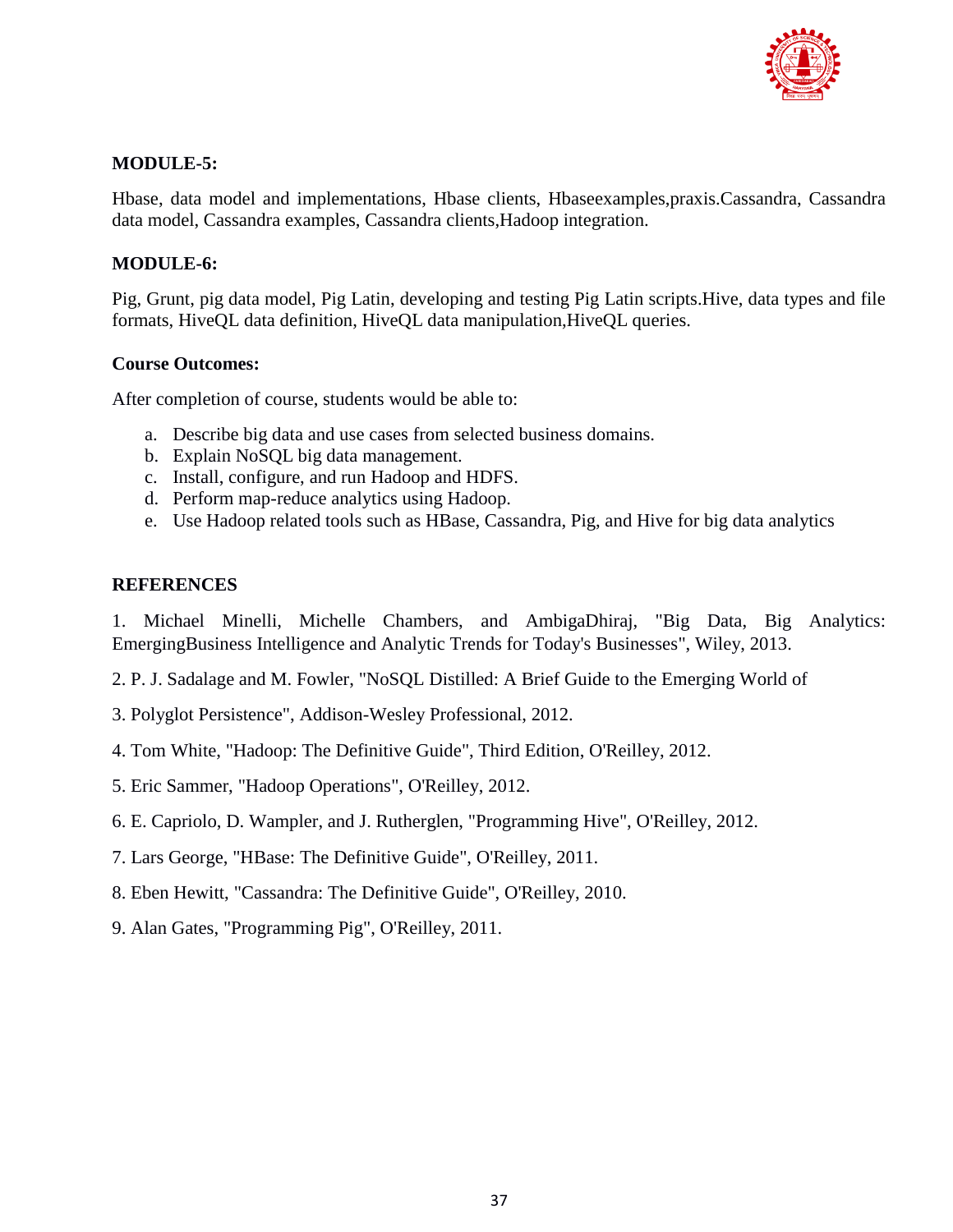

## **CODE: MCS-18-207**

## **SUBJECT NAME: Secure Software Design & Enterprise Computing (ELECTIVE III)**

## **NO OF CREDITS: 3**

|                     | <b>M.TECH SEMESTER II</b> | <b>SESSIONAL:</b> | 25  |
|---------------------|---------------------------|-------------------|-----|
| L T P               |                           | THEORY EXAM: 75   |     |
| $3 \quad 0 \quad 0$ |                           | <b>TOTAL:</b>     | 100 |

## **Pre-requisites:**Computer Programming, Software Engineering

#### **Course Objectives:**

- 1. To fix software flaws and bugs in various software.
- 2. To make students aware of various issues like weak random number generation,information leakage, poor usability, and weak or no encryption on data traffic.
- 3. Techniques for successfully implementing and supporting network services on anenterprise scale and heterogeneous systems environment.
- 4. Methodologies and tools to design and develop secure software containing minimumvulnerabilities and flaws.

## **MODULE-1: Secure Software Design**

Identify software vulnerabilities and perform software security analysis, Mastersecurity programming practices, Master fundamental software security designconcepts, Perform security testing and quality assurance.

## **MODULE-2:Enterprise Application Development**

Describe the nature and scope of enterprise software applications, Designdistributed N-tier software application, Research technologies available for thepresentation, business and data tiers of an enterprise software application,Design and build a database using an enterprise database system, Developcomponents at the different tiers in an enterprise system, Design and develop amulti-tier solution to a problem using technologies used in enterprise system,Present software solution.

## **MODULE-3:Enterprise Systems Administration**

Design, implement and maintain a directory-based server infrastructure in aheterogeneous systems environment, Monitor server resource utilization forsystem reliability and availability, Install and administer network services(DNS/DHCP/Terminal Services/Clustering/Web/Email).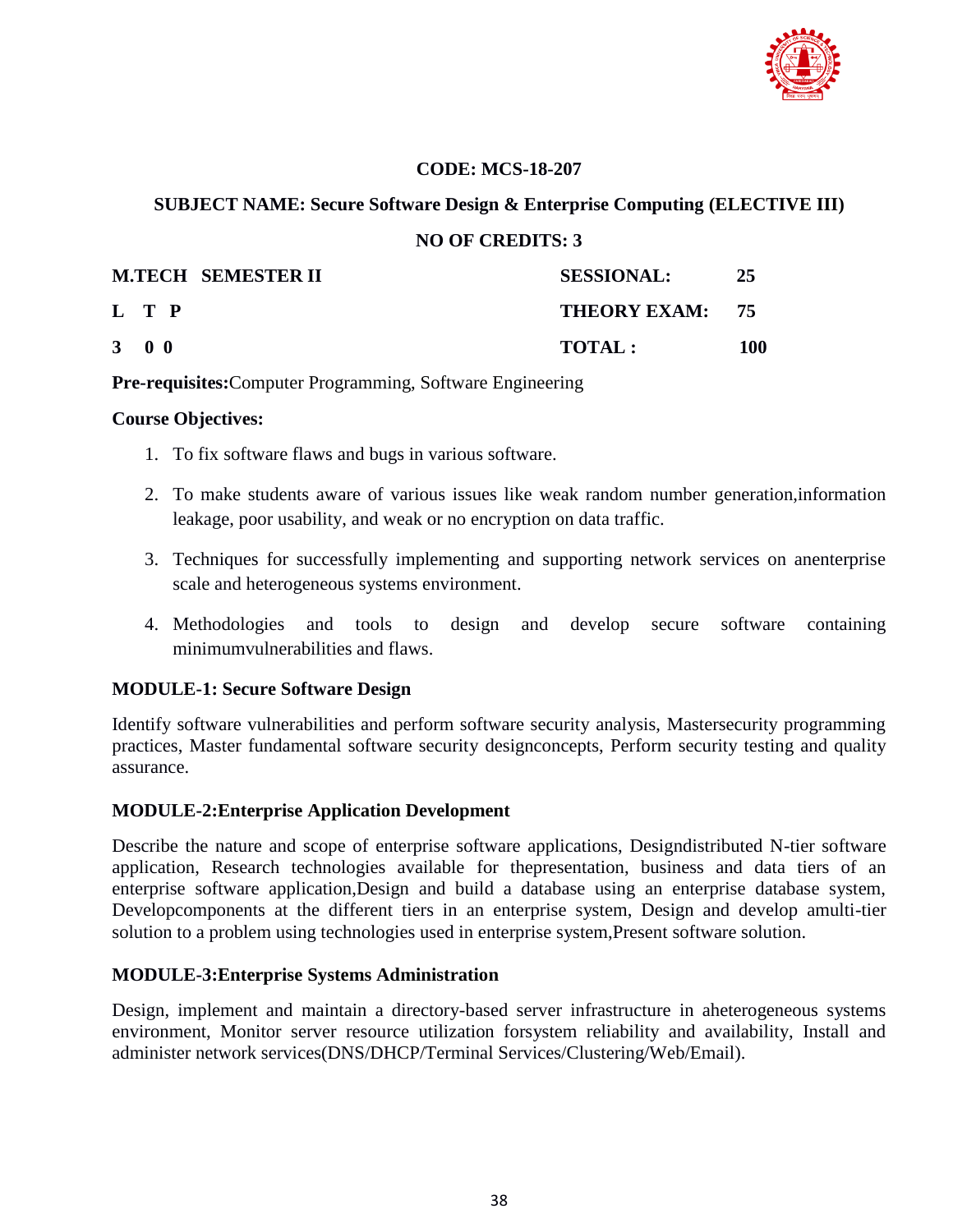

## **MODULE-4:**

Obtain the ability to manage and troubleshoot a network running multipleservices, Understand the requirements of an enterprise network and how to goabout managing them.

## **MODULE-5:**

Handle insecure exceptions and command/SQL injection, Defend web andmobile applications against attackers, software containing minimumvulnerabilities and flaws.

## **MODULE-6:**

Case study of DNS server, DHCP configuration and SQL injection attack.

## **Course Outcomes:**

After completion of course, students would be able to:

- a. Differentiate between various software vulnerabilities.
- b. Software process vulnerabilities for an organization.
- c. Monitor resources consumption in a software.
- d. Interrelate security and software development process.

## **REFERENCES**

1. Theodor Richardson, Charles N Thies, Secure Software Design, Jones & Bartlett.

2. Kenneth R. van Wyk, Mark G. Graff, Dan S. Peters, Diana L. Burley, Enterprise Software Security,Addison Wesley.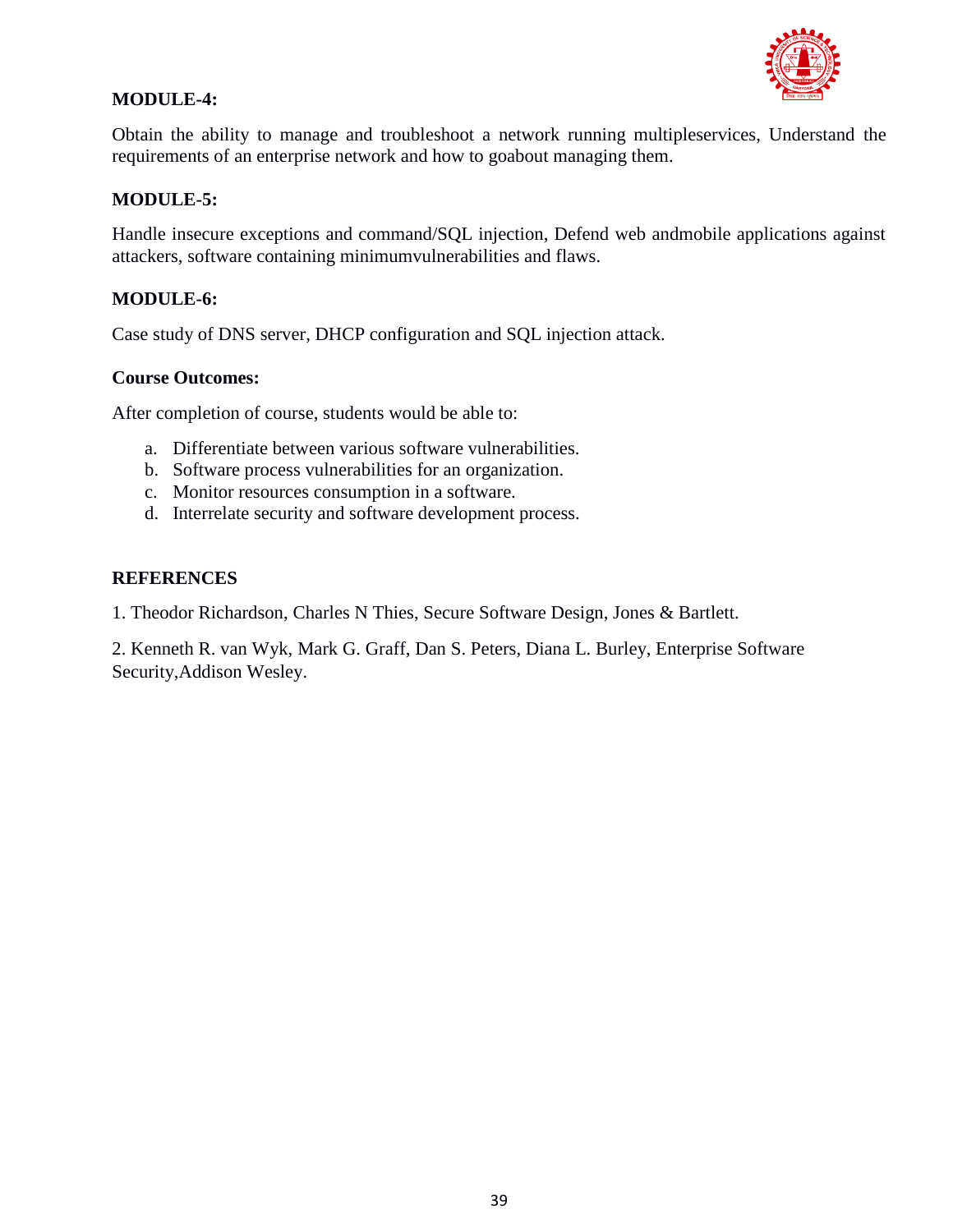

## **CODE: MCSE-18-210**

### **SUBJECT NAME: Network Security (ELECTIVE III)**

#### **NO OF CREDITS: 3**

| <b>M.TECH SEMESTER I</b> | <b>SESSIONAL:</b> | 25  |
|--------------------------|-------------------|-----|
| L T P                    | THEORY EXAM: 75   |     |
| 3 0 0                    | TOTAL:            | 100 |

#### **Pre Requisites**

#### **Course Objectives**

- 1. Understand the basic concept of Cryptography and Network Security, their mathematical models.
- 2. To understand various types of ciphers, message Authentication, digital Signature System and to impart knowledge of major issues in network and computer system security, focusing mainly on threats from malicious software.
- 3. To study various issues in security of MANETS and study various attacks.
- 4. To provide the students with the competences required for understanding various issues in security of Wireless Security Networks and also various attacks against security mechanism and routing.

#### **Unit 1 : Introduction**

What is security?, Need of security, Why is security so hard?, various goals of security, Difference between Vulnerability, Threats, Attacks and control, Security goals, aspects of security, security services, security attacks,

**Encryption Techniques:** Terminology of encryption, Requirement of encryption, cryptography, cryptanalysis, cryptanalytic attacks, symmetric ciphers: Substitution ciphers, Transposition ciphers, Data Encryption Standard (DES, Advanced Encryption Standard (AES), location of encryption devices, key distribution, Public Key Cryptography and RSA, Diffie-Hellman Key Exchange, Message Authentication and Hash Functions, MD5, SHA

#### **Unit 2 : Network Security**

Security services, Message confidentiality, Message integrity, message authentication, digital signature, entity authentication**. Authentication applications**: Kerberose 95, X.509 Authentication service, Public key infrastructure. **Electronic mail Security**: Preety Good Privacy (PGP), **IP Security:** IP security overview, IP security architecture, Authentication header, Encapsulating security Payload, Combining security associations, Key management.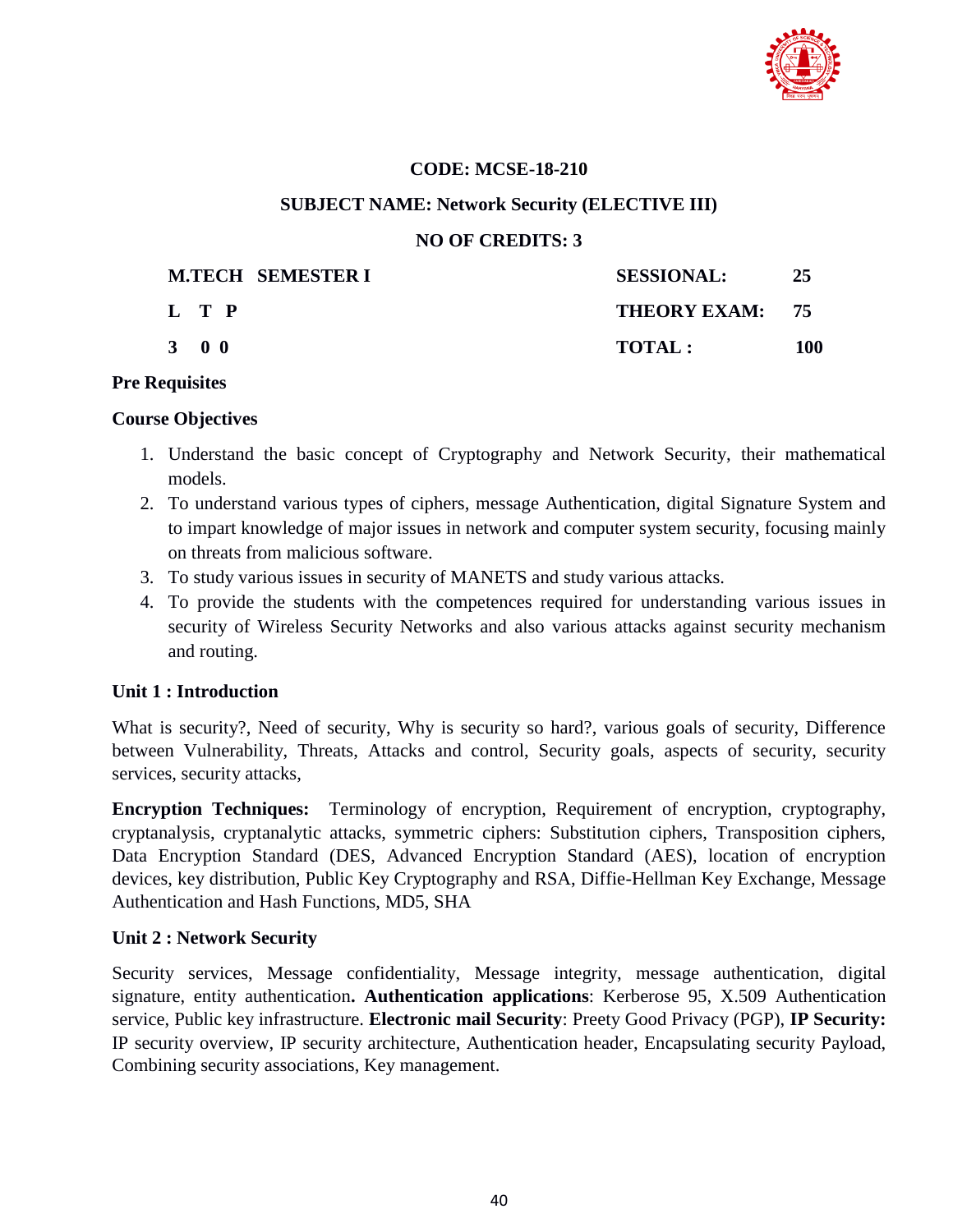

## **Unit 3 : Security Attacks in MANET**

Security issues in MANET, Attacks in MANET: External Attack, Internal attack, Black hole attack, warm hole attack, grey hole attack, Byzantine attack, Sleep Deprivation attack, Flooding attack: RREQ flooding attack, Data flooding Attack.

## **UNIT 4 : Security Attacks in Wireless Sensor Networks**

Security issues in WSN, Attacks in WSN : Attack against Security mechanism, Attack against basic mechanism like routing: Spoofed, altered, or replayed routing , Information , Selective forwarding , Sinkhole attacks , Sybil attacks , Wormholes, HELLO flood attacks

## **Course Outcomes**

After the completion of this course the student will able to:

- a. Understand theory of fundamental cryptography, encryption and decryption algorithms and have a detailed knowledge about authentication, hash functions and application level security mechanisms.
- b. To be familiar with network security designs using available secure solutions and advanced security issues and technologies
- c. To develop basic security enhancements in MANETS
- d. To know how authentication is implemented in wireless systems and understand authentication protocols and processes.

- 1. William Stalling, Cryptography and Network Security, 3rd Edition. PHI New Delhi
- 2. William Stalling, Network Security Essentials, 2nd Edition. PHI New Delhi
- 3. Charles P. Pfleeger, Security in computing, 4th Edition Pearson,, New Delhi
- 4. KazemSohrary, Wireless sensor newtroks, Technology, Protocols and applications, Wiley Publishers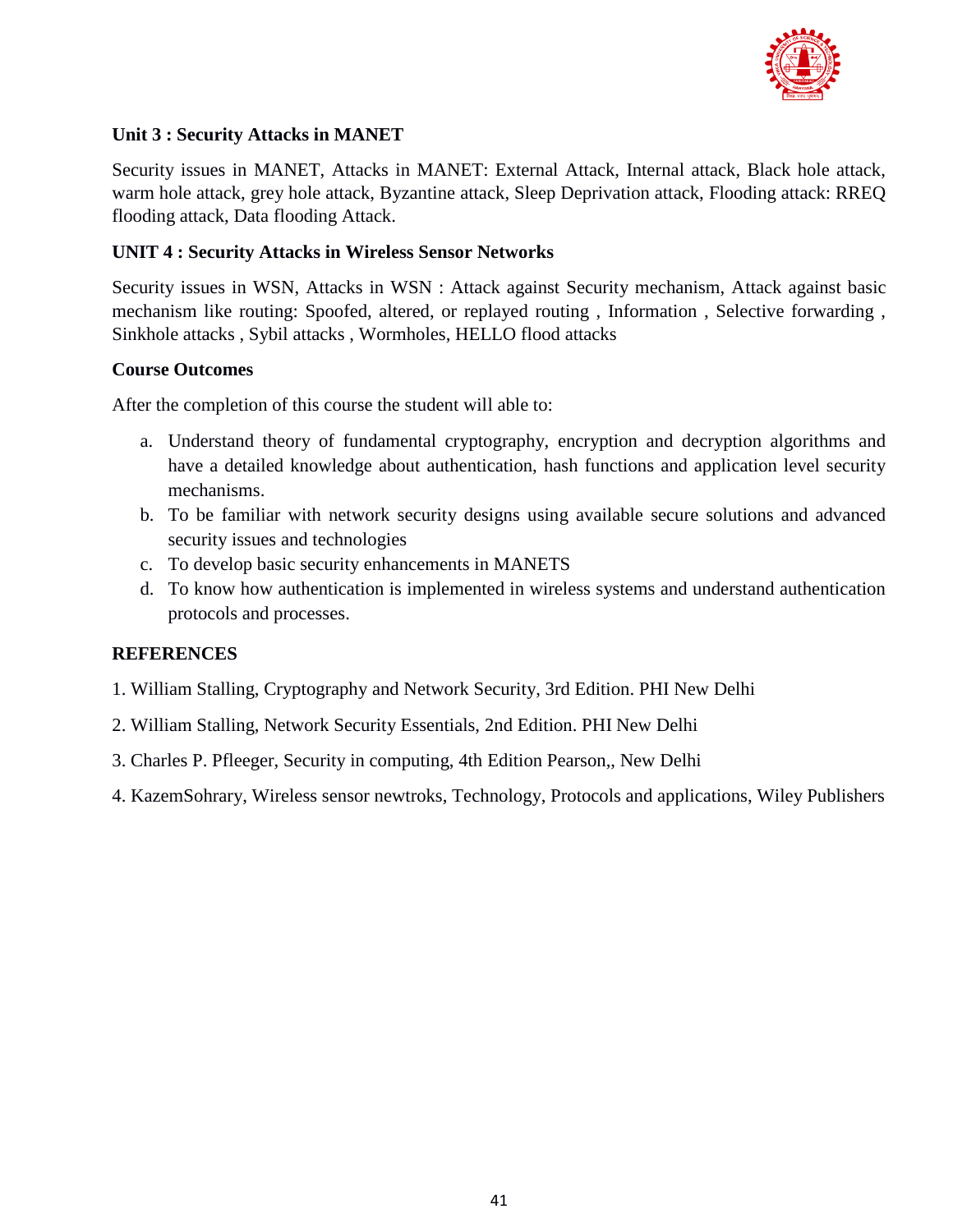## **CODE: MCS-18-209**



#### **SUBJECT NAME: Software Testing (ELECTIVE III) NO OF CREDITS: 3**

|                     | <b>M.TECH SEMESTER II</b><br><b>SESSIONAL:</b> | -25 |
|---------------------|------------------------------------------------|-----|
| L T P               | THEORY EXAM: 75                                |     |
| $3 \quad 0 \quad 0$ | TOTAI:                                         | 100 |

Pre-requisites:

## **Course Objectives**

- 1. To get familiar the students about basic concepts of software testing and its techniques.
- 2. To study the concepts of Verification and validation activities.
- 3. To study in detail the process of performing the black box and white box testing approaches with examples.

4. To get familiar the students with the concept of regression testing, various testing automation and debugging tools and case studies.

5. To study the basic and advanced concepts of object oriented testing

## **MODULE-1: Testing terminology and Methodology**

Definition of testing, goals, psychology ,model for testing, effective testing, limitations of testing, Importance of Testing, Definition of Failure, faults or bug, error, incident, test case, test ware, life cycle of bug, bug effects, bug classification, test case design, testing methodology, development of test strategy, verification, validation, Static testing: Inspection, Review and Walk through, dynamic testing, testing life cycle model, testing techniques, testing principles, Testing Metrics.

## **MODULE -2: Verification and validation**

Verification activities, verification of requirements, verification of HL design, verification of data design, verification of architectural design, verification of UI design, verification of LL design, introduction to validation activities

## **MODULE -3: Dynamic testing**

White Box testing: Boundary value analysis, equivalence class portioning, state table based testing, decision table based, error guessing.

Black Box Testing: Logic coverage criteria, basic path testing, graph matrices.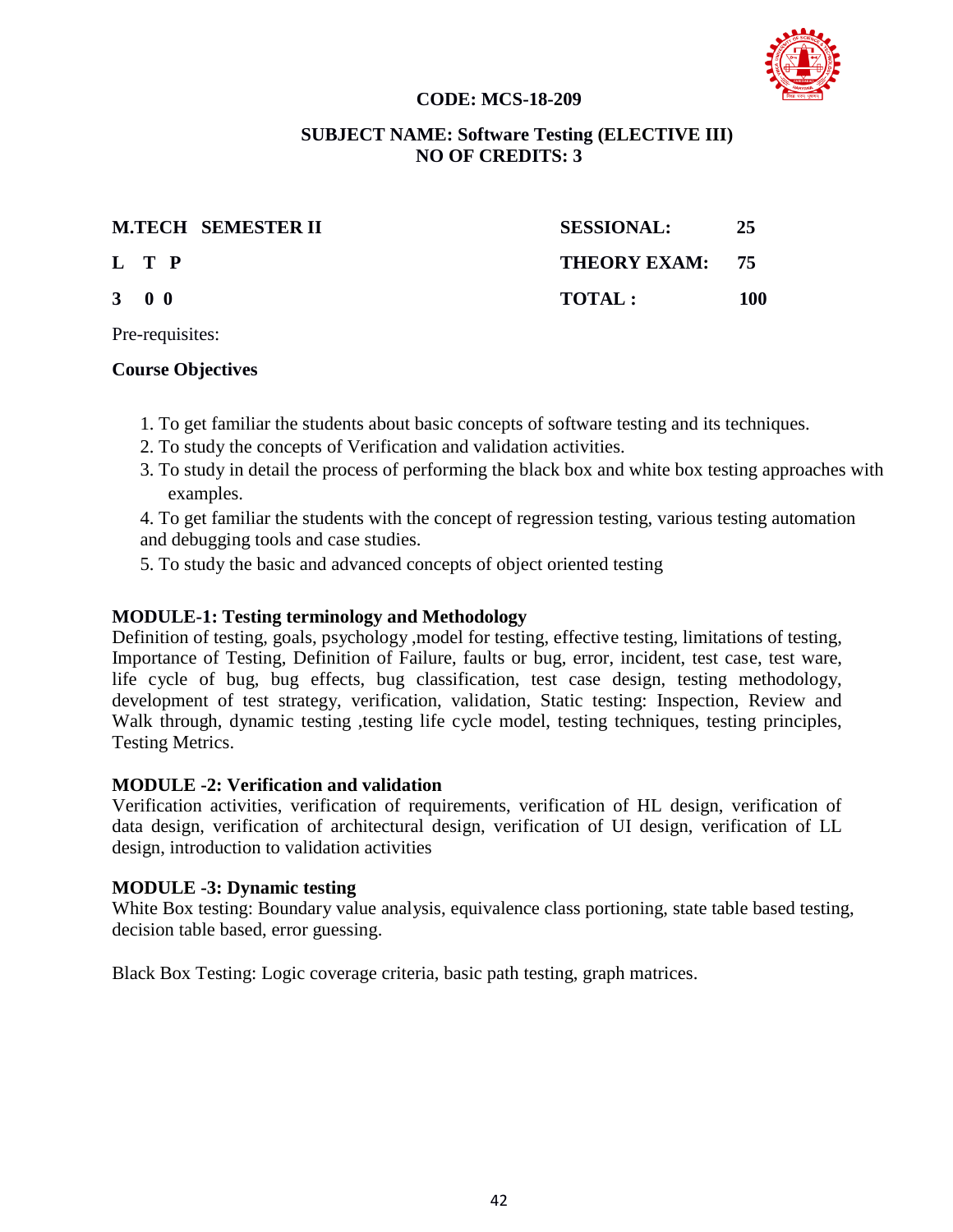

## **MODULE -4: Validation Testing**

Unit testing, drivers, stubs, integration testing, methods, functional testing, system testing, recovery testing, security testing, stress testing, performance testing, usability testing

## **MODULE -5: Regression Testing**

Objectives of regression testing, Regression test process, Regression testing techniques.

## **MODULE -6: Test Automation and debugging**

Software measurement and testing, testing metrics and tools. Case Study: Testing for Object-oriented and web-based systems

## **MODULE -7: Object-Oriented Testing**

Use-case based testing; Class testing, Testing Exception handling

## **Course Outcomes:**

- a. The students will be able to understand the concepts of software testing, its techniques, verification and validation activities.
- b. Study of black box, white box testing, regression testing and its techniques.
- c. Study of object oriented testing techniques and testing metrics.
- d. Study of case studies and various testing automation and debugging tools.

- 1. G.J Myers, The Art of Software Testing, John Wiley & Sons, 1979
- 2. NareshChauhan, Software Testing Principles and Practices, OXFORD University Press.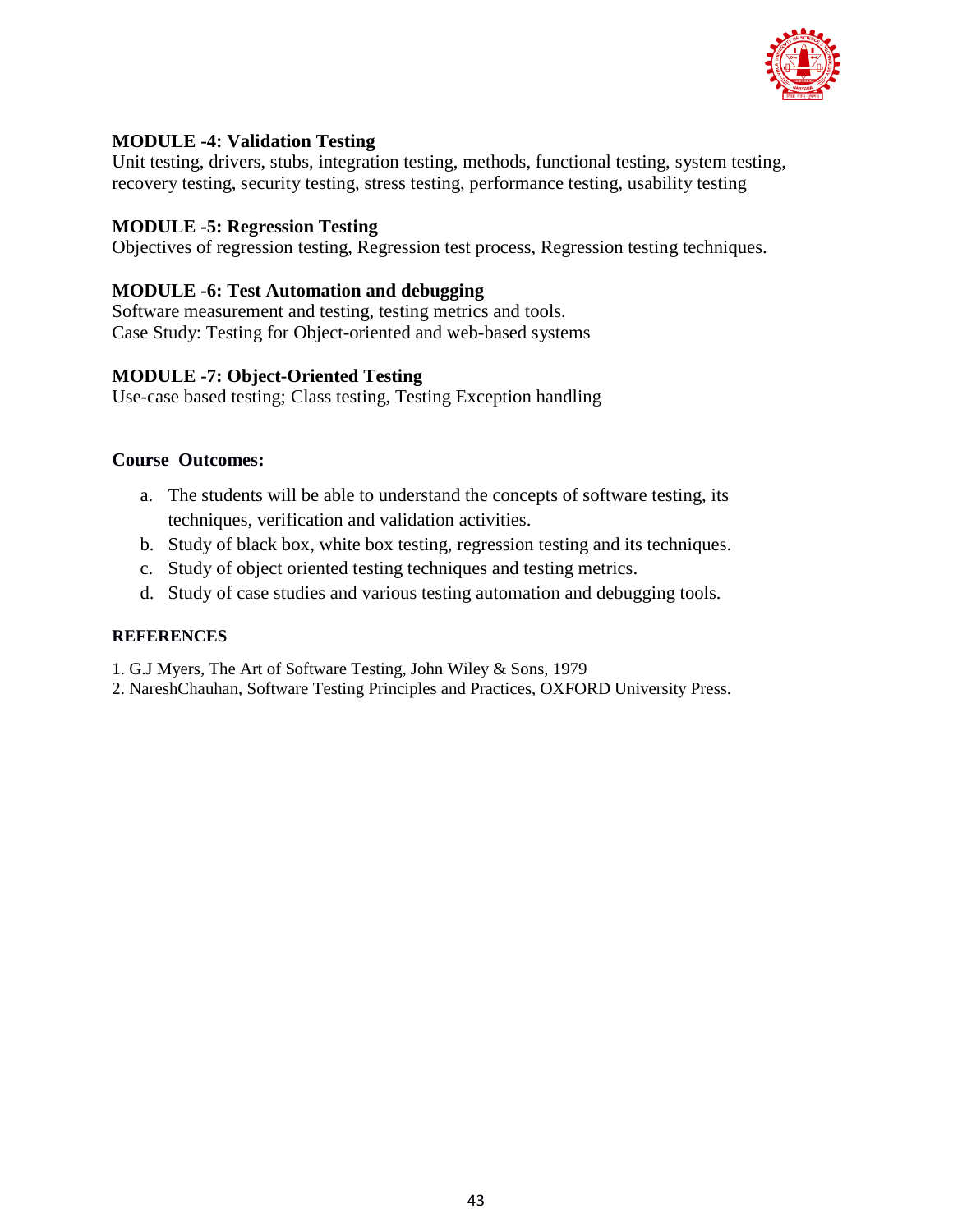

## **CODE: MCS-18-211**

### **SUBJECT NAME: Wireless Sensor Networks (ELECTIVE IV)**

### **NO OF CREDITS: 3**

|                     | <b>M.TECH SEMESTER II</b> | <b>SESSIONAL:</b> | 25  |
|---------------------|---------------------------|-------------------|-----|
| L T P               |                           | THEORY EXAM: 75   |     |
| $3 \quad 0 \quad 0$ |                           | TOTAL:            | 100 |

**Pre-requisites:**Wireless Communication

#### **Course Objectives:**

- 1. Architect sensor networks for various application setups.
- 2. Devise appropriate data dissemination protocols and model links cost.
- 3. Understanding of the fundamental concepts of wireless sensor networks and have a basicknowledge of the various protocols at various layers.
- 4. Evaluate the performance of sensor networks and identify bottlenecks.

### **MODULE-1:**

**Introduction to Wireless Sensor Networks:** Course Information, Introduction to Wireless Sensor Networks: Motivations, Applications, Performance metrics, History and Design factors. **Network Architecture:** Traditional layered stack, Cross-layer designs, Sensor Network Architecture.

**Hardware Platforms:** Motes, Hardware parameters.

## **MODULE-2:**

**Introduction to ns-3:** Introduction to Network Simulator 3 (ns-3), Description of the ns-3 core module and simulation example.

## **MODULE-3:**

**Medium Access Control Protocol design:** Fixed Access, Random Access, WSN protocols: synchronized, duty-cycled.

**Introduction to Markov Chain:** Discrete time Markov Chain definition,properties, classification and analysis

**MAC Protocol Analysis:** Asynchronous duty-cycled. X-MAC Analysis(Markov Chain)**.**

## **MODULE-4:**

**Security**: Possible attacks, countermeasures, SPINS, Static and dynamic keydistribution.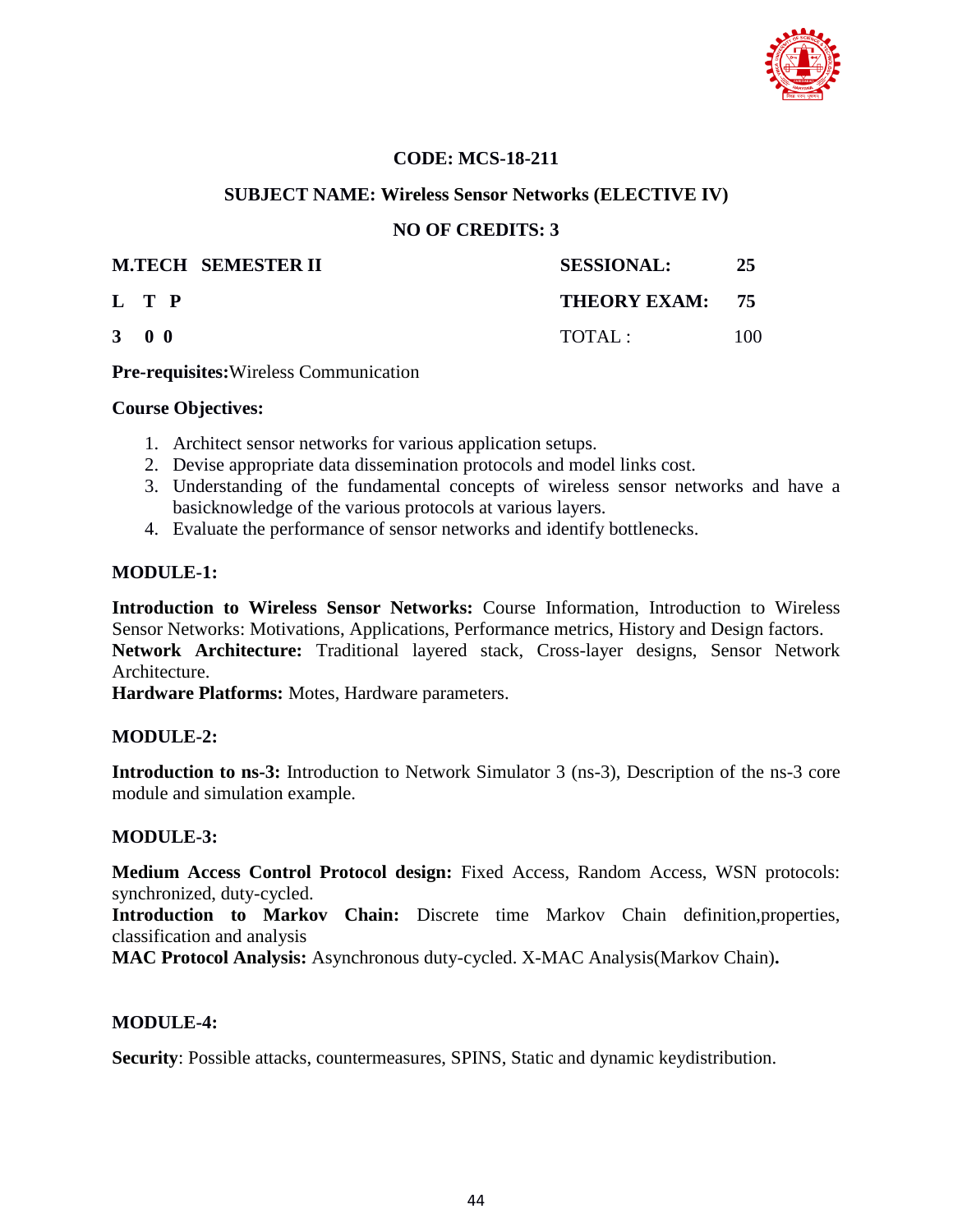

## **MODULE-5:**

**Routing protocols:** Introduction, MANET protocols

**Routing protocols for WSN:** Resource-aware routing, Data-centric, GeographicRouting, Broadcast, Multicast

**Opportunistic Routing Analysis**: Analysis of opportunistic routing (MarkovChain)Advanced topics in wireless sensor networks.

## **MODULE-6:**

## **ADVANCED TOPICS**

Recent development in WSN standards, software applications.

## **Course Outcomes:**

After completion of course, students would be able to:

a. Describe and explain radio standards and communication protocols for wireless sensor networks.

- b. Explain the function of the node architecture and use of sensors for various applications.
- c. Be familiar with architectures, functions and performance of wireless sensornetworks systems and platforms.

## **REFERENCES**

1. W. Dargie and C. Poellabauer, "Fundamentals of Wireless Sensor Networks –Theory andPractice", Wiley 2010

2. KazemSohraby, Daniel Minoli and TaiebZnati, "wireless sensor networks - Technology,Protocols, and Applications", Wiley Interscience 2007

3. Takahiro Hara,Vladimir I. Zadorozhny, and Erik Buchmann, "Wireless Sensor NetworkTechnologies for the Information Explosion Era", springer 2010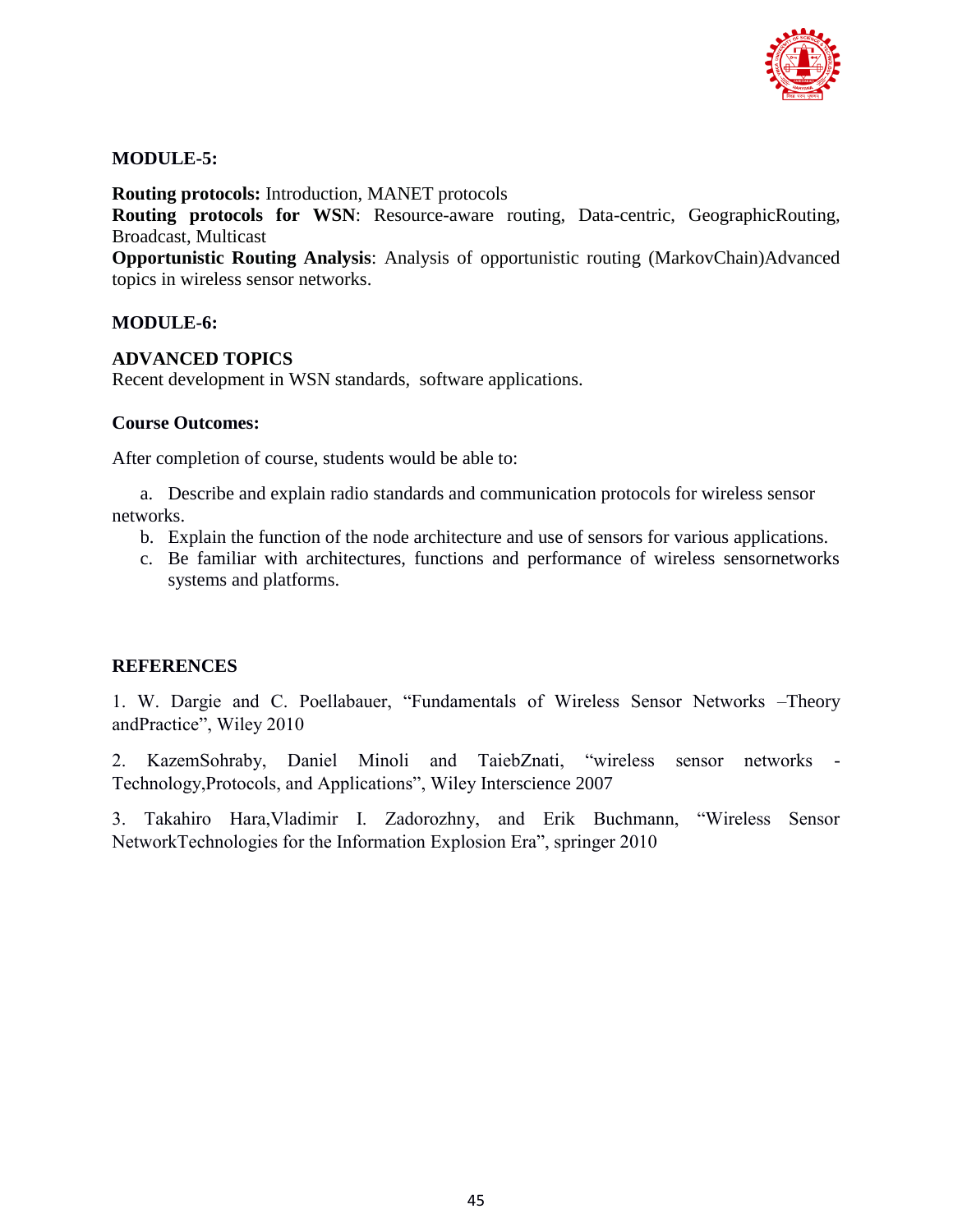

## **CODE: MCS-18-212**

## **SUBJECT NAME: Advanced Wireless and Mobile Networks (ELECTIVE IV)**

## **NO OF CREDITS: 3**

|                     | <b>M.TECH SEMESTER II</b> | <b>SESSIONAL:</b> | -25 |
|---------------------|---------------------------|-------------------|-----|
| L T P               |                           | THEORY EXAM: 75   |     |
| $3 \quad 0 \quad 0$ |                           | <b>TOTAL:</b>     | 100 |

#### **Pre-requisites:**Computer Networks

## **Course Objectives:**

- 1. The students should get familiar with the wireless/mobile market and the future needs and challenges.
- 2. To get familiar with key concepts of wireless networks, standards, technologies and their basic operations.
- 3. To learn how to evaluate MAC and network protocols using network simulation software tools.
- 4. The students should get familiar with the wireless/mobile market and the future needs and challenges.

## **MODULE-1:**

## **INTRODUCTION:**

Wireless Networking Trends, Key Wireless Physical Layer Concepts, MultipleAccess Technologies -CDMA, FDMA, TDMA, Spread Spectrum technologies,Frequency reuse, Radio Propagation and Modelling, Challenges in MobileComputing: Resource poorness, Bandwidth, energy etc.

## **WIRELESS LOCAL AREA NETWORKS:**

IEEE 802.11 Wireless LANs Physical & MAC layer, 802.11 MAC Modes (DCF& PCF) IEEE 802.11 standards, Architecture & protocols, Infrastructure vs.Adhoc Modes, Hidden Node & Exposed Terminal Problem, Problems, FadingEffects in Indoor and outdoor WLANs, WLAN Deployment issues.

## **MODULE-2:**

## **WIRELESS CELLULAR NETWORKS:**

1G and 2G, 2.5G, 3G, and 4G, Mobile IPv4, Mobile IPv6, TCP over WirelessNetworks, Cellular architecture, Frequency reuse, Channel assignmentstrategies, Handoff strategies, Interference and system capacity, Improvingcoverage and capacity in cellular systems, Spread spectrum Technologies.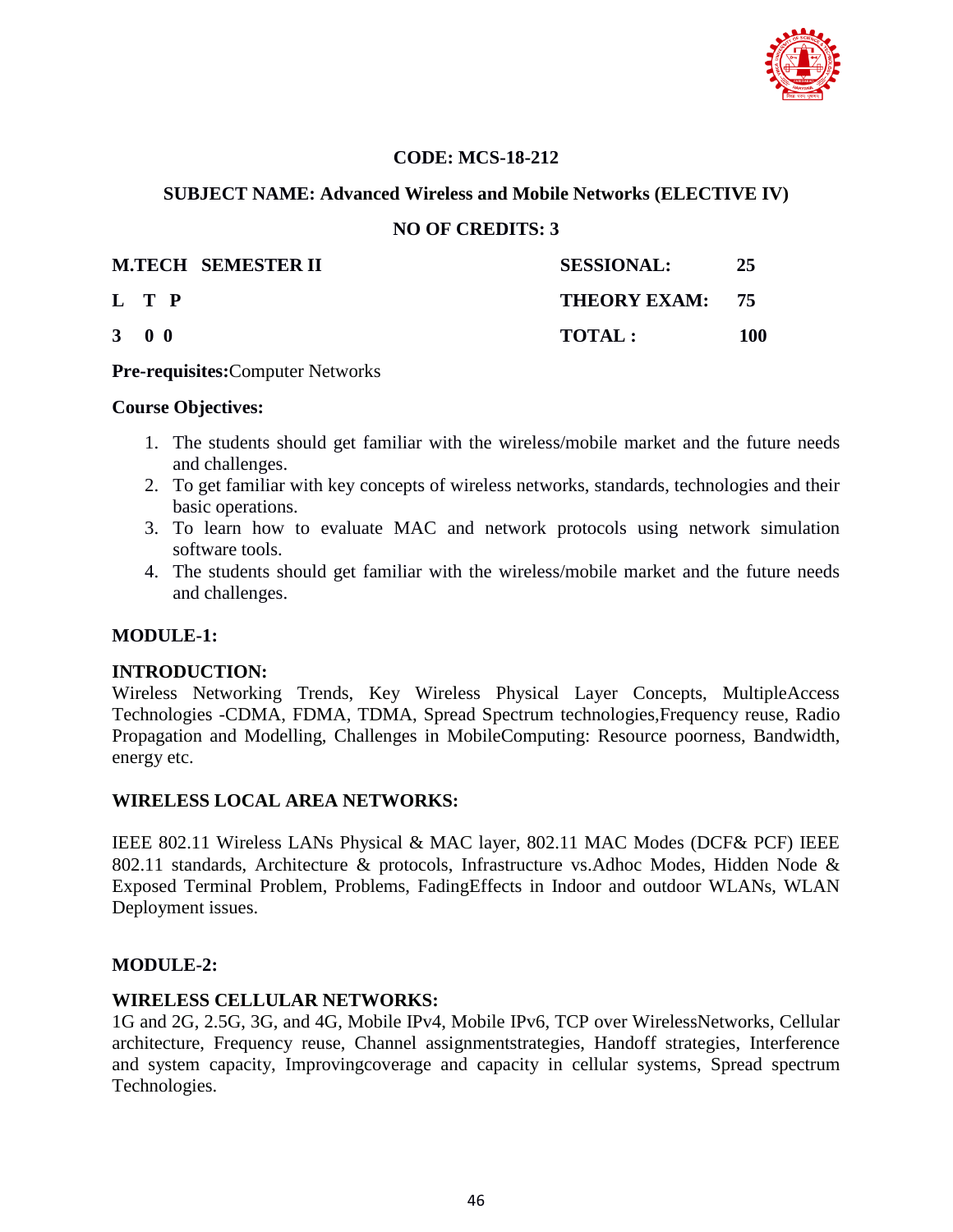

## **MODULE-3:**

WiMAX (Physical layer, Media access control, Mobility and Networking), IEEE802.22Wireless Regional Area Networks, IEEE 802.21 Media Independent HandoverOverview .

## **WIRELESS SENSOR NETWORKS**

Introduction, Application, Physical, MAC layer and Network Layer, PowerManagement, Tiny OS Overview.

## **MODULE-4:**

## **WIRELESS PANs**

Bluetooth AND Zigbee, Introduction to Wireless Sensors.

## **MODULE-5:**

## **SECURITY**

Security in wireless Networks Vulnerabilities, Security techniques, Wi-Fi Security, DoS in wireless communication.

## **MODULE-6:**

## **ADVANCED TOPICS**

IEEE 802.11x and IEEE 802.11i standards, Introduction to Vehicular AdhocNetworks.

## **Course Outcomes:**

After completion of course, students would be able to:

- a. Demonstrate advanced knowledge of networking and wireless networking and understand various types of wireless networks, standards, operations and use cases.
- b. Be able to design WLAN, WPAN, WWAN, Cellular based upon underlying propagation and performance analysis.
- c. Demonstrate knowledge of protocols used in wireless networks and learn simulating wireless networks.
- d. Design wireless networks exploring trade-offs between wire line and wireless links.
- e. Develop mobile applications to solve some of the real world problems.

- 1. Schiller J., Mobile Communications, Addison Wesley 2000.
- 2. Stallings W., Wireless Communications and Networks, Pearson Education 2005.
- 3. Stojmenic Ivan, Handbook of Wireless Networks and Mobile Computing, John Wiley and SonsInc 2002
- 4. Yi Bing Lin and ImrichChlamtac, Wireless and Mobile Network Architectures, John Wiley andSonsInc 2000
- 5. Pandya Raj, Mobile and Personal Communications Systems and Services,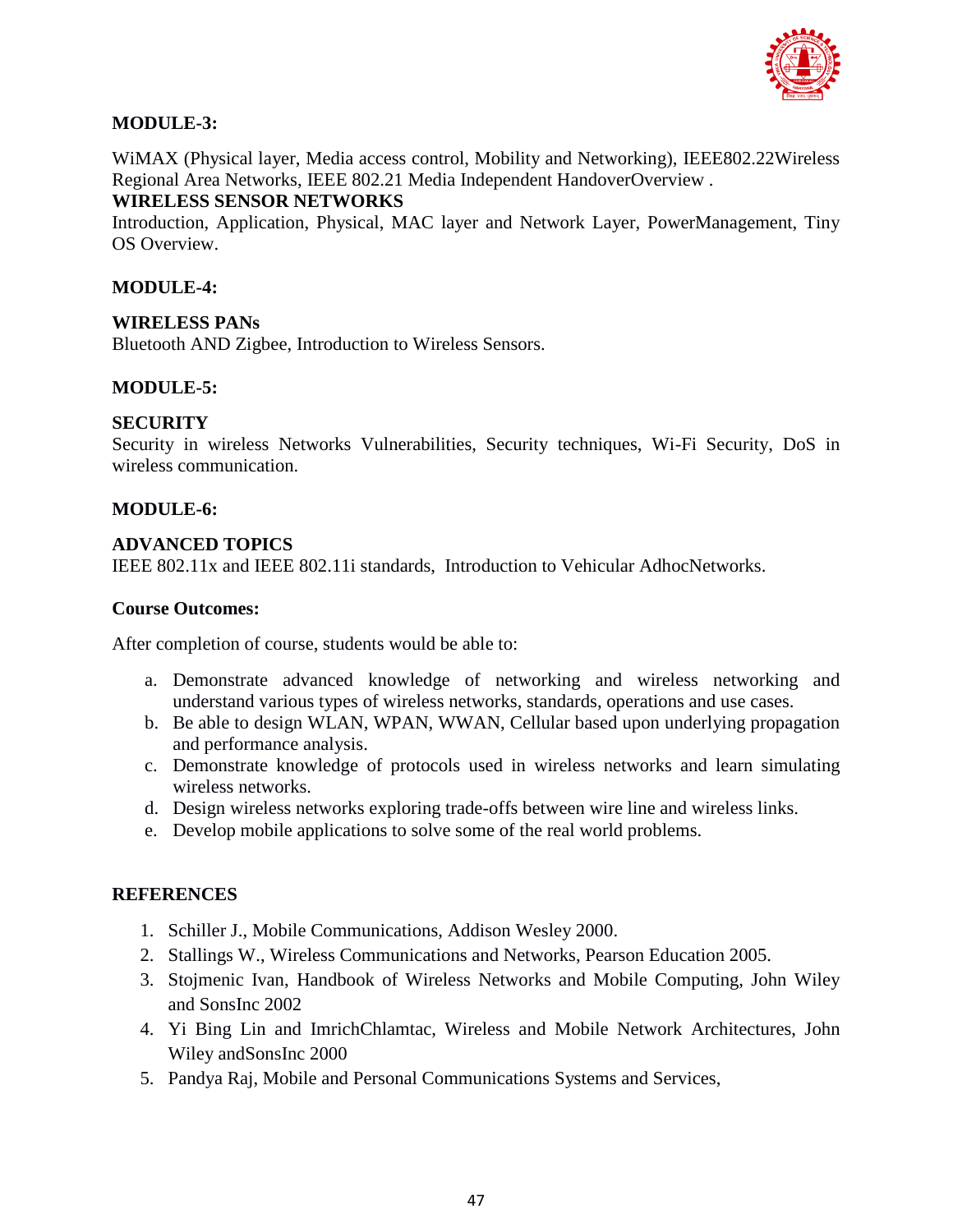

## **CODE: MCS-18-213**

## **SUBJECT NAME: Natural Language Processing (ELECTIVE V)**

## **NO OF CREDITS: 3**

| <b>M.TECH SEMESTER II</b> | <b>SESSIONAL:</b> | 25  |
|---------------------------|-------------------|-----|
| L T P                     | THEORY EXAM: 75   |     |
| $3 \quad 0 \quad 0$       | TOTAL:            | 100 |

Pre-requisites:

## **Course Objectives**

1. To introduce the students difference levels/ stages of natural language processing/understanding

and their applications and concept of Formal languages and grammars such Chomsky hierarchy and problems associated with them.

2. To introduce the top down and the bottom up parsing techniques such as CKY, Earley& Tomita's

3. To introduce the Finite state models and morphology of natural languages.

4. To make the students familiar with Semantics-knowledge and strategies for semantic understanding.

5. To make the students familiar with speech recognition and issues associated with it. And solving

problems using HMM and Python language

## **MODULE-1: Introduction to NLP and Grammars**

Applications of NLP &NLU, open problem, Differences levels of Language Analysis and Ambiguities, Introduction of different classes of grammar such Chomsky hierarchy, LFG, GPSG, HPSG, TAG, GB Theory.

## **MODULE -2: Syntactic Processing**

Linguistic Background –Outline of English and Hindi Syntax, Basic Top down &Bottom up parsers: CKY, Earley& Tomita's, Finite state models and morphological processing, Syntactic processing using RTN &ATN,

## **MODULE -3: Semantic Introduction**

Semantic and logical form, Ambiguity, speech acts and embedded Sentences, other strategies for Semantic Interpretation.

## **MODULE -4: Speech Recognition and Spoken language**

Issues in Speech Recognition, sound structure, Signal processing, HMM model, NLP using Python language, NLU and speech Recognition.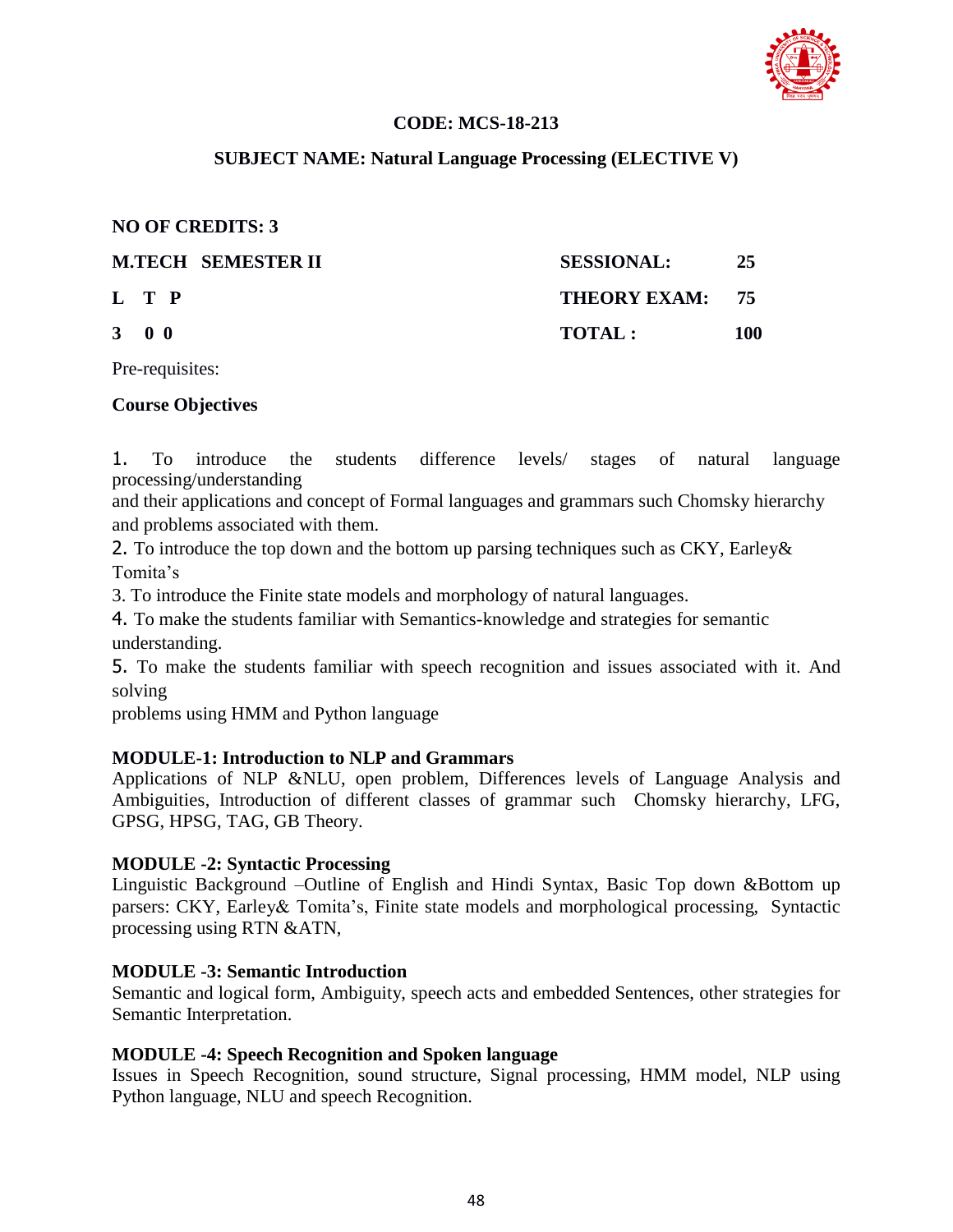#### **Course Outcomes:**

After successful completion of the course student will be able to:

a. Understand the difference levels/ stages and applications of natural language

processing/understanding and know and apply the concept of Formal languages and grammars:

such as Chomsky hierarchy and problems associated with them.

- b. Perform, computationally, top down and the bottom up parsing like CKY, Earley& Tomita"s
- c, Develop finite state and morphological models for language processing.
- d. PerformSemantics-Analysis using suitable approach.
- e. Understand the issues associated with speech recognition and solve Speech and Language

Processing problems using HMM and Python language.

- 1. James Allen," Natural Language Understanding", Pearson education, 2003
- 2. AksharBharti, VineetChaitanya and Rajeev Sangal, "Natural Language Processing: A Paninian Perspectives", PHI
- 3. Daniel Jurafsky and James Martin, "Speech and Language Processing", 2nd Edition, PHI
- 4.Rajeev S., Zevarsky, "Speech processing and Recognition , PHI, 2002
- 5. Steven Bird, Ewan Klein and Edward Loper."Natural Language Processing with Python", O" Reilly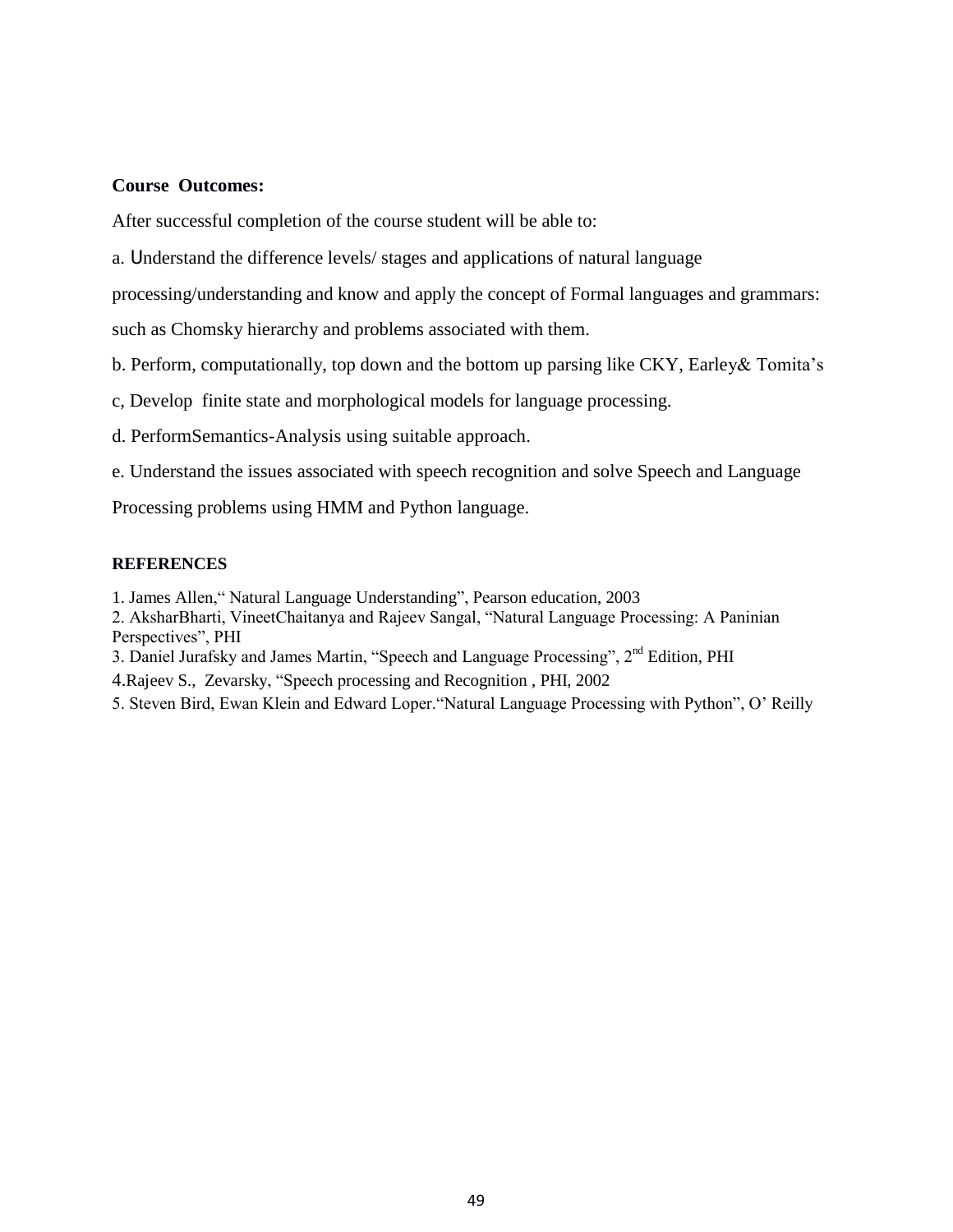

## **CODE: MCSE-18-302**

## **SUBJECT NAME: Advanced Information Retrieval Systems (ELECTIVE V)**

### **NO OF CREDITS: 3**

|                     | <b>M.TECH SEM ESTER III</b> | <b>SESSIONAL:</b> | -25 |
|---------------------|-----------------------------|-------------------|-----|
| L T P               |                             | THEORY EXAM: 75   |     |
| $3 \quad 0 \quad 0$ |                             | <b>TOTAL:</b>     | 100 |

Course Objectives :

1. To build an understanding of the fundamental concepts of Information Retrieval, the basic taxonomy of Indices, laws for estimation and modeling distribution of terms

2. To understand definition of Search, Integration & Web Data Mining

3. To introduce the concept of Semantic Web and related problems and its presentation schemes like RDF.

4. To learn the basics Information retrieval approaches and Technologies

5. To learn Semantic Web Search Engine, Query Processing and Indexing

**MODULE-1:** Introduction to Advanced Information Retrieval System Information retrieval problem, an inverted index, Processing Boolean queries, The extended Boolean model versus ranked retrieval, Basic Index Construction & Index Compression- an inverted index, Bi-word indexes, Positional indexes, Combination schemes, Heaps Law &Zipf"s law, Advanced Indexing & Retrieval Schemes, Better Link Analysis for ranking, Advantages of Advanced IRS over Basic IRS

**MODULE-2:** The World Of Semantic Web Introduction to WWW and definition of Search, Integration & Web Data Mining. Semantic Web and Introduction to metadata, its basic concepts and considerations. Search Engines for traditional web: Building the index table, conducting the search, Search Engines for Semantic Web: Building a semantic Web Search Engines, Using the Semantic Web Search Engines Problems related to Semantic Web Search Engines

**MODULE-3:** The Basic Elements Of Semantic Web Building block of Semantic Web: RDF, Overview of RDF, Basic elements of RDF, RDF Triples, Basic syntax, literal values and other RDF capabilities. Fundamental rules of RDF, Aggregation & Distributed Information RDFS, Taxanomy and Ontology, Core Elements of RDFS, Syntax & Examples, Concepts of Ontology & Taxonomy.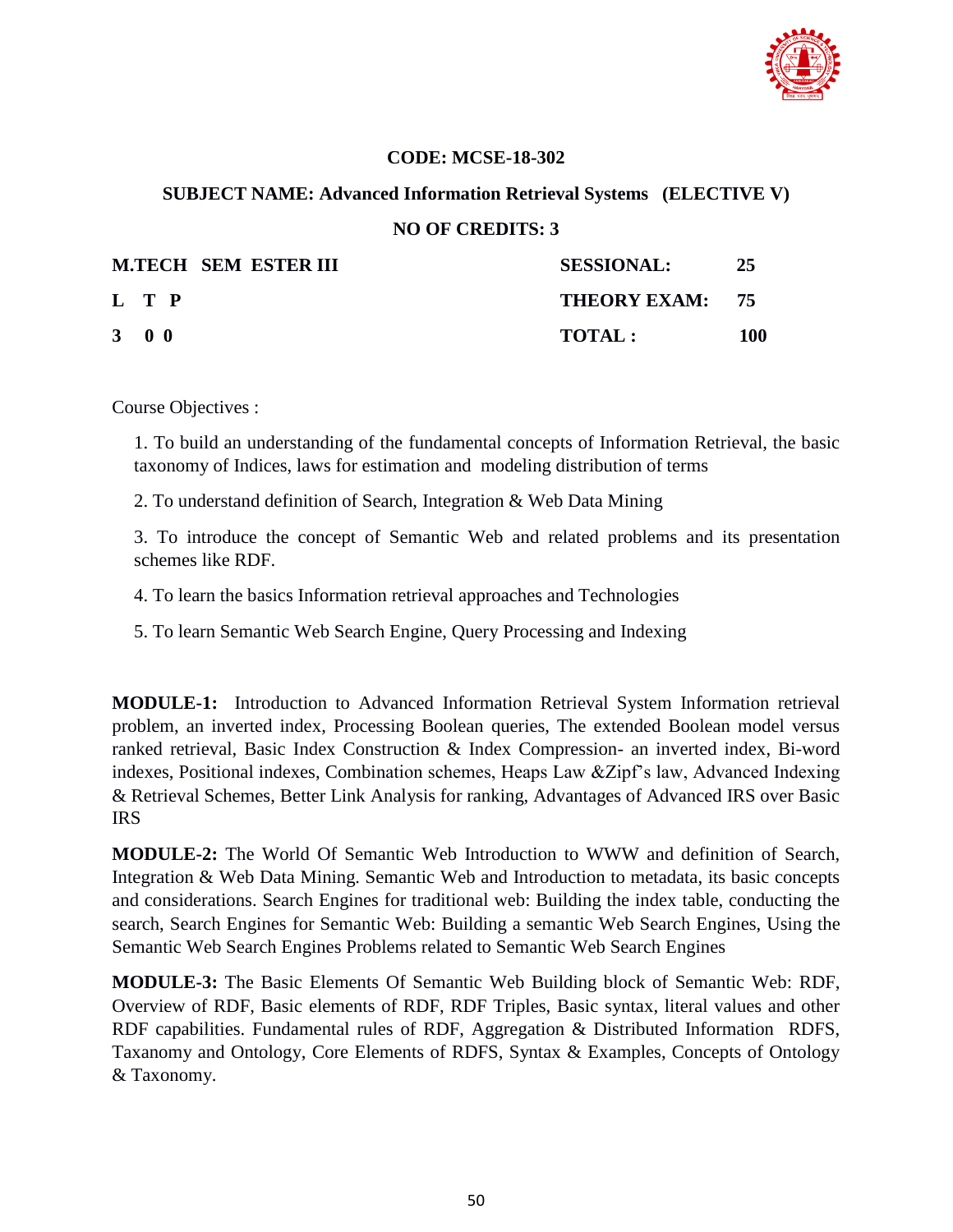

**MODULE-4:** The Semantic Web: Real –World Examples Swoogle: A Search Engine for Semantic Web documents: Swoogle Architecture, Discovery of SWDs, Collection of Metadata and calculation of rankings using metadata. Indexation and retrieval of SWDs FOAF: Friend of a Friend, Basic FOAF Vocabulary & Examples. Creating a FOAF Document and getting into the Circle. Semantic Markup, Semantic Markup issues.

**MODULE-5:** Semantic Web Search Engines Revisited: Why Search Engines Again? Why traditional Search /engines fails? The Design of Semantic Web Search Engine prototype: Query processing, Discovery Strategy, Indexation Strategy, Using the prototype system.Why this prototype Search Engine provides better performance.

## **Course Outcomes:**

After successful completion of the course, the students will be able to:

1. Understanding of the fundamental concepts of Information Retrieval, the basic taxonomy of Indices, laws for estimation and modeling distribution of terms.

2. Understand definition of Search, Integration & Web Data Mining and architectures of search engines and their query processing mechanism.

3. Comprehend the concept of Semantic Web and related problems and its presentation schemes like RDF and RDFS etc.

4. Learn the basics Information retrieval approaches and Technologies such Swoogle

5. To learn Semantic Web Search Engine, Query Processing and Indexing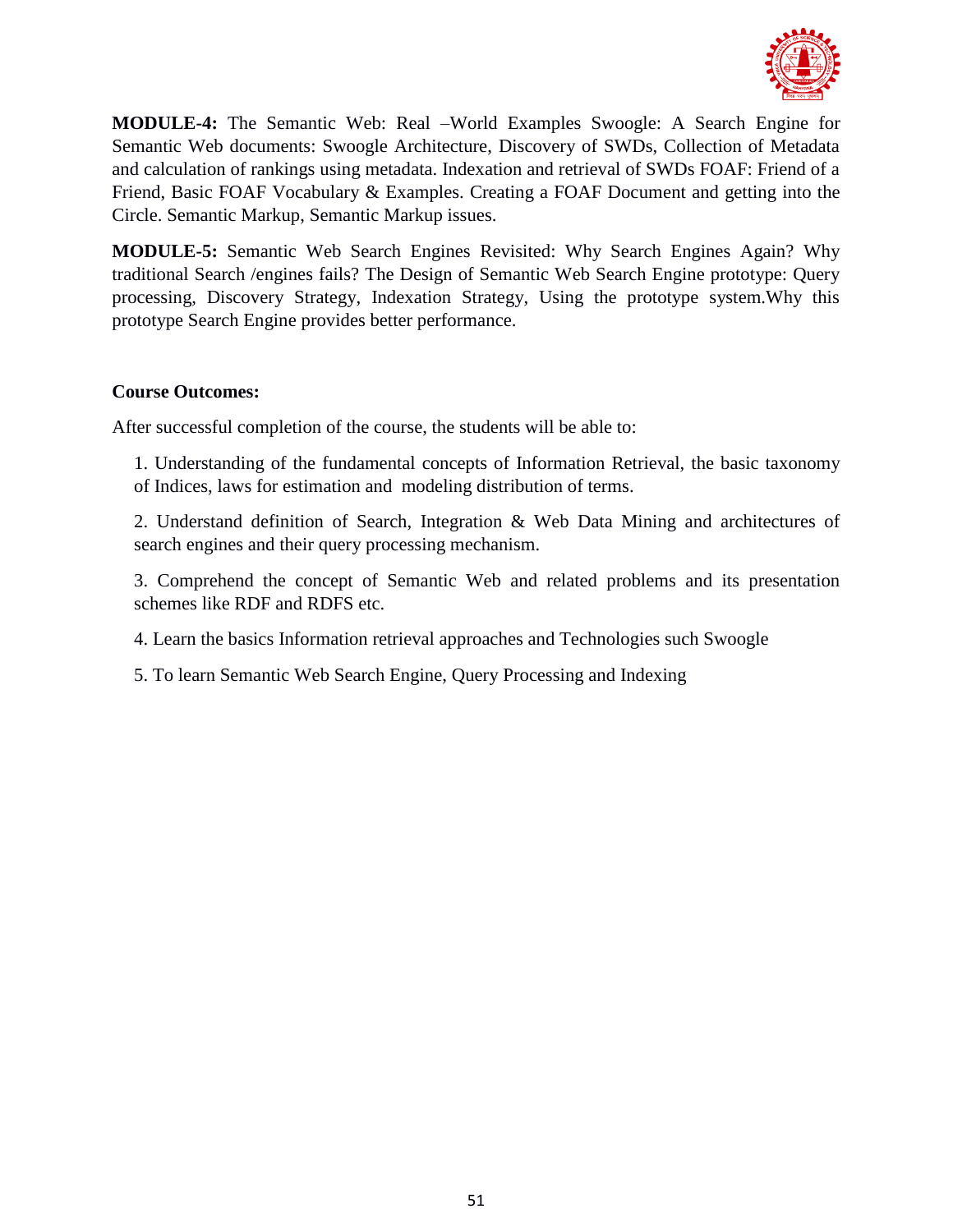

## **CODE: MCS-18-303**

## **SUBJECT NAME: Optimization Techniques (ELECTIVE V)**

## **NO OF CREDITS: 3**

|                     | <b>M.TECH SEMESTER III</b> | <b>SESSIONAL:</b> | 25  |
|---------------------|----------------------------|-------------------|-----|
| L T P               |                            | THEORY EXAM: 75   |     |
| $3 \quad 0 \quad 0$ |                            | TOTAL:            | 100 |

#### **Pre-requisites:**

#### **Course Objectives:**

- 1. The objective of this course is to provide insight to the mathematical formulation of real worldproblems.
- **2.** To optimize these mathematical problems using nature based algorithms. And the solution isusefulspecially for NP-Hard problems.

## **MODULE-1:**

Engineering application of Optimization, Formulation of design problems asmathematical programming problems.

## **MODULE-2:**

General Structure of Optimization Algorithms, Constraints, TheFeasibleRegion.

## **MODULE-3:**

Branches of Mathematical Programming: Optimization using calculus,Graphical Optimization, Linear Programming, Quadratic Programming,Integer Programming, Semi Definite Programming.

#### **MODULE-4:**

Optimization Algorithms like Genetic Optimization, Particle SwarmOptimization, Ant Colony Optimization etc.

## **MODULE-5:**

Real life Problems and their mathematical formulation as standardprogramming problems

## **MODULE-6:**

Recent trends: Applications of ant colony optimization, genetics and linear andquadratic programming in real world applications.

## **Course Outcomes:**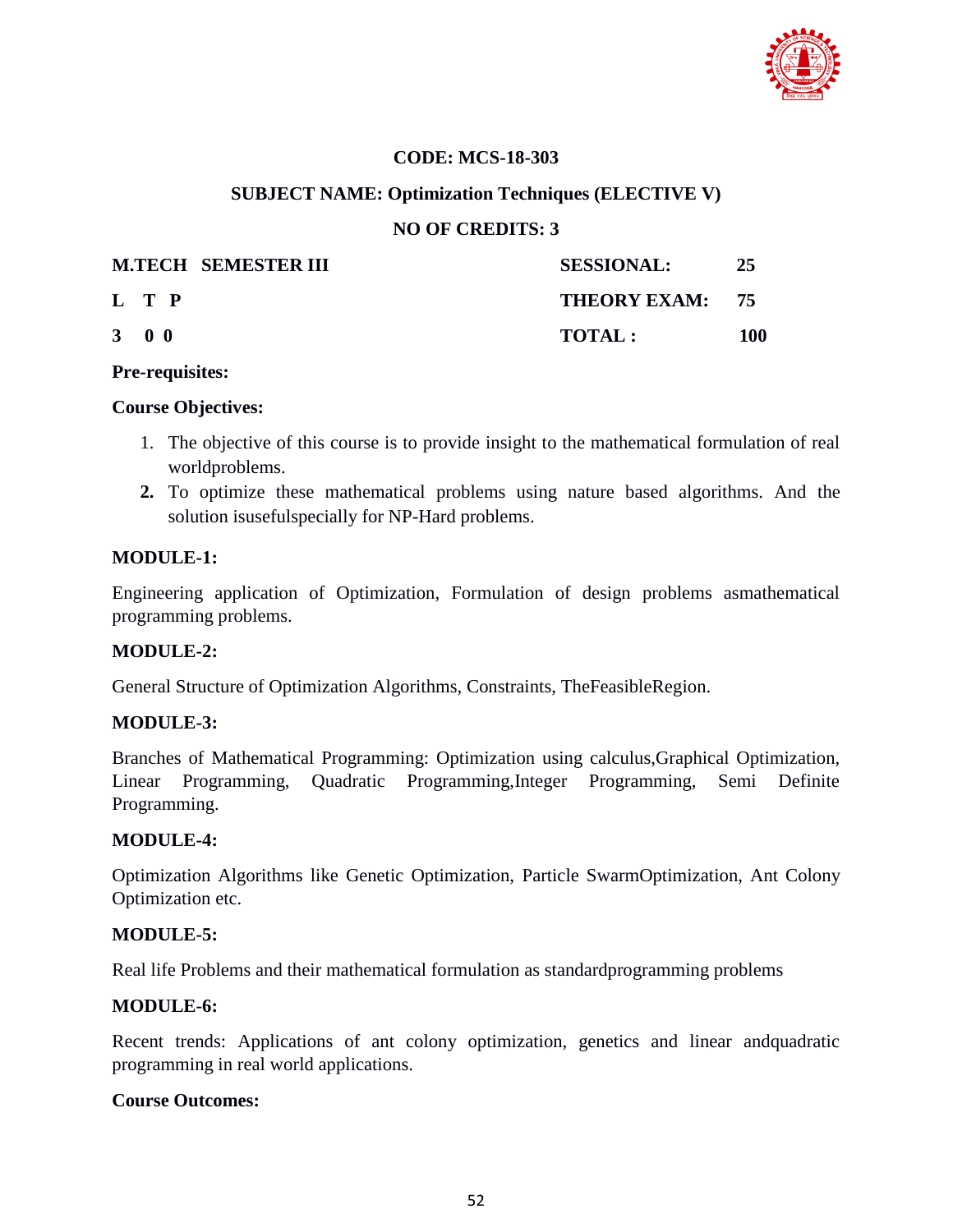

After completion of course, students would be able to:

- a. Formulate optimization problems.
- b. Understand and apply the concept of optimality criteria for various types of optimizationproblems.
- c. Solve various constrained and unconstrained problems in Single variable as well asmultivariable.
- d. Apply the methods of optimization in real life situation.

## **REFERENCES**

1. Laurence A. Wolsey (1998). Integer programming.Wiley.ISBN 978-0-471-28366-9.

2. Practical Optimization Algorithms and Engineering Applications Andreas Antoniou.

3. An Introduction to Optimization Edwin K., P. Chong & Stanislaw h. Zak.

4. Dimitris Bertsimas; Robert Weismantel (2005).Optimization over integers.Dynamic Ideas.ISBN 978-0-9759146-2-5.

5. John K. Karlof (2006). Integer programming: theory and practice. CRC Press.ISBN 978-0- 8493-1914-3.

6. H. Paul Williams (2009). Logic and Integer Programming.Springer.ISBN 978-0-387-92279-9.

7. Michael Jünger; Thomas M. Liebling; Denis Naddef; George Nemhauser; William R.Pulleyblank; Gerhard Reinelt; Giovanni Rinaldi; Laurence A. Wolsey, eds. (2009). 50 Yearsof Integer Programming 1958-2008: From the Early Years to the State-of-the- Art. Springer.ISBN 978-3-540-68274-5.

8. Der-San Chen; Robert G. Batson; Yu Dang (2010). Applied Integer Programming: Modelingand Solution.John Wiley and Sons.ISBN 978-0-470-37306-4.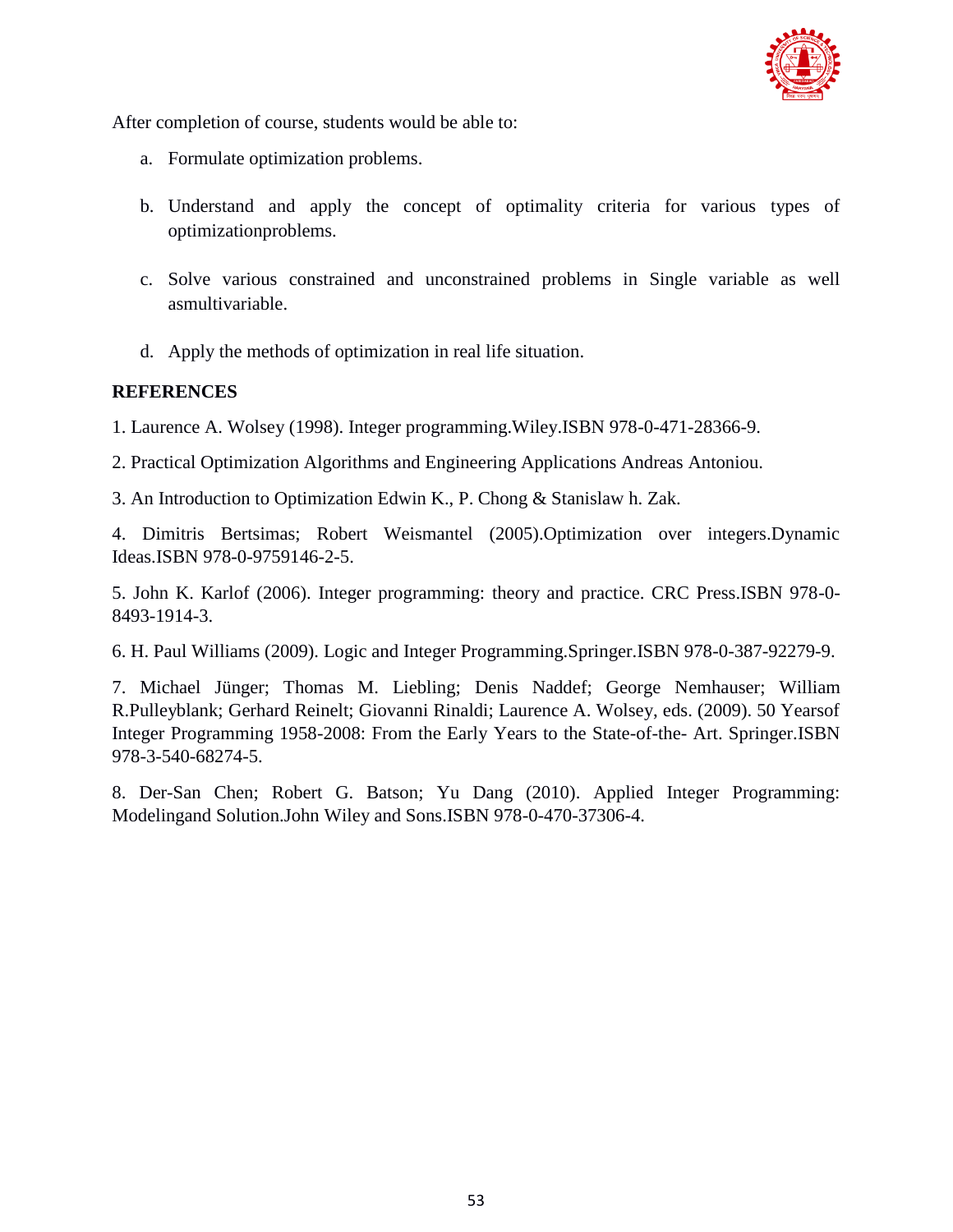

## **CODE: MCS-18-304**

## **SUBJECT NAME: Cloud Computing (ELECTIVE V)**

## **NO OF CREDITS: 3**

|                     | <b>M.TECH SEMESTER III</b><br><b>SESSIONAL:</b> | 25  |
|---------------------|-------------------------------------------------|-----|
| L T P               | THEORY EXAM: 75                                 |     |
| $3 \quad 0 \quad 0$ | <b>TOTAL:</b>                                   | 100 |

**Pre-requisites:** Computer Networks

#### **Course Objectives:**

- 1. The student will also learn how to apply trust-based security model to real-world security problems.
- 2. An overview of the concepts, processes, and best practices needed to successfully secure information within Cloud infrastructures.
- 3. Students will learn the basic Cloud types and delivery models and develop anunderstanding of the risk and compliance responsibilities and Challenges for each Cloudtype and service delivery model.

## **MODULE-1:**

### **Introduction to Cloud Computing**

Online Social Networks and Applications, Cloud introduction andoverview, Different clouds, Risks, Novel applications of cloud computing.

## **MODULE-2:**

## **Cloud Computing Architecture**

Requirements, Introduction Cloud computing architecture, On DemandComputing Virtualization at the infrastructure level, Security in Cloudcomputing environments, CPU Virtualization, A discussion on HypervisorsStorage Virtualization Cloud Computing Defined, The SPI Frameworkfor Cloud Computing, The Traditional Software Model, The Cloud Services Delivery Model.

## **Cloud Deployment Models**

Key Drivers to Adopting the Cloud, The Impact of Cloud Computing on Users,Governance in the Cloud, Barriers to Cloud Computing Adoption in theEnterprise.

## **MODULE-3:**

#### **Security Issues in Cloud Computing**

Infrastructure Security, Infrastructure Security: The Network Level, TheHost Level, The Application Level, Data Security and Storage, Aspects ofData Security, Data Security Mitigation Provider Data and Its Security.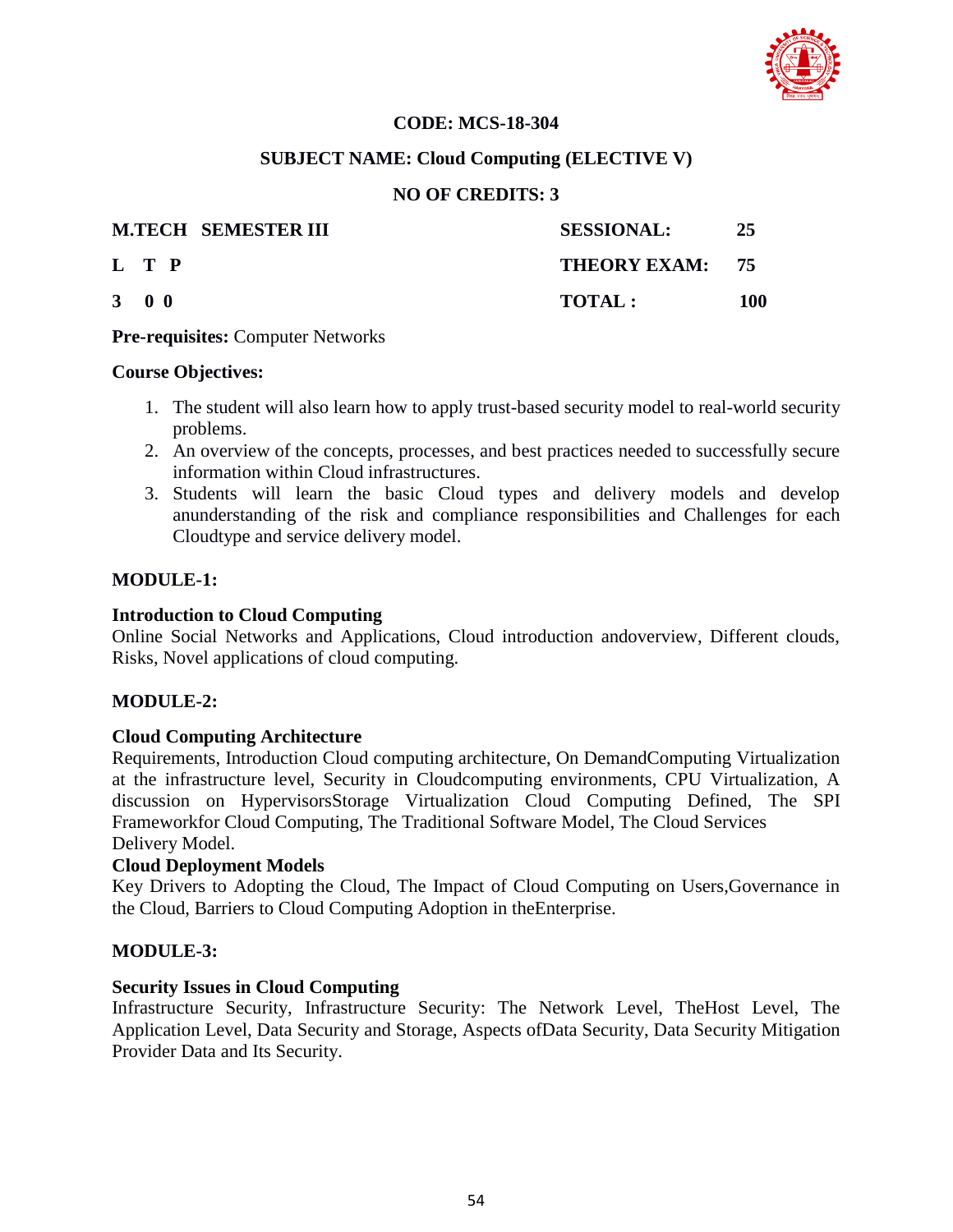

## **Identity and Access Management**

Trust Boundaries and IAM, IAM Challenges, Relevant IAM Standards andProtocols for Cloud Services, IAM Practices in the Cloud, Cloud AuthorizationManagement.

## **MODULE-4:**

## **Security Management in the Cloud**

Security Management Standards, Security Management in the Cloud,AvailabilityManagement:SaaS, PaaS, IaaS

## **Privacy Issues**

Privacy Issues, Data Life Cycle, Key Privacy Concerns in the Cloud,Protecting Privacy, Changes to Privacy Risk Management and Compliancein Relation to Cloud Computing, Legal and Regulatory Implications, U.S.Laws and Regulations, International Laws and Regulations.

## **MODULE-5:**

## **Audit and Compliance**

Internal Policy Compliance, Governance, Risk, and Compliance (GRC),Regulatory/External Compliance, Cloud Security Alliance, Auditing the Cloudfor Compliance, Security-as-a-Cloud.

# **MODULE-6:**

#### **ADVANCED TOPICS**

Recent devlopments in hybrid cloud and cloud security.

## **Course Outcomes:**

After completion of course, students would be able to:

- a. Identify security aspects of each cloud model
- b. Develop a risk-management strategy for moving to the Cloud
- c. Implement a public cloud instance using a public cloud service provider
- **d.** Apply trust-based security model to different layer

- 1. Cloud Computing Explained: Implementation Handbook for Enterprises, John Rhoton,Publication Date: November 2, 2009
- 2. Cloud Security and Privacy: An Enterprise Perspective on Risks and Compliance(Theory in Practice), Tim Mather, ISBN-10: 0596802765,O'Reilly Media, September 2009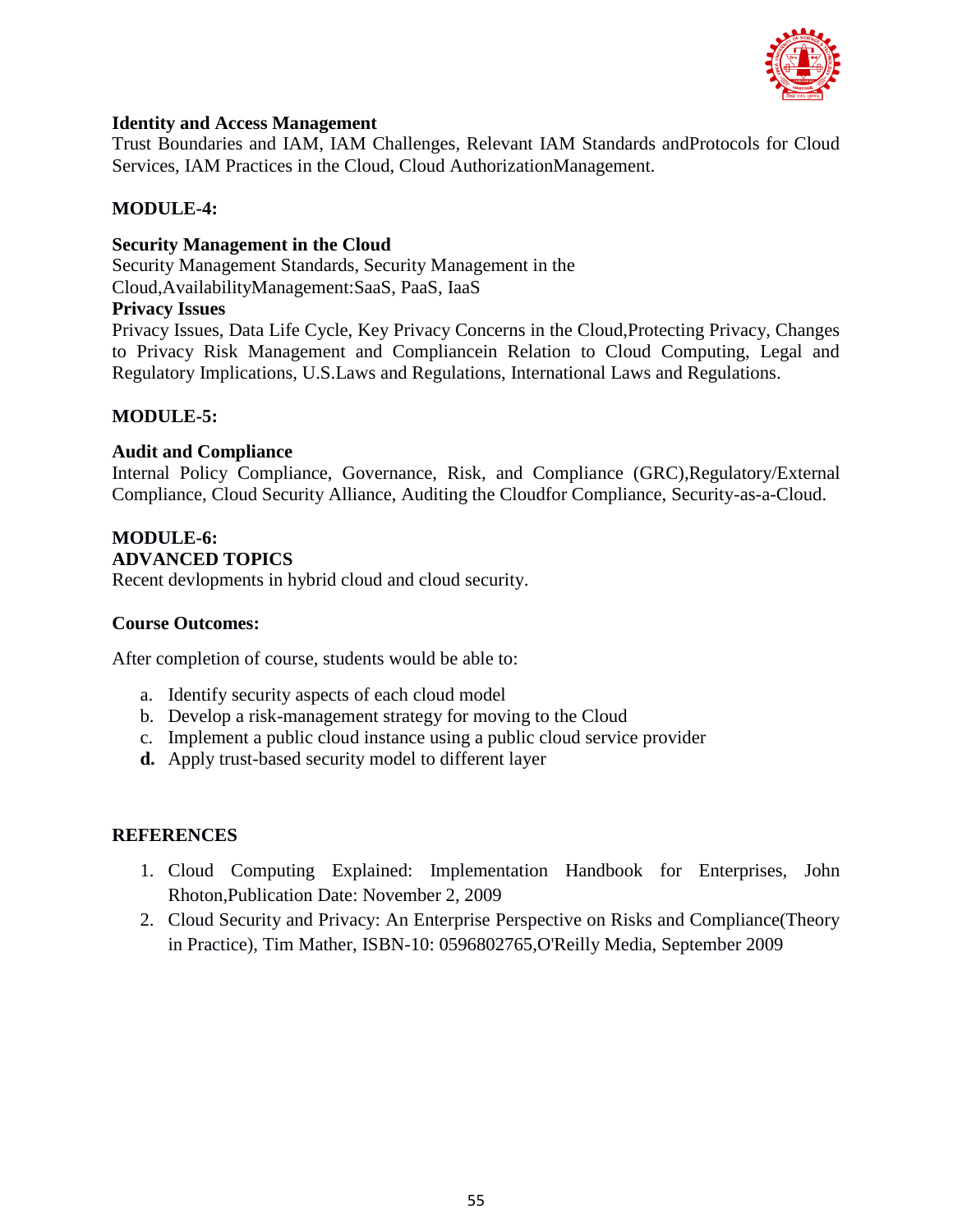

## **CODE: OEC-101A**

## **SUBJECT NAME: Business Analytics (OPEN ELECTIVE)**

## **NO OF CREDITS: 3**

|                     | <b>M.TECH SEMESTER III</b> | <b>SESSIONAL:</b> | 25  |
|---------------------|----------------------------|-------------------|-----|
| L T P               |                            | THEORY EXAM: 75   |     |
| $3 \quad 0 \quad 0$ |                            | <b>TOTAL:</b>     | 100 |

**Pre-requisites:**Computer Networks

#### **Course Objectives:**

- 1. Understand the role of business analytics within an organization.
- 2. Analyze data using statistical and data mining techniques and understand relationshipsbetween the underlying business processes of an organization.
- 3. To gain an understanding of how managers use business analytics to formulate and solvebusiness problems and to support managerial decision making.
- 4. To become familiar with processes needed to develop, report, and analyze business data.
- 5. Use decision-making tools/Operations research techniques.
- 6. Mange business process using analytical and management tools.
- 7. Analyze and solve problems from different industries such as manufacturing, service, retail,software, banking and finance, sports, pharmaceutical, aerospace etc.

## **MODULE-1:**

Business analytics: Overview of Business analytics, Scope of Businessanalytics, Business Analytics Process, Relationship of Business AnalyticsProcess and organisation, competitive advantages of Business Analytics.

Statistical Tools: Statistical Notation, Descriptive Statistical methods,Review of probability distribution and data modelling, sampling andestimation methods overview.

## **MODULE-2:**

Trendiness and Regression Analysis: Modelling Relationships and Trends inData, simple Linear Regression.

Important Resources, Business Analytics Personnel, Data and models forBusiness analytics, problem solving, Visualizing and Exploring Data,Business Analytics Technology.

## **MODULE-3:**

Organization Structures of Business analytics, Team management,Management Issues, Designing Information Policy, Outsourcing, EnsuringData Quality, Measuring contribution of Business analytics, ManagingChanges.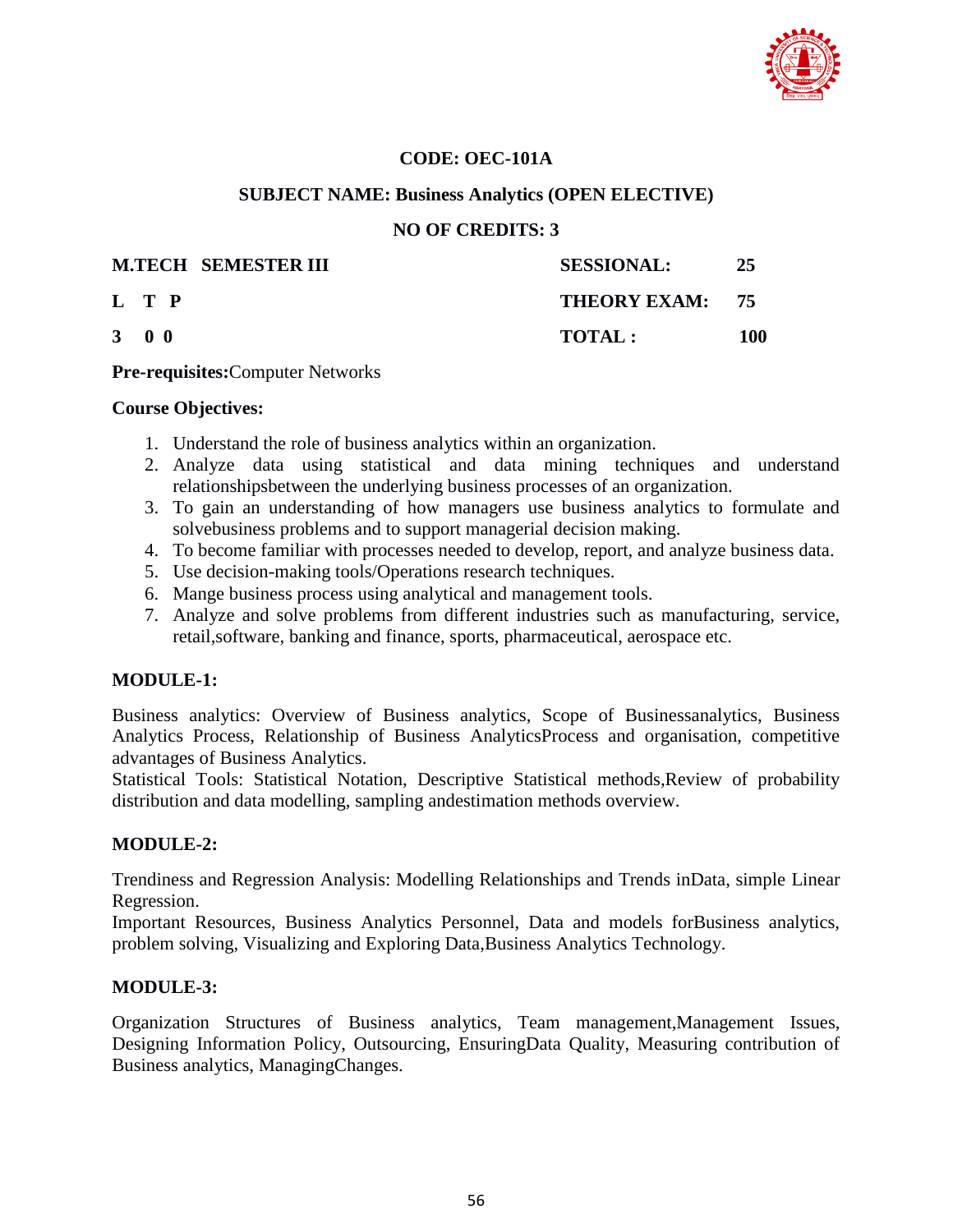

Descriptive Analytics, predictive analytics, predicative Modelling, Predictiveanalytics analysis, Data Mining, Data Mining Methodologies, Prescriptiveanalytics and its step in the business analytics Process, PrescriptiveModelling, nonlinear Optimization. **MODULE-4:**

Forecasting Techniques: Qualitative and Judgmental Forecasting, StatisticalForecasting Models, Forecasting Models for Stationary Time Series,Forecasting Models for Time Series with a Linear Trend, Forecasting TimeSeries with Seasonality, Regression Forecasting with Casual Variables,Selecting Appropriate Forecasting Models.

Monte Carlo Simulation and Risk Analysis: Monte Carle Simulation UsingAnalytic Solver Platform, New-Product Development Model, NewsvendorModel, Overbooking Model, Cash Budget Model.

## **MODULE-5:**

Decision Analysis: Formulating Decision Problems, Decision Strategies withthe without Outcome Probabilities, Decision Trees, The Value ofInformation, Utility and Decision Making.

## **MODULE-6:**

Recent Trends in : Embedded and collaborative business intelligence, Visualdata recovery, Data Storytelling and Data journalism.

## **Course Outcomes:**

After completion of course, students would be able to:

- a. Students will demonstrate knowledge of data analytics.
- b. Students will demonstrate the ability of think critically in making decisions based on dataand deep analytics.
- c. Students will demonstrate the ability to use technical skills in predicative and prescriptivemodeling to support business decision-making.
- d. Students will demonstrate the ability to translate data into clear, actionable insights.

- 1. Business analytics Principles, Concepts, and Applications by Marc J. Schniederjans, DaraG.Schniederjans, Christopher M. Starkey, Pearson FT Press.
- 2. Business Analytics by James Evans, persons Education.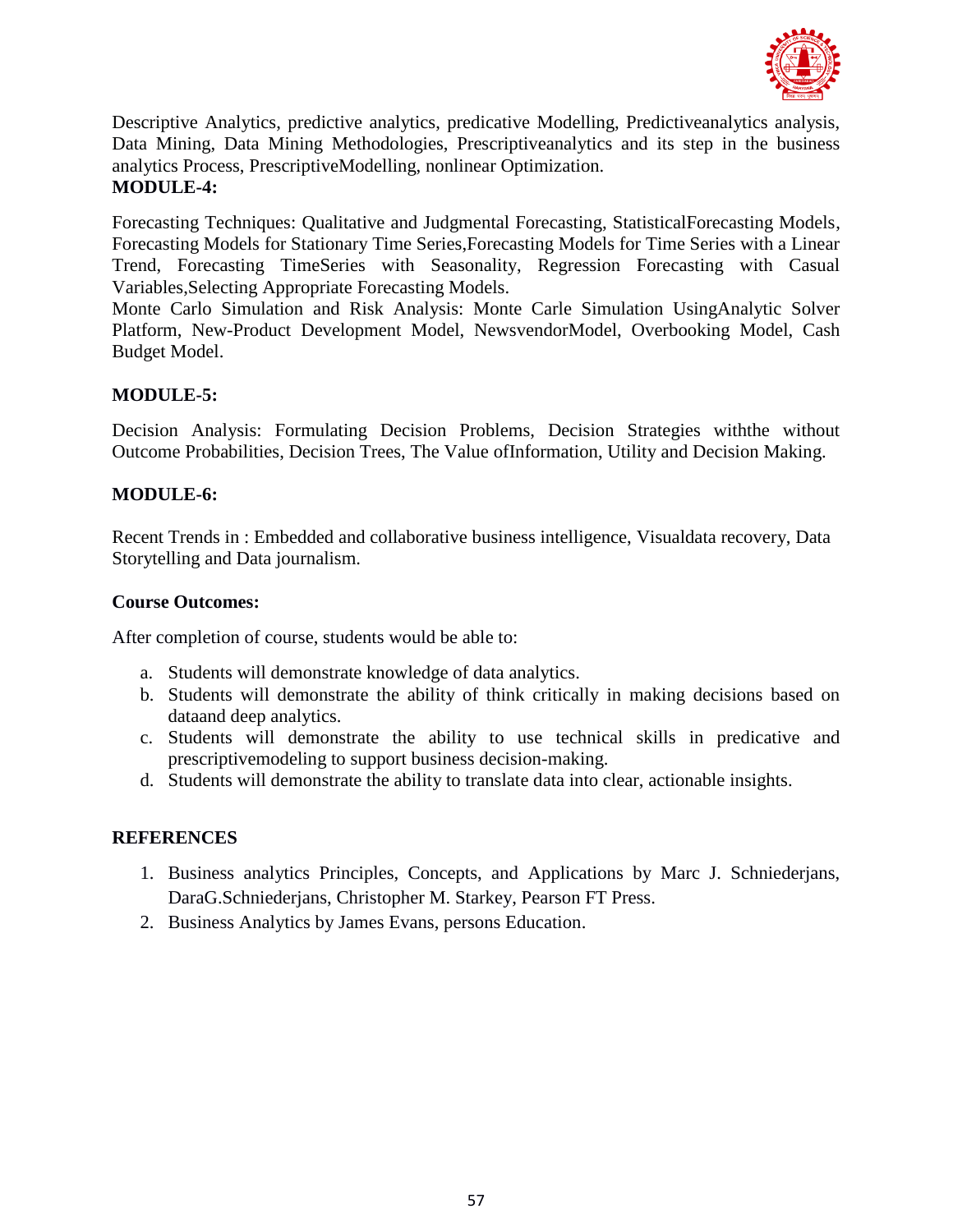

## **CODE: OEC-102A**

## **SUBJECT NAME: Industrial Safety (OPEN ELECTIVE)**

## **NO OF CREDITS: 3**

| <b>M.TECH SEMESTER III</b> | <b>SESSIONAL:</b> | -25 |
|----------------------------|-------------------|-----|
| L T P                      | THEORY EXAM: 75   |     |
| $3 \quad 0 \quad 0$        | TOTAL:            | 100 |

**Pre-requisites:**

**Course Objectives:**

#### **MODULE-1:**

Industrial safety: Accident, causes, types, results and control, mechanical and electricalhazards, types, causes and preventive steps/procedure, describe salient points of factories act 1948for health and safety, wash rooms, drinking water layouts, light, cleanliness, fire, guarding, pressurevessels, etc, Safety color codes. Fire prevention and firefighting, equipment and methods.

#### **MODULE-2:**

Fundamentals of maintenance engineering: Definition and aim of maintenance engineering,Primary and secondary functions and responsibility of maintenance department, Types ofmaintenance, Types and applications of tools used for maintenance, Maintenance cost & its relationwith replacement economy, Service life of equipment.

## **MODULE-3:**

Wear and Corrosion and their prevention: Wear- types, causes, effects, wear reductionmethods, lubricants-types and applications, Lubrication methods, general sketch, working and applications, i. Screw down grease cup, ii. Pressure grease gun, iii. Splash lubrication, iv. Gravitylubrication, v. Wick feed lubrication vi. Side feed lubrication, vii. Ring lubrication, Definition,principle and factors affecting the corrosion. Types of corrosion, corrosion prevention methods.

## **MODULE-4:**

Fault tracing: Fault tracing-concept and importance, decision treeconcept, need andapplications, sequence of fault finding activities, show as decision tree, draw decision tree forproblems in machine tools, hydraulic, pneumatic,automotive, thermal and electrical equipment"slike, I. Any one machine tool, ii. Pump iii. Air compressor, iv. Internal combustion engine, v. Boiler,vi. Electrical motors, Types of faults in machine tools and their general causes.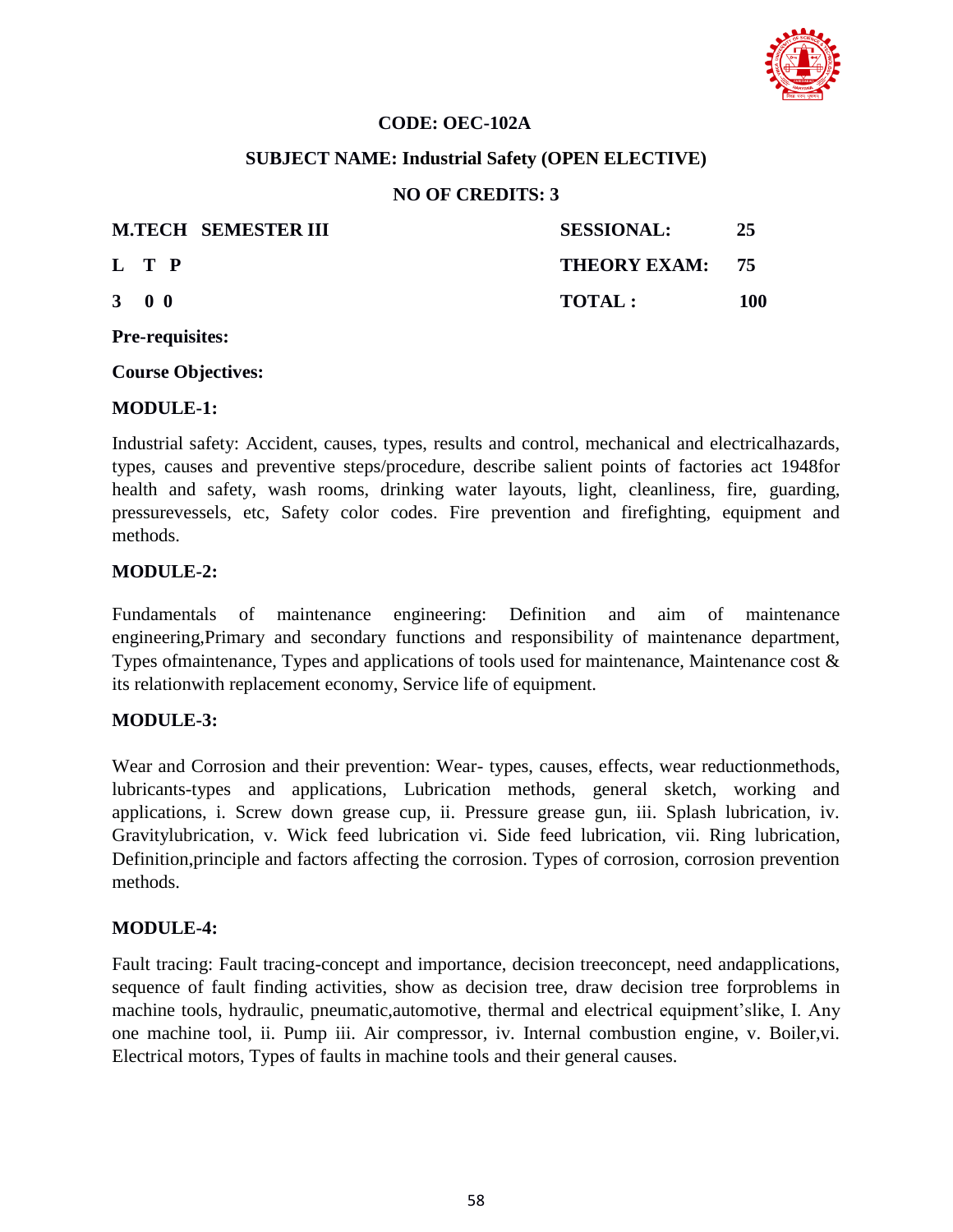### **MODULE-5:**

Periodic and preventive maintenance: Periodic inspection-concept and need, degreasing, cleaning and repairing schemes, overhauling of mechanical components, overhauling of electrical motor, common troubles and remedies of electric motor, repair complexities and its use, definition, need, steps and advantages of preventive maintenance. Steps/procedure for periodic and preventive maintenance of: I. Machine tools, ii. Pumps, iii. Air compressors, iv. Diesel generating (DG) sets, Program and schedule of preventive maintenance of mechanical and electrical equipment, advantages of preventive maintenance. Repair cycle concept and importance.

#### **Course Outcomes:**

- 1. Maintenance Engineering Handbook, Higgins & Morrow, Da Information Services.
- 2. Maintenance Engineering, H. P. Garg, S. Chand and Company.
- 3. Pump-hydraulic Compressors, Audels, Mcgrew Hill Publication
- 4. Foundation Engineering Handbook, Winterkorn, Hans, Chapman & Hall L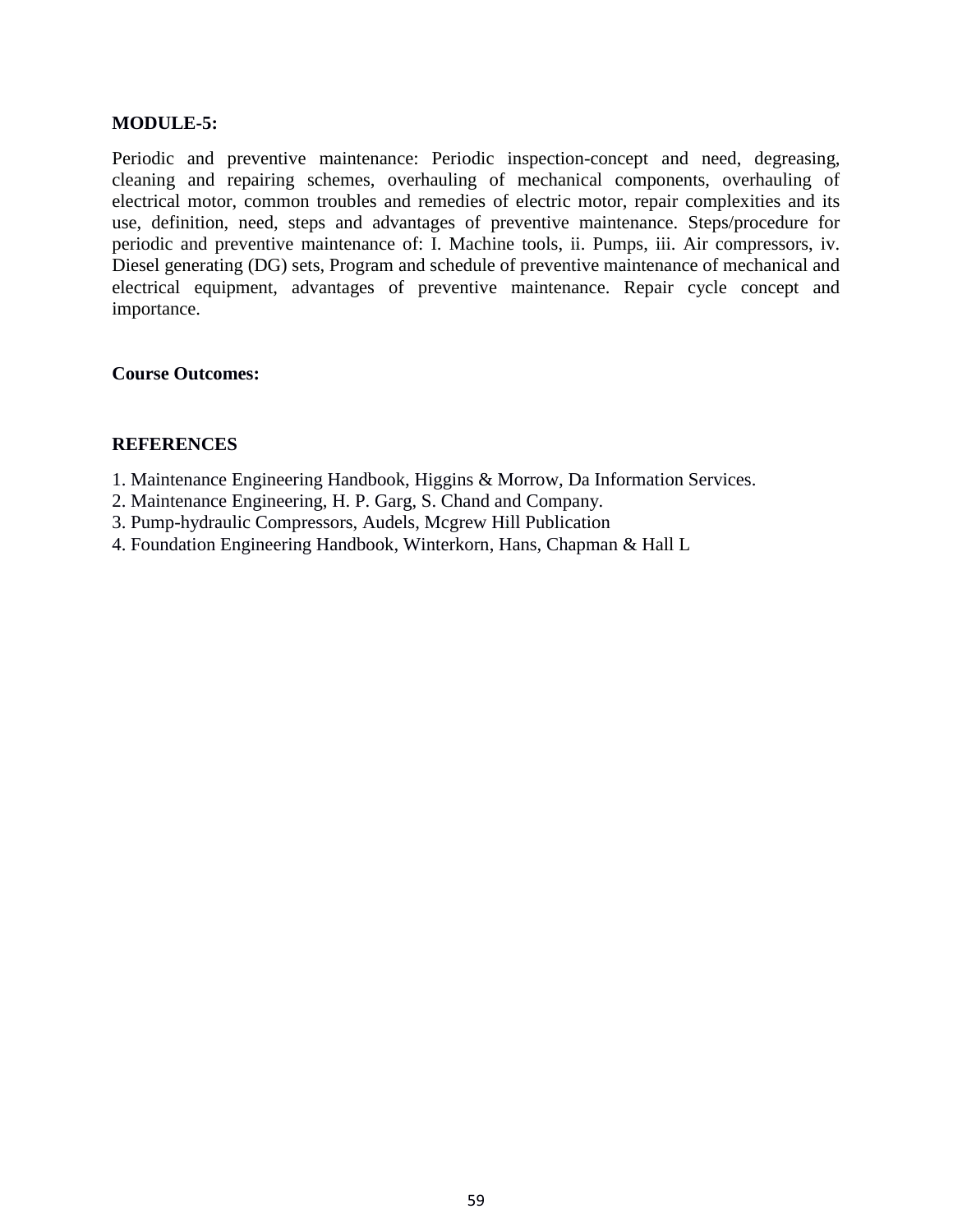

## **CODE: OEC-103A**

## **SUBJECT NAME: Operations Research (OPEN ELECTIVE)**

### **NO OF CREDITS: 3**

|                     |  | <b>M.TECH SEMESTER III</b> | <b>SESSIONAL:</b> | -25 |
|---------------------|--|----------------------------|-------------------|-----|
| L T P               |  |                            | THEORY EXAM: 75   |     |
| $3 \quad 0 \quad 0$ |  |                            | TOTAI:            | 100 |

**Pre-requisites:**

**Course Objectives:**

#### **MODULE-1:**

Optimization Techniques, Model Formulation, models, General L.R Formulation, Simplex Techniques, Sensitivity Analysis, Inventory Control Models

### **MODULE-2:**

Formulation of a LPP - Graphical solution revised simplex method - duality theory - dual simplexmethod - sensitivity analysis - parametric programming.

## **MODULE-3:**

Nonlinear programming problem - Kuhn-Tucker conditions min cost flow problem - max flow problem - CPM/PERT

#### **MODULE-4:**

Scheduling and sequencing - single server and multiple server models - deterministic inventory models - Probabilistic inventory control models - Geometric Programming.

#### **MODULE-5:**

Competitive Models,Single and Multi-channel Problems, Sequencing Models, DynamicProgramming, Flow in Networks, Elementary Graph Theory, Game Theory Simulation

**Course Outcomes:**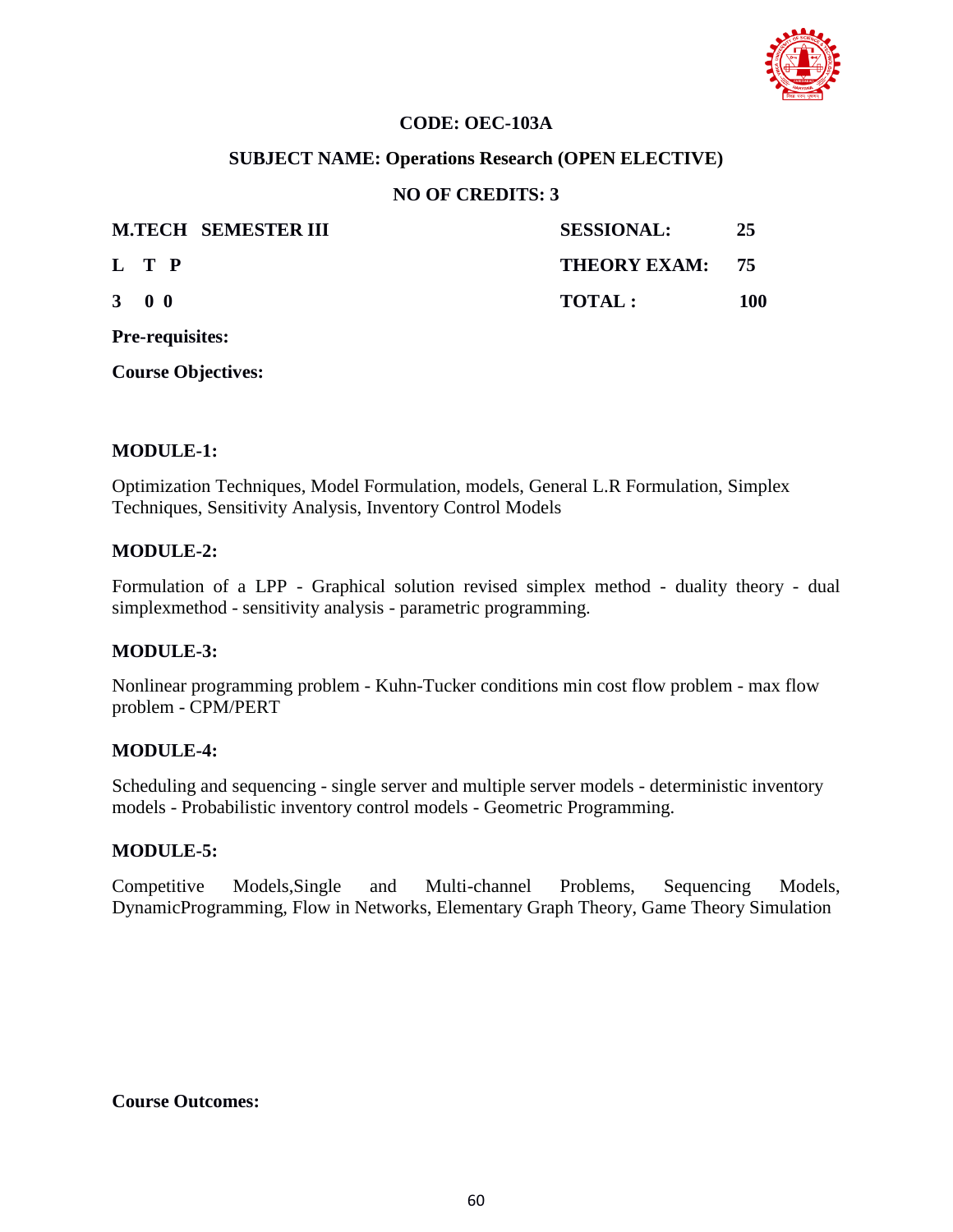

After completion of course, students would be able to:

- a. Students should able to apply the dynamic programming to solve problems of discreet and continuous variables.
- b. Students should able to apply the concept of non-linear programming.
- c. Students should able to carry out sensitivity analysis.
- d. Student should able to model the real world problem and simulate it.

- 1. H.A. Taha, Operations Research, An Introduction, PHI, 2008
- 2. H.M. Wagner, Principles of Operations Research, PHI, Delhi, 1982.
- 3. J.C. Pant, Introduction to Optimisation: Operations Research, Jain Brothers, Delhi, 2008
- 4. Hitler Libermann Operations Research: McGraw Hill Pub. 2009
- 5. Pannerselvam, Operations Research: Prentice Hall of India 2010
- 6. Harvey M Wagner, Principles of Operations Research: Prentice Hall of India 2010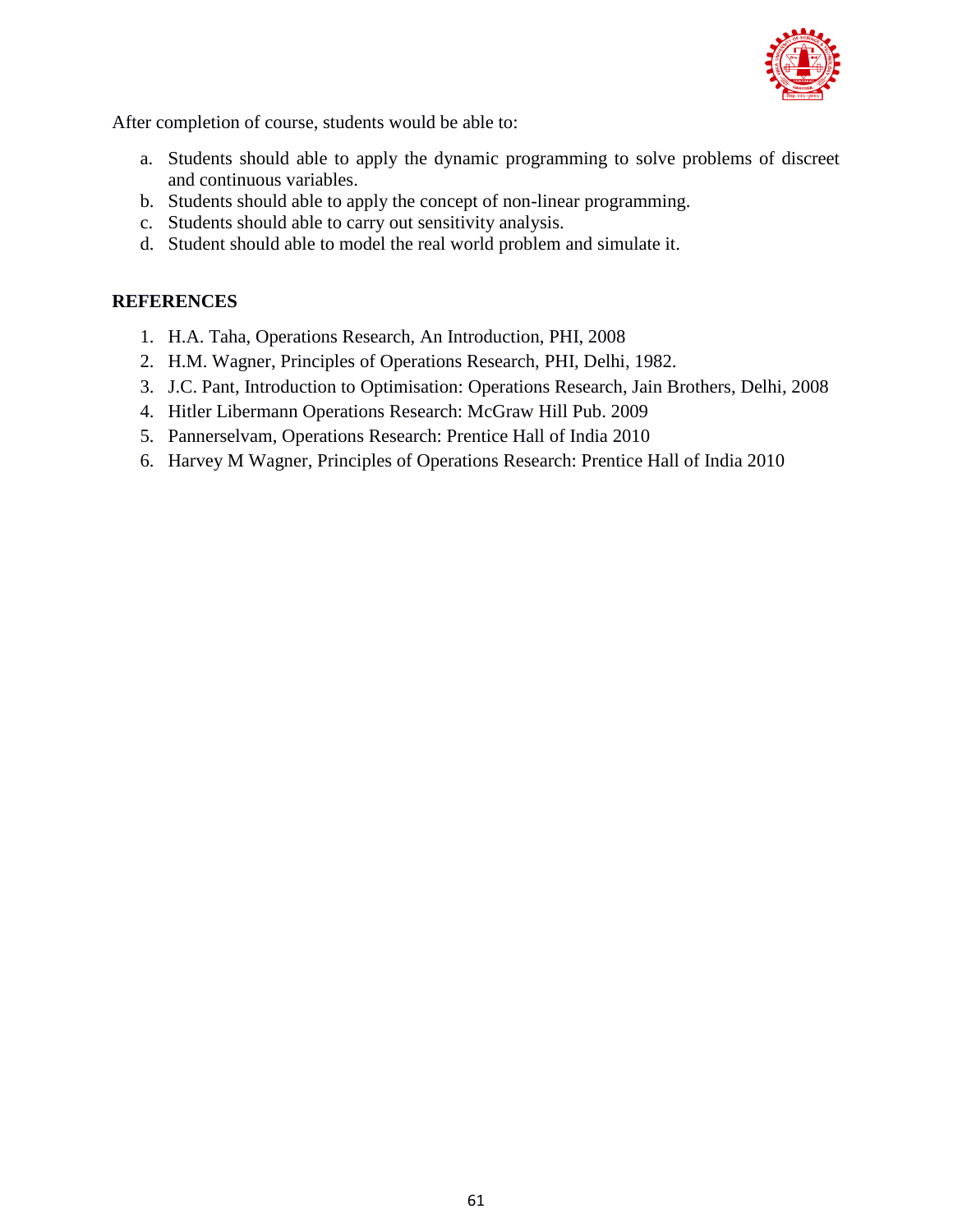

## **CODE: OEC-104A**

## **SUBJECT NAME: Cost Management of Engineering Projects (OPEN ELECTIVE)**

## **NO OF CREDITS: 3**

|                     | <b>M.TECH SEMESTER III</b> | <b>SESSIONAL:</b> | -25 |
|---------------------|----------------------------|-------------------|-----|
| L T P               |                            | THEORY EXAM: 75   |     |
| $3 \quad 0 \quad 0$ | <b>TOTAL:</b>              |                   | 100 |

**Pre-requisites:**

**Course Objectives:**

## **MODULE-1:**

Introduction and Overview of the Strategic Cost Management Process

#### **MODULE-2:**

Cost concepts in decision-making; Relevant cost, Differential cost, Incremental cost and Opportunitycost. Objectives of a Costing System; Inventory valuation; Creation of a Database for operationalcontrol; Provision of data for Decision-Making.

## **MODULE-3:**

Project: meaning, Different types, why to manage, cost overruns centres, various stages of projectexecution: conception to commissioning. Project execution as conglomeration of technical and nontechnicalactivities.DetailedEngineering activities. Pre project execution main clearances anddocuments Project team: Role of each member. Importance Project site: Data required withsignificance. Project contracts.Types and contents. Project execution Project cost control. Bar chartsand Network diagram. Project commissioning: mechanical and process.

## **MODULE-4:**

Cost Behavior and Profit Planning Marginal Costing; Distinction between Marginal Costing and Absorption Costing; Break-even Analysis, Cost-Volume-Profit Analysis.Various decisionmakingproblems.Standard Costing and Variance Analysis. Pricing strategies: Pareto Analysis. Targetcosting, Life Cycle Costing. Costing of service sector.Just-in-time approach, Material RequirementPlanning, Enterprise Resource Planning, Total Quality Management and Theory of constraints.Activity-Based Cost Management, Bench Marking; Balanced Score Card and Value-Chain Analysis.Budgetary Control; Flexible Budgets; Performance budgets; Zero-based budgets.MeasurementofDivisional profitability pricing decisions including transfer pricing.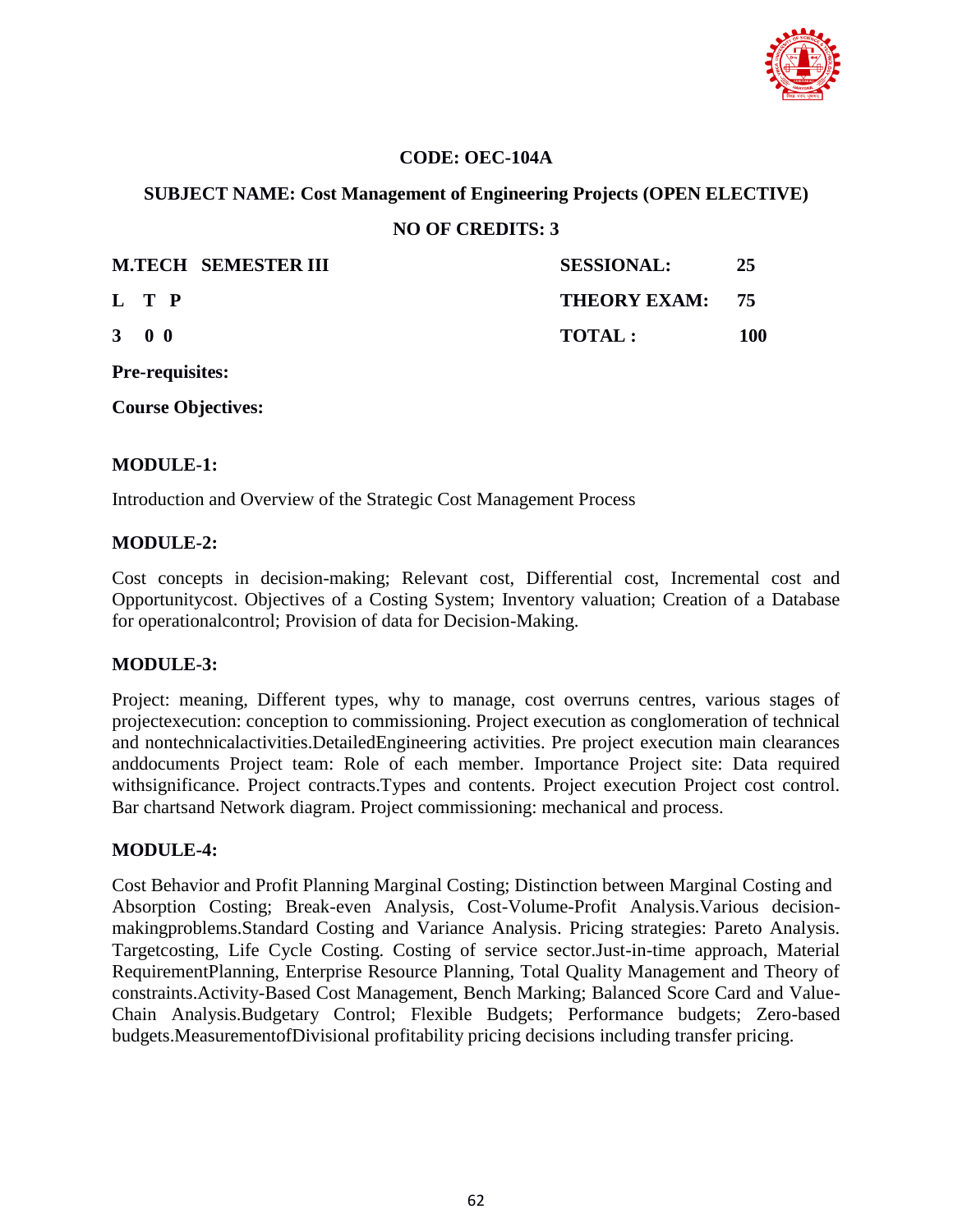

## **MODULE-5:**

Quantitative techniques for cost management, Linear Programming, PERT/CPM, Transportation problems, Assignment problems, Simulation, Learning Curve Theory.

## **Course Outcomes:**

- 1. Cost Accounting A Managerial Emphasis, Prentice Hall of India, New Delhi
- 2. Charles T. Horngren and George Foster, Advanced Management Accounting
- 3. Robert S Kaplan Anthony A. Alkinson, Management & Cost Accounting
- 4. Ashish K. Bhattacharya, Principles & Practices of Cost Accounting A. H. Wheeler publisher
- 5. N.D. Vohra, Quantitative Techniques in Management, Tata McGraw Hill Book Co. Ltd.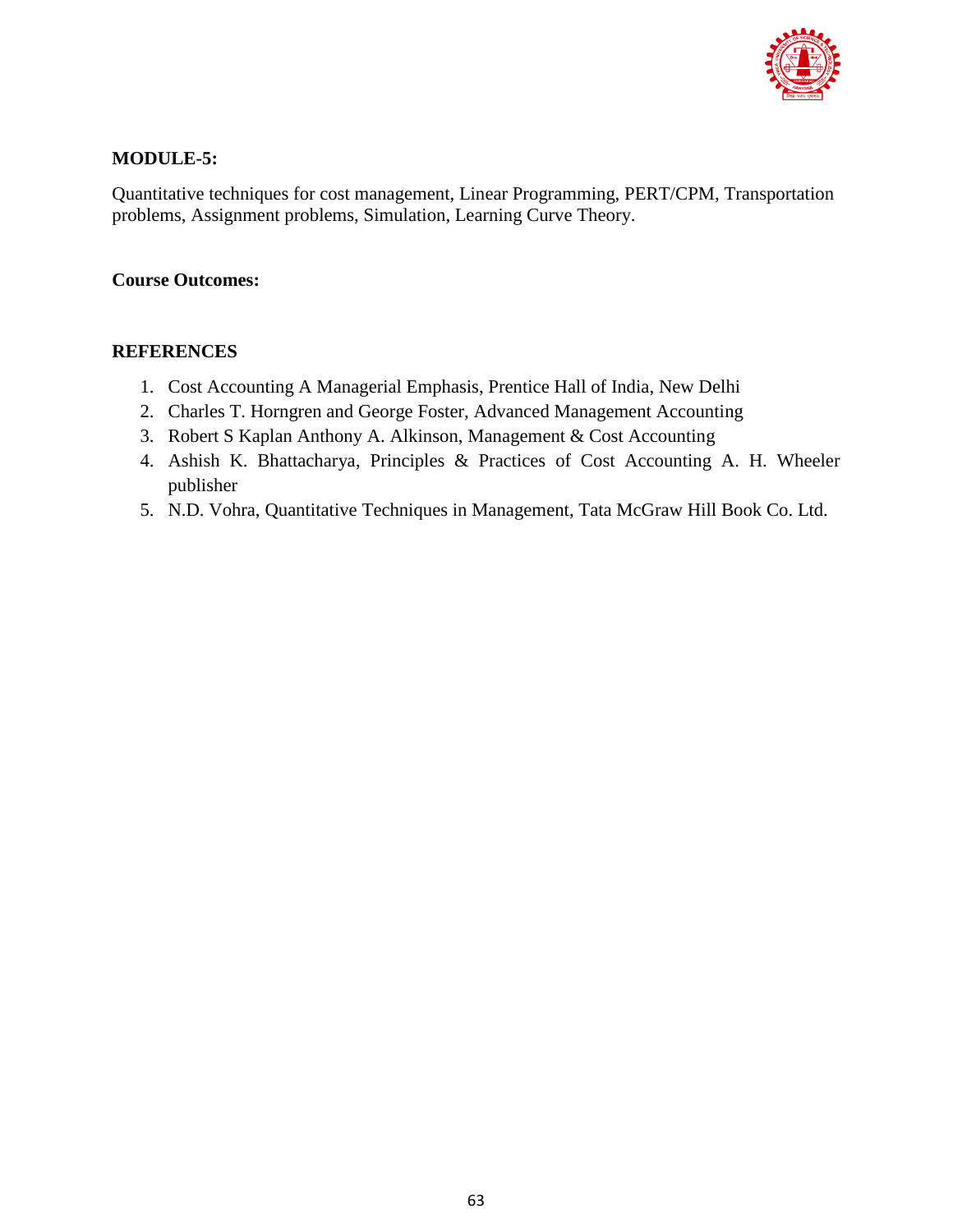

## **CODE: OEC-105A**

#### **SUBJECT NAME: Composite Materials (OPEN ELECTIVE)**

**NO OF CREDITS: 3**

| <b>M.TECH SEMESTER III</b> | <b>SESSIONAL:</b> | 25  |
|----------------------------|-------------------|-----|
| L T P                      | THEORY EXAM: 75   |     |
| $3 \quad 0 \quad 0$        | TOTAL:            | 100 |

**Pre-requisites:**

**Course Objectives:**

#### **MODULE-1: Introduction**

Definition – Classification and characteristics of Composite materials.Advantages and application of composites.Functional requirements of reinforcement and matrix.Effect of reinforcement (size, shape, distribution, volume fraction) on overall compositeperformance.

### **MODULE-2**: **Reinforcements**

Preparation-layup, curing, properties and applications of glassfibers, carbon fibers, Kevlar fibers and Boron fibers.Properties and applications of whiskers, particlereinforcements. Mechanical Behavior of composites: Rule of mixtures, Inverse rule of mixtures.Isostrain and Isostress conditions.

## **MODULE-3**: **Manufacturing of Metal Matrix Composites**

Casting – Solid State diffusion technique,Cladding – Hot isostaticpressing.Properties and applications. Manufacturing of Ceramic MatrixComposites: Liquid Metal Infiltration – Liquid phase sintering. Manufacturing of Carbon – Carboncomposites: Knitting, Braiding, Weaving. Properties and applications.

## **MODULE-4**:**Manufacturing of Polymer Matrix Composites**

Preparation of Moulding compounds andprepregs – hand layup method – Autoclave method – Filament winding method – Compressionmoulding – Reaction injection moulding. Properties and applications.

## **MODULE-5: Strength**

Laminar Failure Criteria-strength ratio, maximum stress criteria, maximumstrain criteria, interacting failure criteria, hygrothermal failure. Laminate first play failure-insightstrength;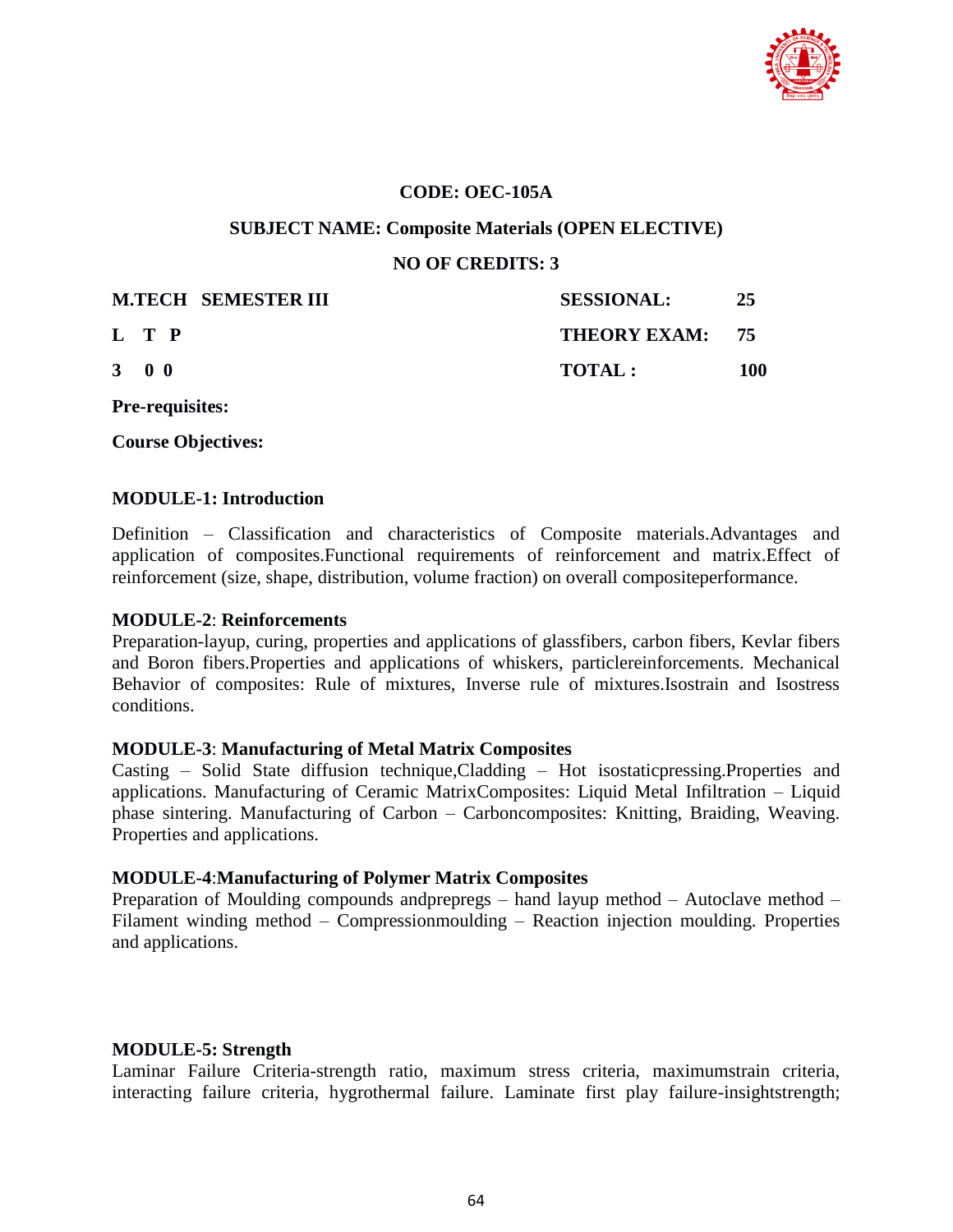

Laminate strength-ply discount truncated maximum strain criterion; strength design usingcaplet plots; stress concentrations.

## **Course Outcomes:**

## **TEXT BOOKS:**

1. Material Science and Technology – Vol 13 – Composites by R.W.Cahn – VCH, WestGermany.

2.Materials Science and Engineering, An introduction. WD Callister, Jr., Adapted by R.Balasubramaniam, John Wiley & Sons, NY, Indian edition, 2007.

#### **REFERENCES**

1. Hand Book of Composite Materials-ed-Lubin.

2. Composite Materials – K.K.Chawla.

3. Composite Materials Science and Applications – Deborah D.L. Chung.

4. Composite Materials Design and Applications – Danial Gay, Suong V. Hoa, and Stephen W.Tasi.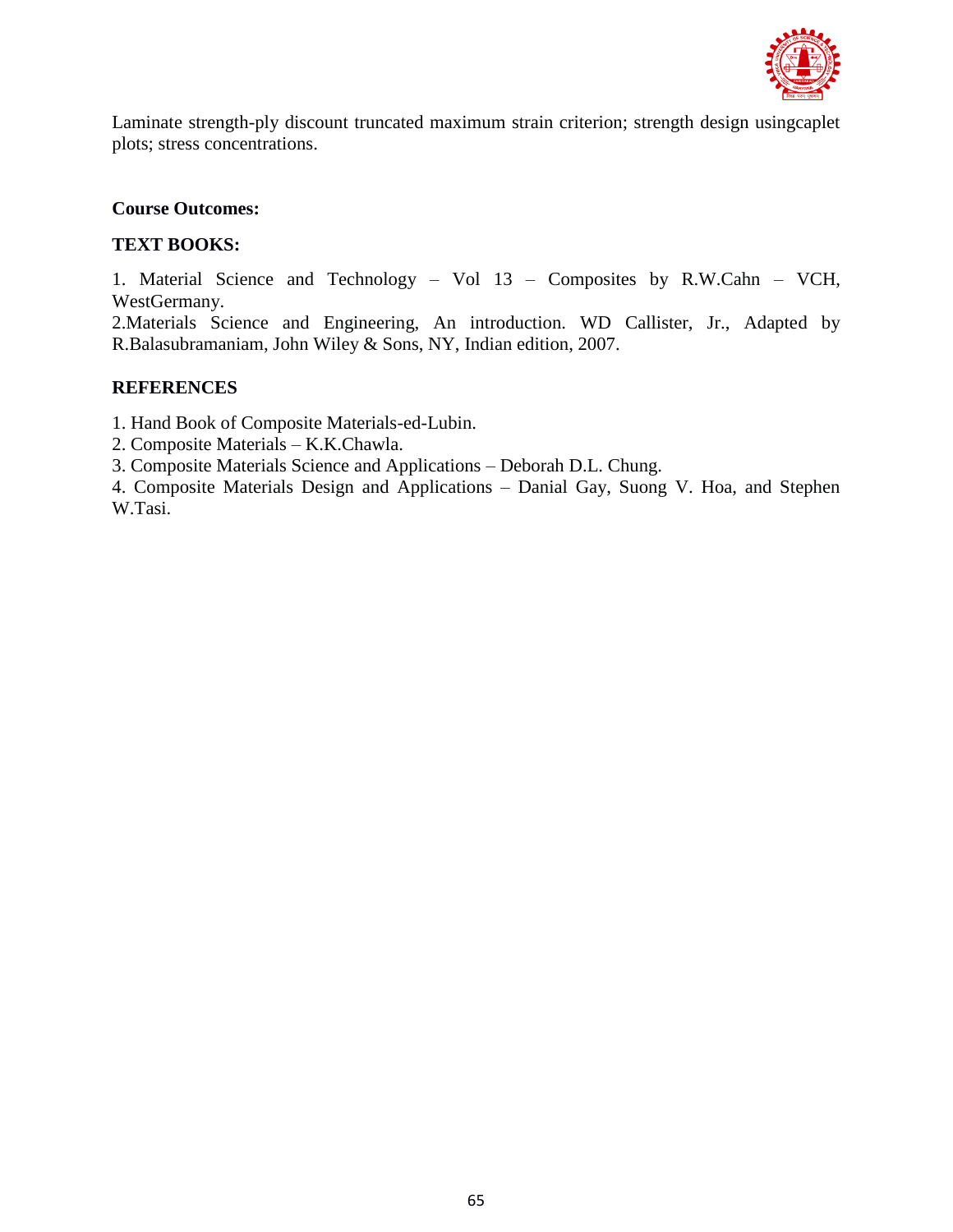

## **CODE:OEC-106A**

#### **SUBJECT NAME: Waste to Energy (OPEN ELECTIVE)**

#### **NO OF CREDITS:**

|                     | <b>M.TECH SEMESTER III</b> | <b>SESSIONAL:</b> | 25  |
|---------------------|----------------------------|-------------------|-----|
| L T P               |                            | THEORY EXAM: 75   |     |
| $3 \quad 0 \quad 0$ |                            | TOTAL:            | 100 |

#### **Pre-requisites:**

**Course Objectives:**

#### **MODULE-1: Introduction to Energy from Waste**

Waste: Classification of waste as fuel – Agro based, Forest residue, Industrial waste - MSW – Conversion devices – Incinerators, gasifiers, digestors.

#### **MODULE-2:Biomass Pyrolysis**

Pyrolysis – Types, slow fast – Manufacture of charcoal – Methods – Yieldsand application – Manufacture of pyrolytic oils and gases, yields and applications

#### **MODULE-3:Biomass Gasification**

Gasifiers – Fixed bed system – Downdraft and updraft gasifiers –Fluidized bed gasifiers – Design, construction and operation – Gasifier burner arrangement for thermalheating – Gasifier engine arrangement and electrical power – Equilibrium and kinetic consideration ingasifier operation.

#### **MODULE-4:Biomass Combustion**

Biomass stoves – Improved chullahs, types, some exotic designs, Fixedbed combustors, Types, inclined grate combustors, Fluidized bed combustors, Design, construction andoperation - Operation of all the above biomass combustors.

#### **MODULE-5:Biogas**

Biogas: Properties of biogas (Calorific value and composition) - Biogas plant technology andstatus - Bio energy system - Design and constructional features - Biomass resources and theirclassification - Biomass conversion processes - Thermo chemical conversion – Directcombustion -biomass gasification - pyrolysis and liquefaction - biochemical conversion anaerobic digestion – Typesof biogas Plants – Applications - Alcohol production from biomass - Bio diesel production - Urban wasteto energy conversion - Biomass energy programme in India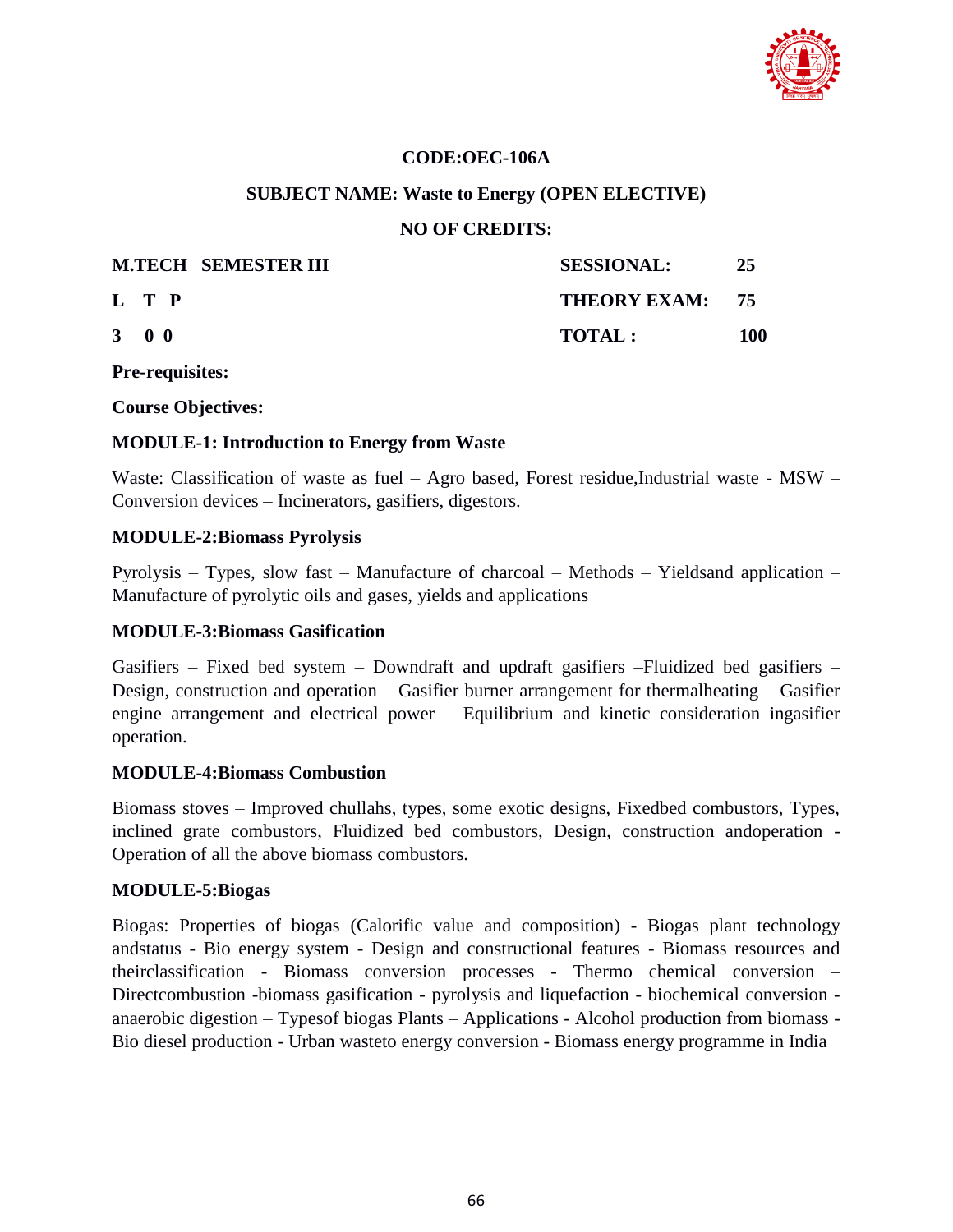

## **Course Outcomes:**

## **REFERENCES**

1. Non Conventional Energy, Desai, Ashok V., Wiley Eastern Ltd., 1990.

2. Biogas Technology - A Practical Hand Book - Khandelwal, K. C. and Mahdi, S. S., Vol. I & II, TataMcGraw Hill Publishing Co. Ltd., 1983.

3. Food, Feed and Fuel from Biomass, Challal, D. S., IBH Publishing Co. Pvt. Ltd., 1991.

4. Biomass Conversion and Technology, C. Y. WereKo-Brobby and E. B. Hagan, John Wiley & Sons,1996.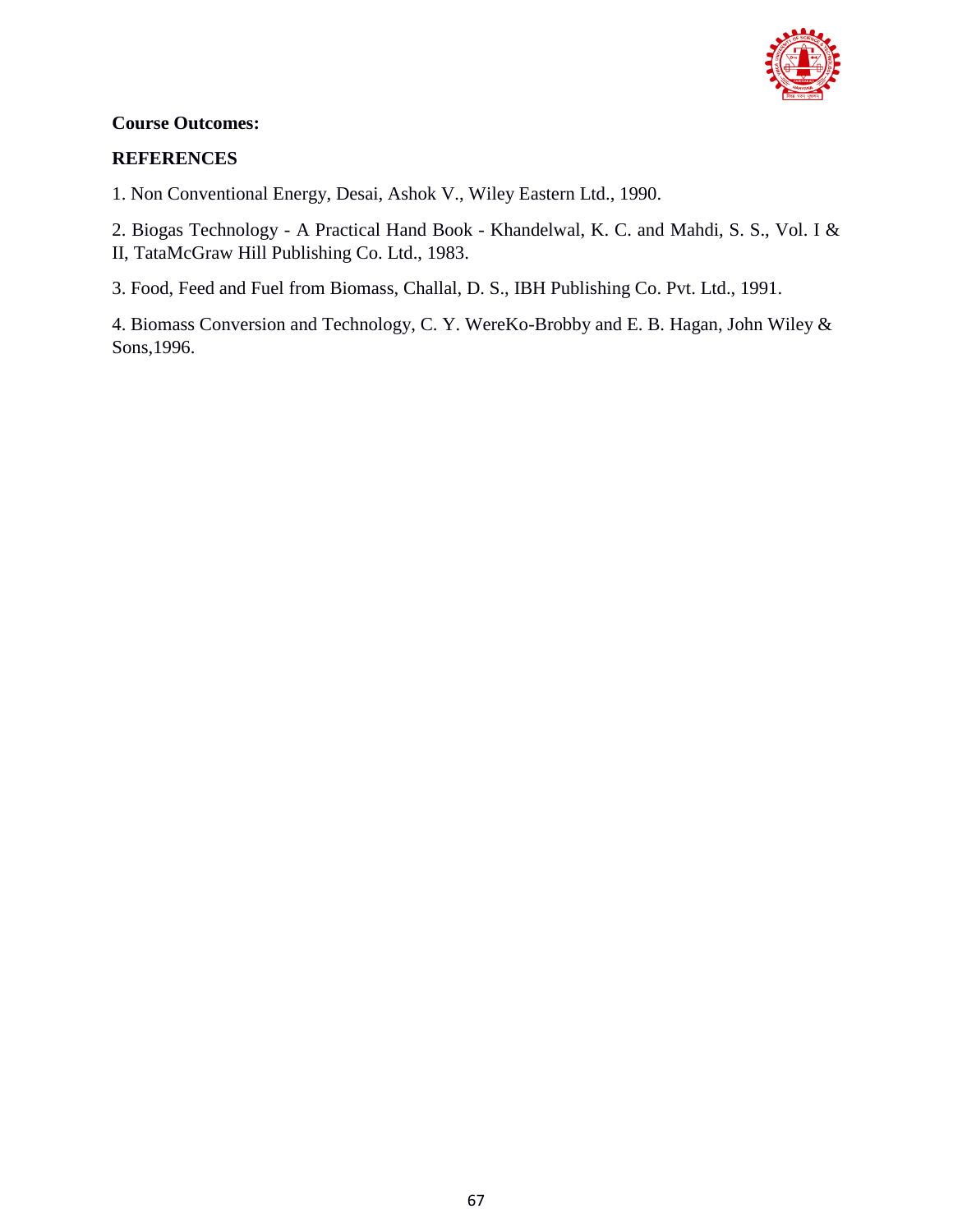

## **Audit Courses I & II**

## **CODE: AUD-01A**

## **SUBJECT NAME: English for Research Paper Writing**

## **NO OF CREDITS:**

|                     | <b>M.TECH SEMESTER IV</b> | <b>SESSIONAL:</b> | 25  |
|---------------------|---------------------------|-------------------|-----|
| L T P               |                           | THEORY EXAM: 75   |     |
| $3 \quad 0 \quad 0$ |                           | <b>TOTAL:</b>     | 100 |

**Pre-requisites:**

## **Course Objectives:**

Students will be able to:

- **1.** Understand that how to improve your writing skills and level of readability.
- 2. Learn about what to write in each section.
- 3. Understand the skills needed when writing a Title.

Ensure the good quality of paper at very first-time submission

## **MODULE-1:**

Planning and Preparation, Word Order, Breaking up long sentences,Structuring Paragraphs and Sentences, Being Concise and RemovingRedundancy, Avoiding Ambiguity and Vagueness.

## **MODULE-2:**

Clarifying Who Did What, Highlighting Your Findings, Hedging andCriticizing, Paraphrasing and Plagiarism, Sections of a Paper, Abstracts.Introduction

## **MODULE-3:**

Review of the Literature, Methods, Results, Discussion, Conclusions, theFinal Check

## **MODULE-4:**

Key skills are needed when writing a Title, key skills are needed whenwriting an Abstract, key skills are needed when writing an Introduction,skills needed when writing a Review of the Literature

## **MODULE-5:**

Skills are needed when writing the Methods, skills needed when writing theResults, skills are needed when writing the Discussion, skills are neededwhen writing the Conclusions.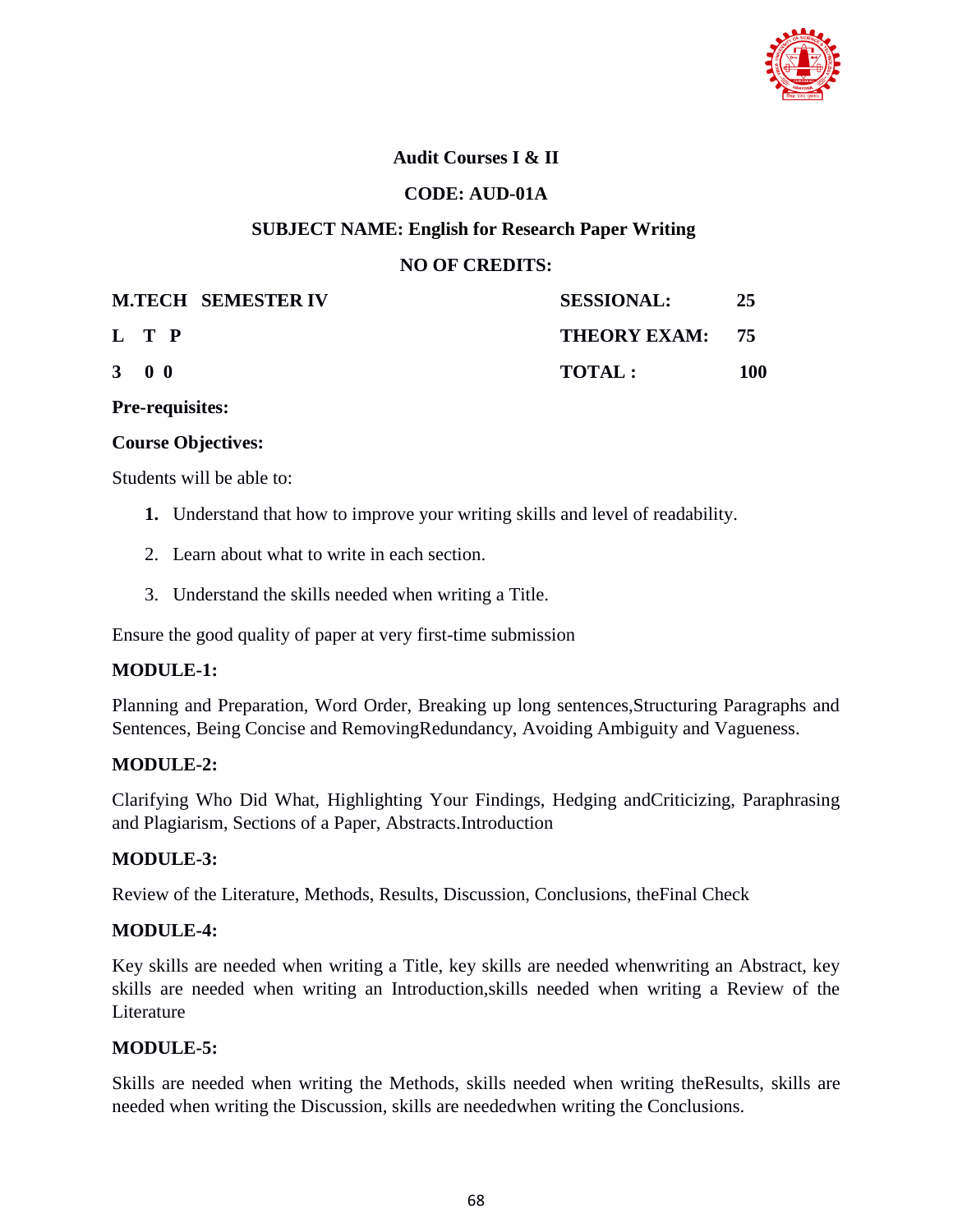

## **MODULE-6:**

Useful phrases, how to ensure paper is as good as it could possibly be thefirst- time submission

### **Course Outcomes:**

### **REFERENCES**

1. Goldbort R (2006) Writing for Science, Yale University Press (available on Google Books)

2. Day R (2006) How to Write and Publish a Scientific Paper, Cambridge University Press

3. Highman N (1998), Handbook of Writing for the Mathematical Sciences, SIAM. Highman"sbook .

4. Adrian Wallwork , English for Writing Research Papers, Springer New York DordrechtHeidelberg London, 2011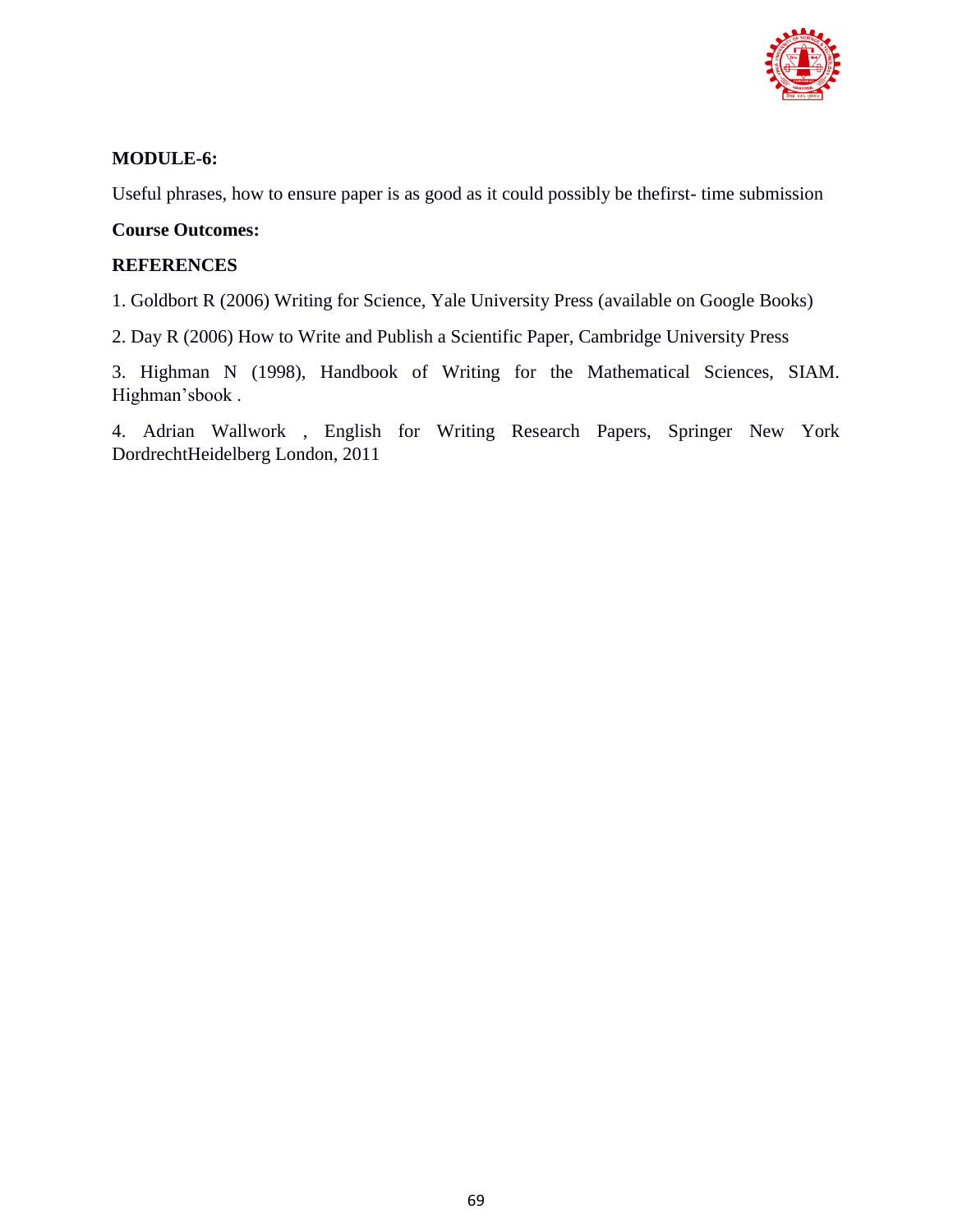

## **CODE: AUD-02A**

#### **SUBJECT NAME: Disaster Management**

### **NO OF CREDITS:**

|                     | <b>M.TECH SEMESTER IV</b> | <b>SESSIONAL:</b> | 25  |
|---------------------|---------------------------|-------------------|-----|
| L T P               |                           | THEORY EXAM: 75   |     |
| $3 \quad 0 \quad 0$ |                           | <b>TOTAL:</b>     | 100 |

**Pre-requisites:**

#### **Course Objectives:**

Students will be able to

- **1.** learn to demonstrate a critical understanding of key concepts in disaster risk reduction andhumanitarian response.
- 2. critically evaluate disaster risk reduction and humanitarian response policy and practice frommultiple perspectives.
- 3. develop an understanding of standards of humanitarian response and practical relevance inspecific types of disasters and conflict situations.
- 4. critically understand the strengths and weaknesses of disaster management approaches, planning and programming in different countries, particularly their home country or the countries they work in

## **MODULE-1: Introduction**

Disaster: Definition, Factors And Significance; Difference Between HazardAnd Disaster; Natural And Manmade Disasters: Difference, Nature, Types AndMagnitude.

## **MODULE-2:Repercussions Of Disasters And Hazards**

Economic Damage, Loss OfHumanAnd Animal Life, Destruction Of Ecosystem. Natural Disasters: Earthquakes, Volcanisms, Cyclones, Tsunamis, Floods,Droughts And Famines, Landslides And Avalanches, Man-made disaster:Nuclear Reactor Meltdown, Industrial Accidents, Oil Slicks And Spills,Outbreaks Of Disease And Epidemics, War And Conflicts.

## **MODULE-3:Disaster Prone Areas In India**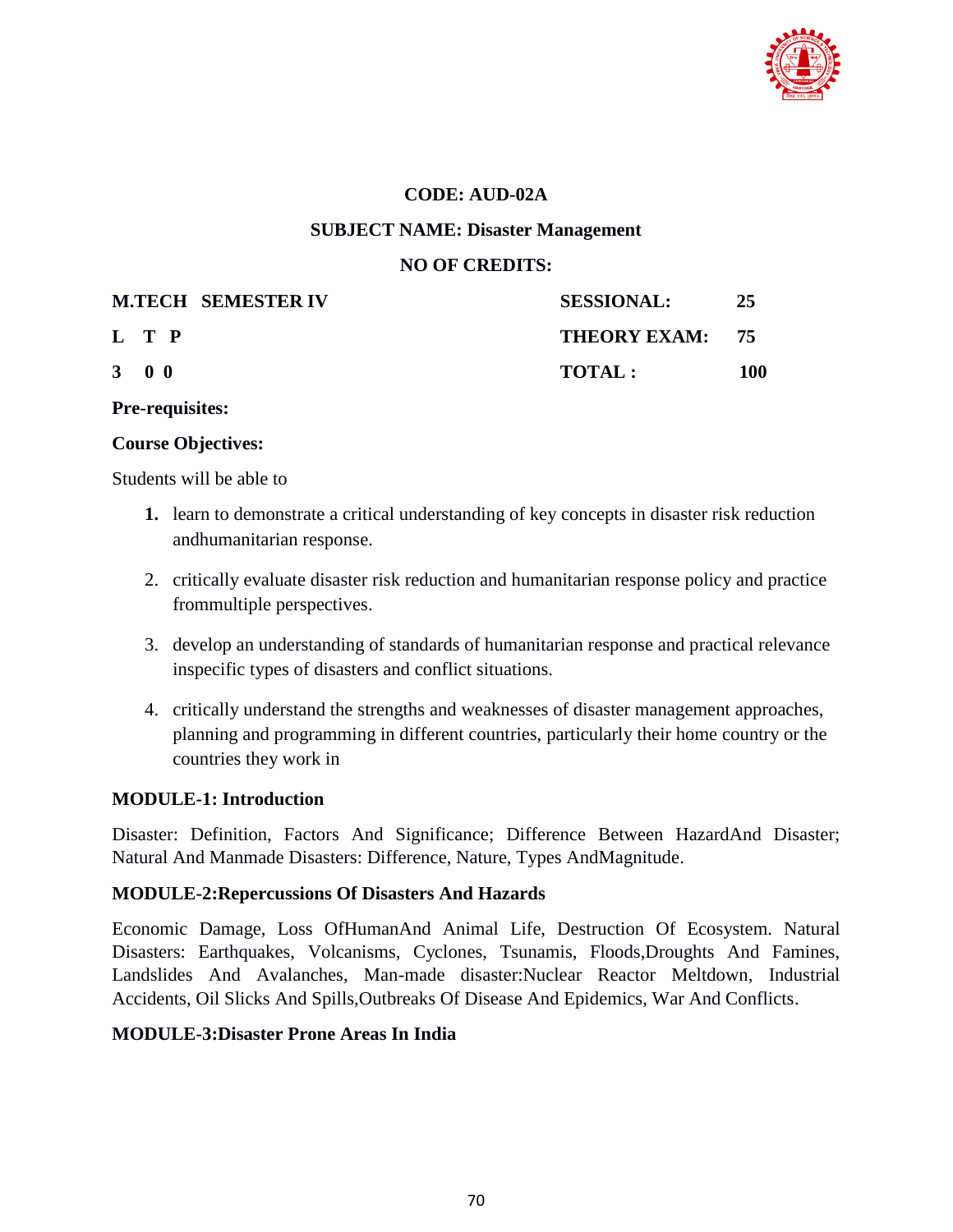

Study Of Seismic Zones; Areas Prone To Floods And Droughts, LandslidesAnd Avalanches; Areas Prone To Cyclonic And Coastal Hazards With SpecialReference To Tsunami; Post-Disaster Diseases And Epidemics.

## **MODULE-4:Disaster Preparedness And Management**

Preparedness: Monitoring Of Phenomena Triggering A Disaster Or Hazard;Evaluation Of Risk: Application Of Remote Sensing, Data FromMeteorological And Other Agencies, Media Reports: Governmental AndCommunity Preparedness.

## **MODULE-5:Risk Assessment**

Disaster Risk: Concept And Elements, Disaster Risk Reduction, Global AndNational Disaster Risk Situation. Techniques Of Risk Assessment, Global Co-Operation In Risk Assessment And Warning, People"s Participation In RiskAssessment. Strategies for Survival.

## **MODULE-6: Disaster Mitigation**

Meaning, Concept And Strategies Of Disaster Mitigation, Emerging Trends InMitigation. Structural Mitigation And Non-Structural Mitigation, Programs OfDisaster Mitigation In India.

## **Course Outcomes:**

## **REFERENCES**

1. R. Nishith, Singh AK, "Disaster Management in India: Perspectives, issues and strategies ""NewRoyal book Company.

2. Sahni, PardeepEt.Al. (Eds.)," Disaster Mitigation Experiences And Reflections", Prentice Hall OfIndia, New Delhi.

3. Goel S. L. , Disaster Administration And Management Text And Case Studies" ,Deep &DeepPublicationPvt. Ltd., New Delhi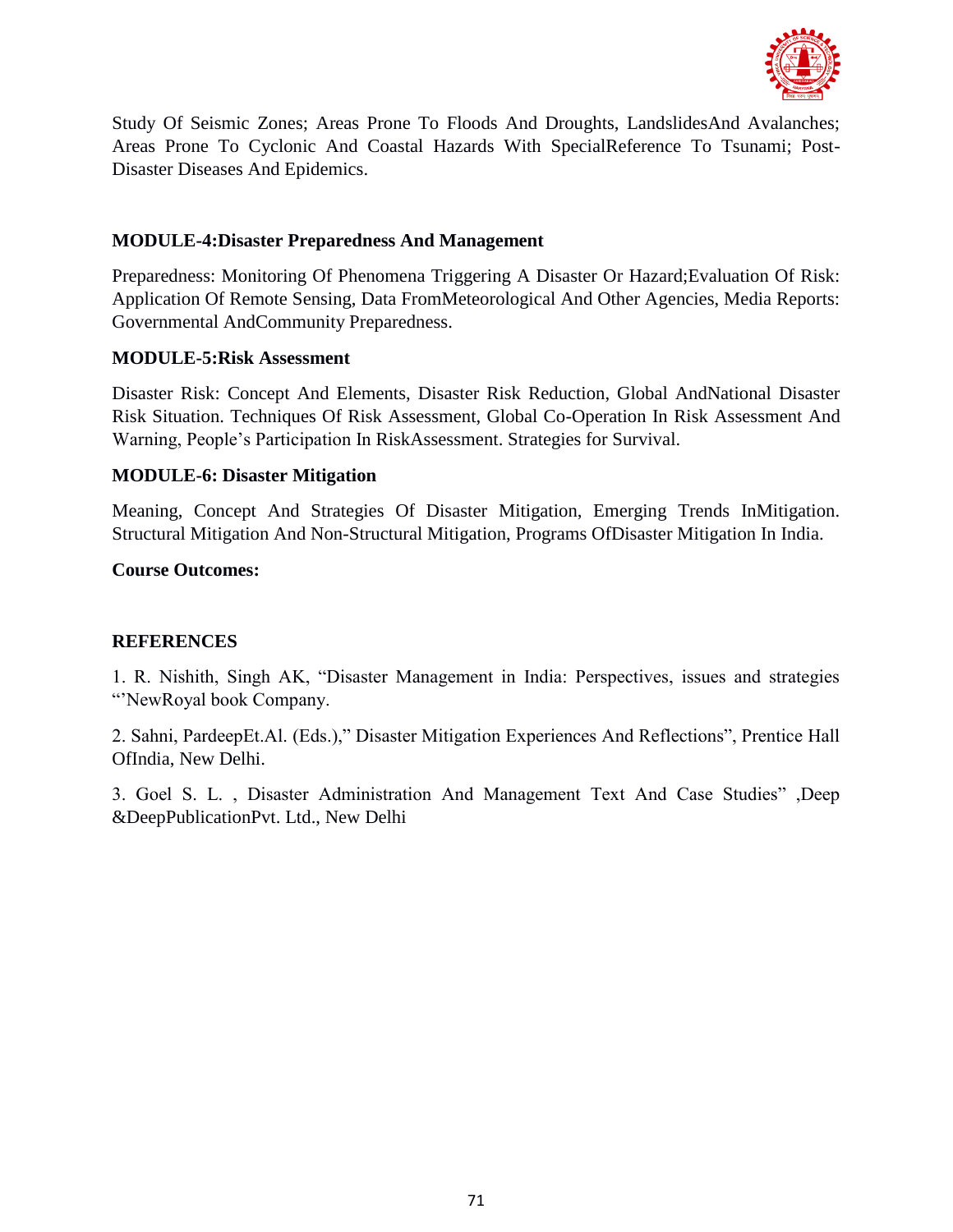

## **CODE: AUD-03A**

## **SUBJECT NAME: Sanskrit for Technical Knowledge**

## **NO OF CREDITS:**

| <b>M.TECH SEMESTER IV</b> | <b>SESSIONAL:</b> | 25  |
|---------------------------|-------------------|-----|
| L T P                     | THEORY EXAM: 75   |     |
| 3 0 0                     | <b>TOTAL:</b>     | 100 |

#### **Pre-requisites:**

#### **Course Objectives:**

- **1.** To get a working knowledge in illustrious Sanskrit, the scientific language in the world.
- 2. Learning of Sanskrit to improve brain functioning.
- 3. Learning of Sanskrit to develop the logic in mathematics, science & other subjects enhancing the memory power.
- 4. The engineering scholars equipped with Sanskrit will be able to explore thehuge knowledge from ancient literature

## **MODULE-1:**

Alphabets in Sanskrit, Past/Present/Future Tense,Simple Sentences

## **MODULE-2:**

Order, Introduction of roots, Technical information about Sanskrit Literature

## **MODULE-3:**

Technical concepts of Engineering-Electrical, Mechanical,Architecture, Mathematics

## **Course Outcomes:**

After completion of course, students would be able to:

- Understanding basic Sanskrit language.
- Ancient Sanskrit literature about science & technology can be understood.
- Being a logical language will help to develop logic in students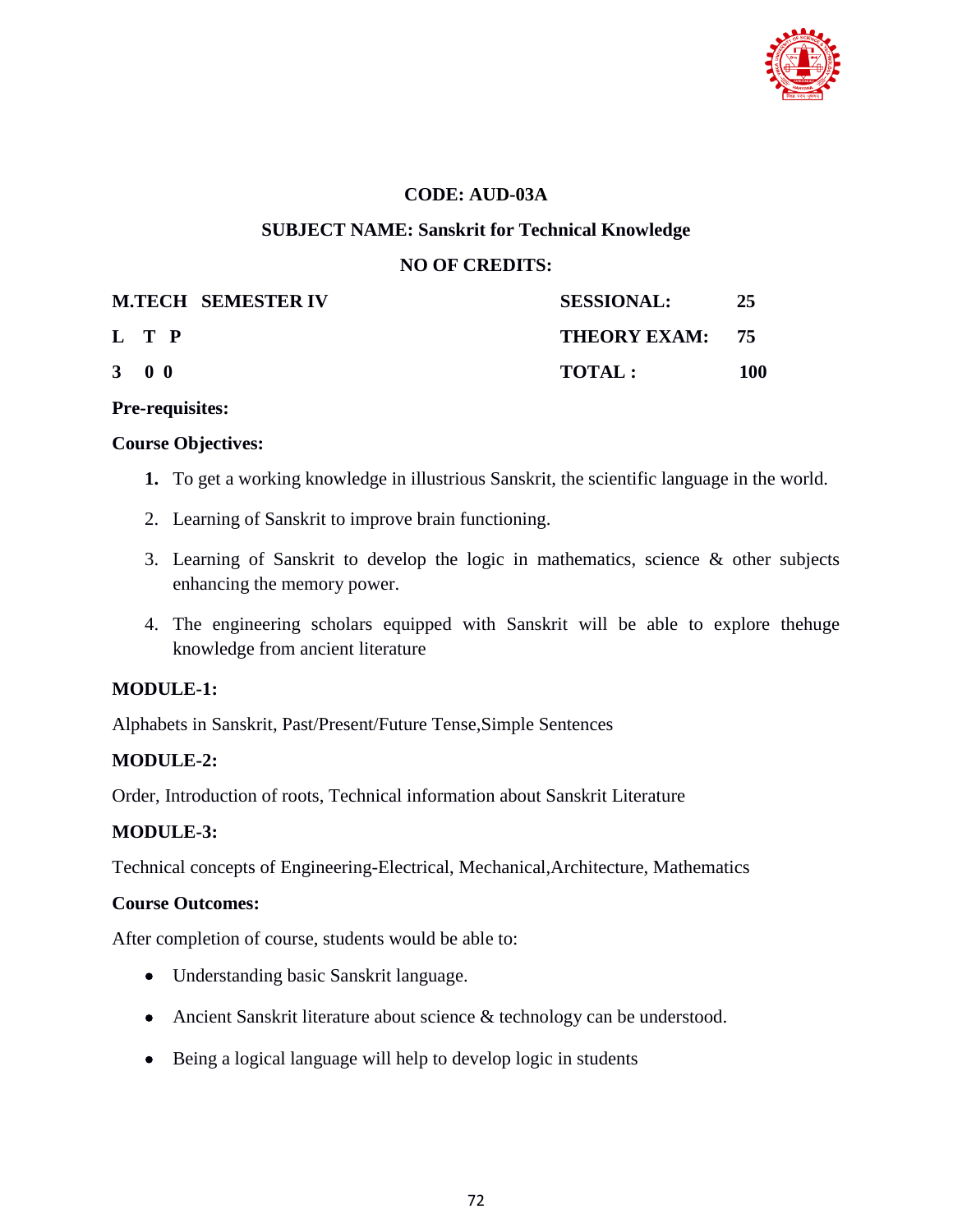

# **REFERENCES**

1. "Abhyaspustakam" – Dr.Vishwas, Samskrita-Bharti Publication, New Delhi

2. "Teach Yourself Sanskrit" PrathamaDeeksha-VempatiKutumbshastri, RashtriyaSanskritSansthanam, New Delhi Publication

3. "India"s Glorious Scientific Tradition" Suresh Soni, Ocean books (P) Ltd., New Delhi.Course Output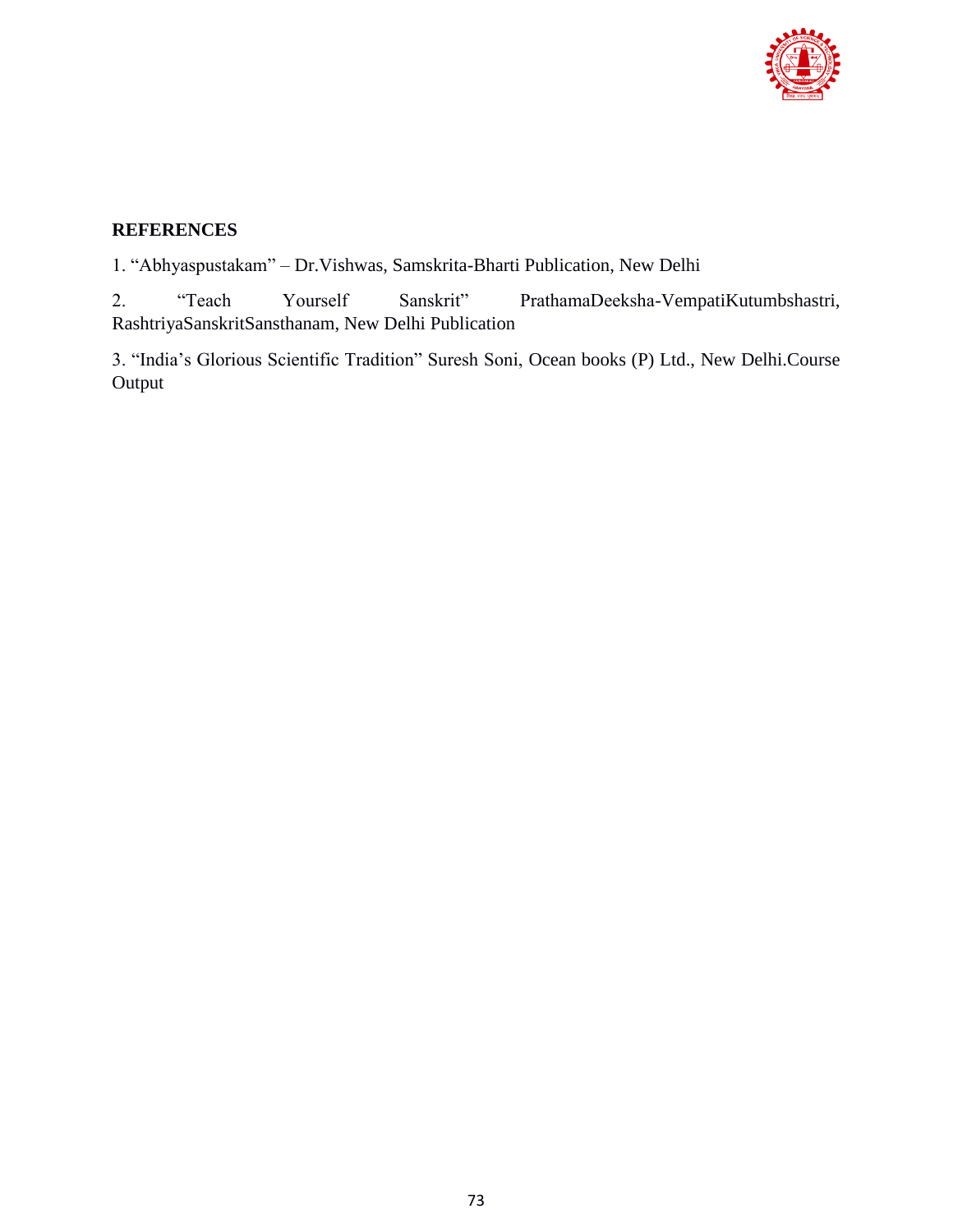

## **CODE: AUD-04A**

## **SUBJECT NAME: Value Education**

## **NO OF CREDITS:**

| <b>M.TECH SEMESTER IV</b> | <b>SESSIONAL:</b> | 25  |
|---------------------------|-------------------|-----|
| L T P                     | THEORY EXAM: 75   |     |
| $3 \quad 0 \quad 0$       | <b>TOTAL:</b>     | 100 |

#### **Pre-requisites:**

## **Course Objectives:**

Students will be able to

- **1.** Understand value of education and self- development.
- 2. Imbibe good values in students.
- **3.** Let the should know about the importance of

## **MODULE-1:**

Values and self-development –Social values and individual attitudes, Work ethics, Indian vision of humanism, Moral and non- moral valuation, Standards and principles, Value Judgments

# **MODULE-2:**

Importance of cultivation of values, Sense of duty. Devotion, Self-reliance, Confidence, Concentration, Truthfulness, Cleanliness, Honesty, Humanity, Power of faith, National Unity, Patriotism, Love for nature, Discipline

## **MODULE-3:**

Personality and Behavior Development - Soul and Scientific attitude, Positive Thinking, Integrity and discipline, Punctuality, Love and Kindness, Avoid fault Thinking, Free from anger, Dignity of labour, Universal brotherhood and religious tolerance, True friendship, Happiness Vs suffering, love for truth, Aware of self-destructive habits, Association and Cooperation, Doing best for saving nature

## **MODULE-4:**

Character and Competence –Holy books vs Blind faith, Self-management and Good health, Science of reincarnation, Equality, Nonviolence ,Humility, Role of Women, All religions and same message, Mind your Mind, Self-control, Honesty, Studying effectively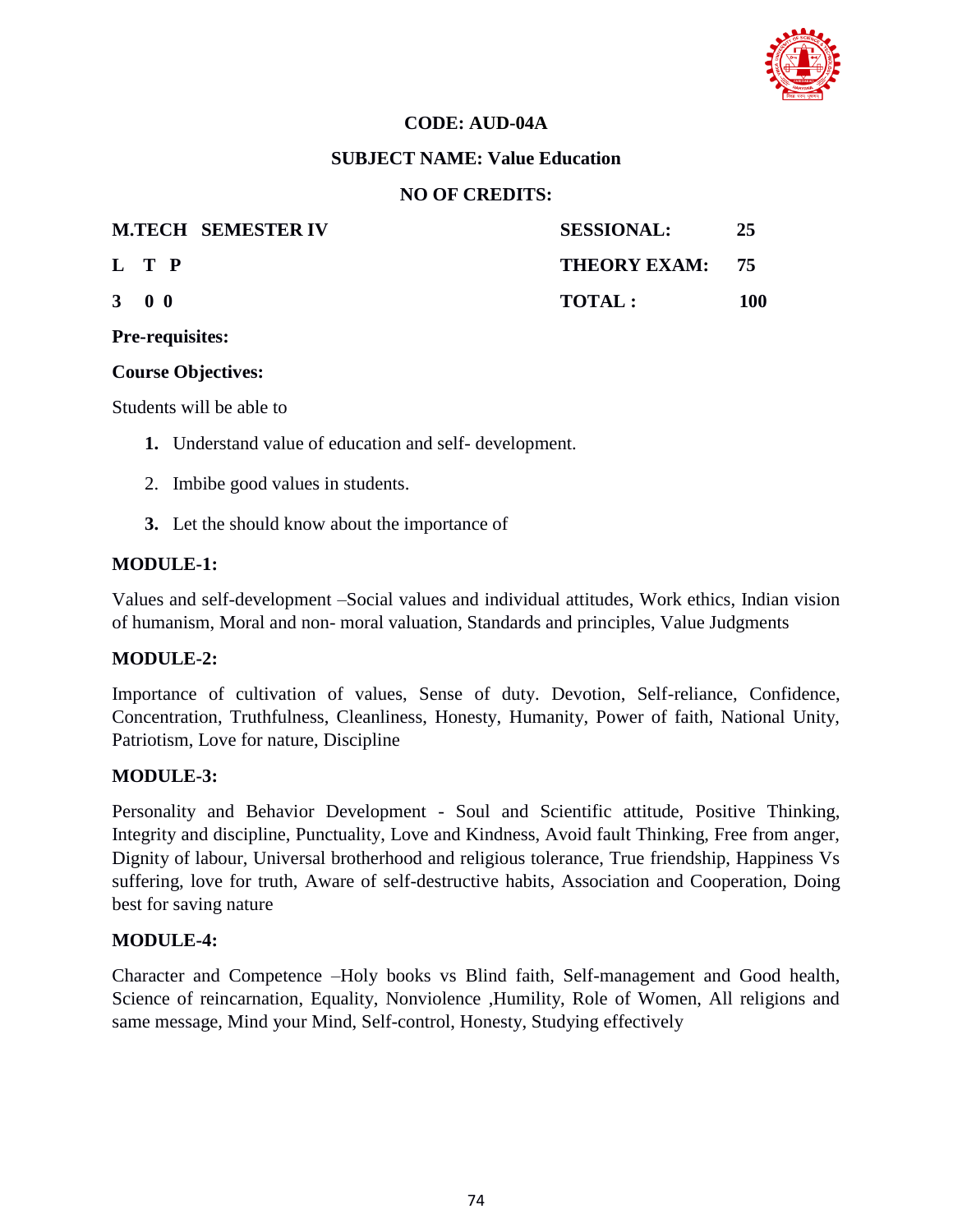

# **Course Outcomes:**

After completion of course, students would be able to:

- Knowledge of self-development
- Learn the importance of Human values
- Developing the overall personality.

# **REFERENCES**

1 Chakroborty, S.K. "Values and Ethics for organizations Theory and practice", Oxford UniversityPress, New Delhi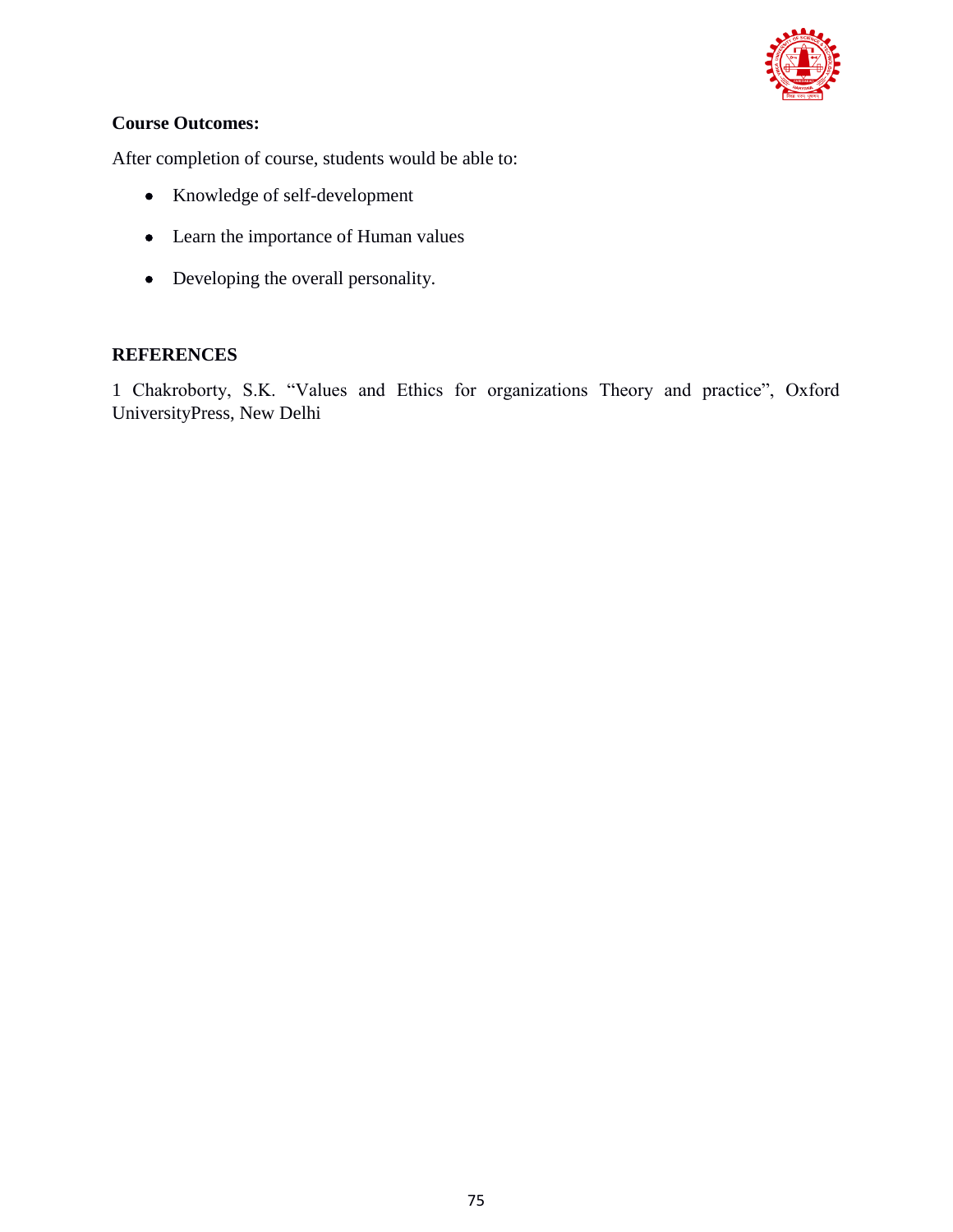

#### **CODE: AUD-05A**

#### **SUBJECT NAME: Constitution of India**

#### **NO OF CREDITS:**

| <b>M.TECH SEMESTER IV</b> | <b>SESSIONAL:</b> | 25  |
|---------------------------|-------------------|-----|
| L T P                     | THEORY EXAM: 75   |     |
| $3 \quad 0 \quad 0$       | TOTAL:            | 100 |

#### **Pre-requisites:**

#### **Course Objectives:**

Students will be able to:

- 1. Understand the premises informing the twin themes of liberty and freedom from a civil rights
- **2.** To address the growth of Indian opinion regarding modern Indian intellectuals" constitutionalrole and entitlement to civil and economic rights as well as the emergence of nationhood inthe early years of Indian nationalism.
- 3. To address the role of socialism in India after the commencement of the BolshevikRevolution in 1917 and its impact on the initial drafting of the Indian **Constitution**

## **MODULE-1: History of Making of the Indian Constitution**

History, Drafting Committee, (Composition & Working)

## **MODULE-2:Philosophy of the Indian Constitution:**

Preamble, Salient Features

## **MODULE-3: Contours of Constitutional Rights & Duties**

Fundamental Rights, Right to Equality, Right to Freedom, Right against Exploitation, Right to Freedom of Religion, Cultural and Educational Rights, Right to Constitutional Remedies, Directive Principles of State Policy, Fundamental Duties.

## **MODULE-4:Organs of Governance**

Parliament, Composition, Qualifications and Disqualifications, Powers and Functions, Executive, President, Governor, Council of Ministers, Judiciary, Appointment and Transfer of Judges, Qualifications, Powers and Functions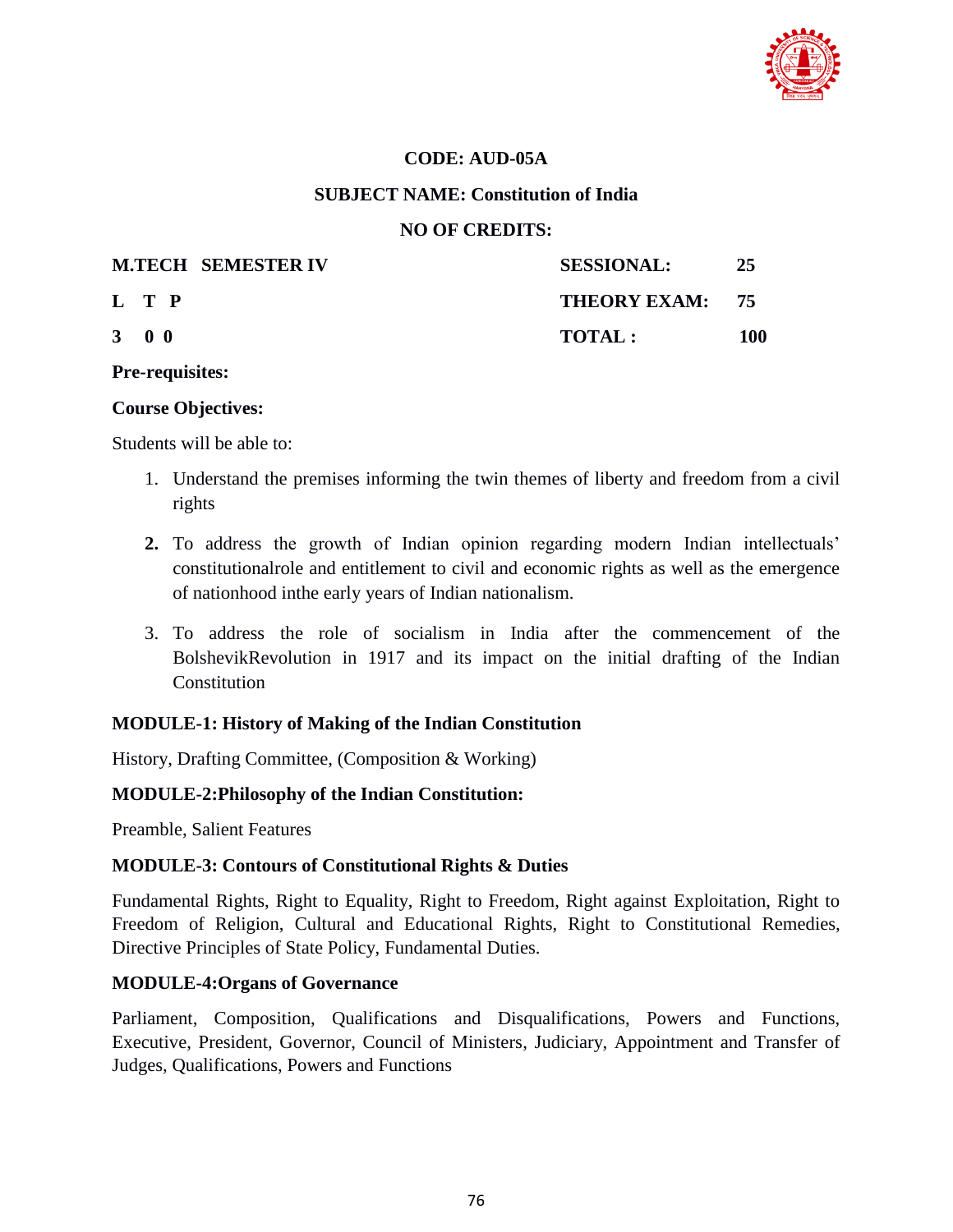

# **MODULE-5:Local Administration**

District"s Administration head: Role and Importance,Municipalities: Introduction, Mayor and role of Elected Representative, CEO of Municipal Corporation, Pachayati raj: Introduction, PRI: ZilaPachayat, Elected officials and their roles, CEO ZilaPachayat: Position and role, Block level: Organizational Hierarchy (Different departments),Village level: Role of Elected and Appointed officials,Importance of grass root democracy

## **MODULE-6:Election Commission**

Election Commission: Role and Functioning, Chief Election Commissioner and Election Commissioners, State Election Commission: Role and Functioning, Institute and Bodies for the welfare of SC/ST/OBC and women

## **Course Outcomes:**

After completion of course, students would be able to:

- Discuss the growth of the demand for civil rights in India for the bulk of Indians before thearrival of Gandhi in Indian politics.
- Discuss the intellectual origins of the framework of argument that informed the conceptualizationof social reforms leading to revolution in India.
- Discuss the intellectual origins of the framework of argument that informed the conceptualizationof social reforms leading to revolution in India.
- Discuss the passage of the Hindu Code Bill of 1956

# **REFERENCES**

- 1. The Constitution of India, 1950 (Bare Act), Government Publication.
- 2. Dr. S. N. Busi, Dr. B. R. Ambedkar framing of Indian Constitution, 1st Edition, 2015.
- 3. M. P. Jain, Indian Constitution Law, 7th Edn., Lexis Nexis, 2014.
- 4. D.D. Basu, Introduction to the Constitution of India, Lexis Nexis, 2015.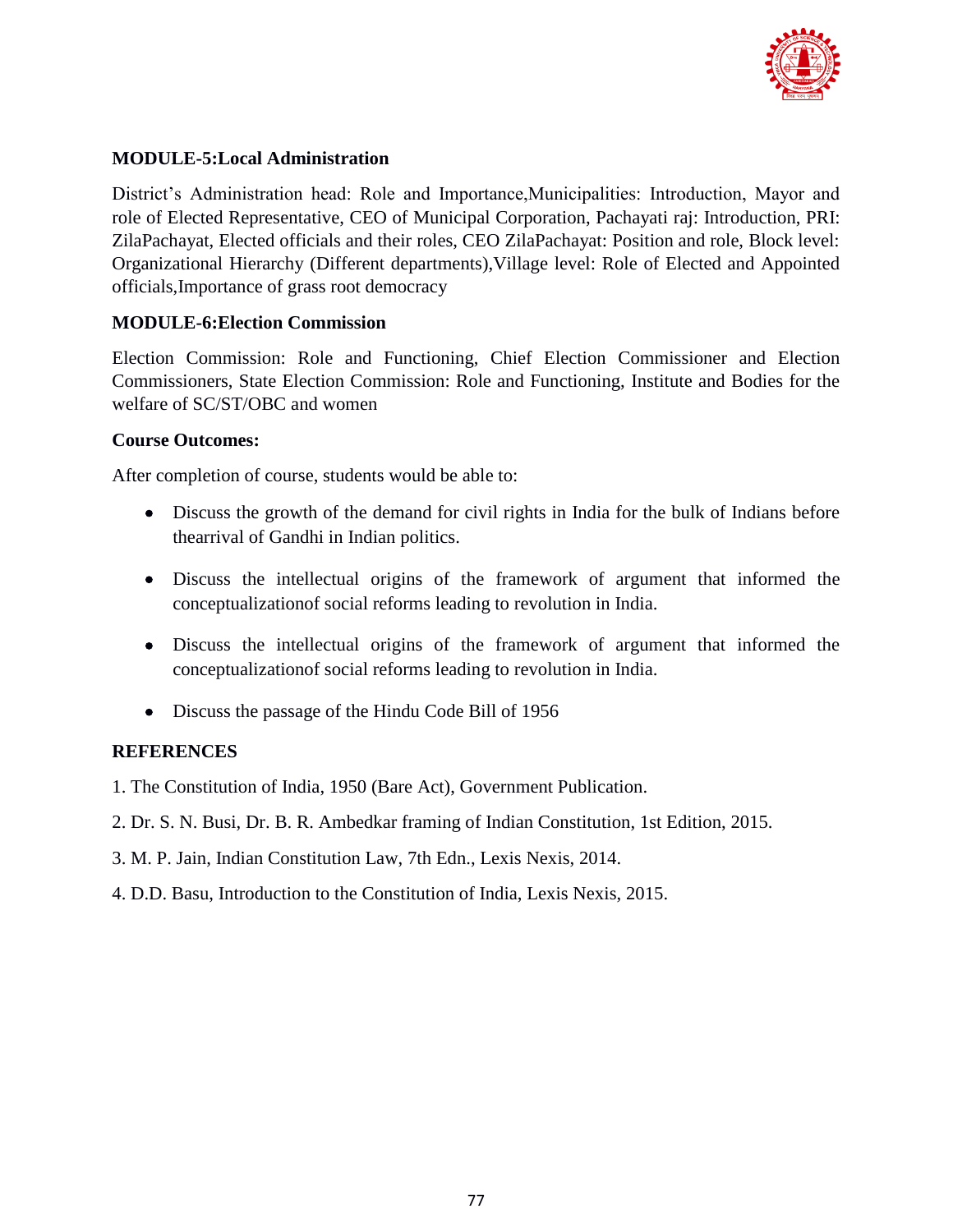

## **CODE: AUD-06A**

#### **SUBJECT NAME: Pedagogy Studies**

#### **NO OF CREDITS:**

|                     | <b>M.TECH SEMESTER IV</b> | <b>SESSIONAL:</b> | 25  |
|---------------------|---------------------------|-------------------|-----|
| L T P               |                           | THEORY EXAM: 75   |     |
| $3 \quad 0 \quad 0$ |                           | <b>TOTAL:</b>     | 100 |

#### **Pre-requisites:**

#### **Course Objectives:**

- 1. Review existing evidence on the review topic to inform programme design and policymaking undertaken by the DfID, other agencies and researchers.
- 2. Identify critical evidence gaps to guide the development.

#### **MODULE-1: Introduction and Methodology:**

Aims and rationale, Policy background, Conceptual framework andterminology, Theories of learning, Curriculum, Teacher education, Conceptual framework, Research questions, Overview of methodology and Searching

## **MODULE-2:**

Thematic overview: Pedagogical practices are being used by teachers informal and informal classrooms in developing countries, Curriculum, Teacher education

## **MODULE-3:**

Evidence on the effectiveness of pedagogical practices, Methodology for the in depth stage: quality assessment of included studies, How can teacher education (curriculum and practicum) and the school, curriculum and guidance materials best support effective pedagogy?, Theory of change, Strength and nature of the body of evidence for effective pedagogical, practices, Pedagogic theory and pedagogical approaches, Teachers' attitudes and beliefs and Pedagogic strategies

## **MODULE-4:**

Professional development: alignment with classroom practices and followupsupport, Peer support, Support from the head teacher and the community, Curriculum and assessment, Barriers to learning: limited resources and large class sizes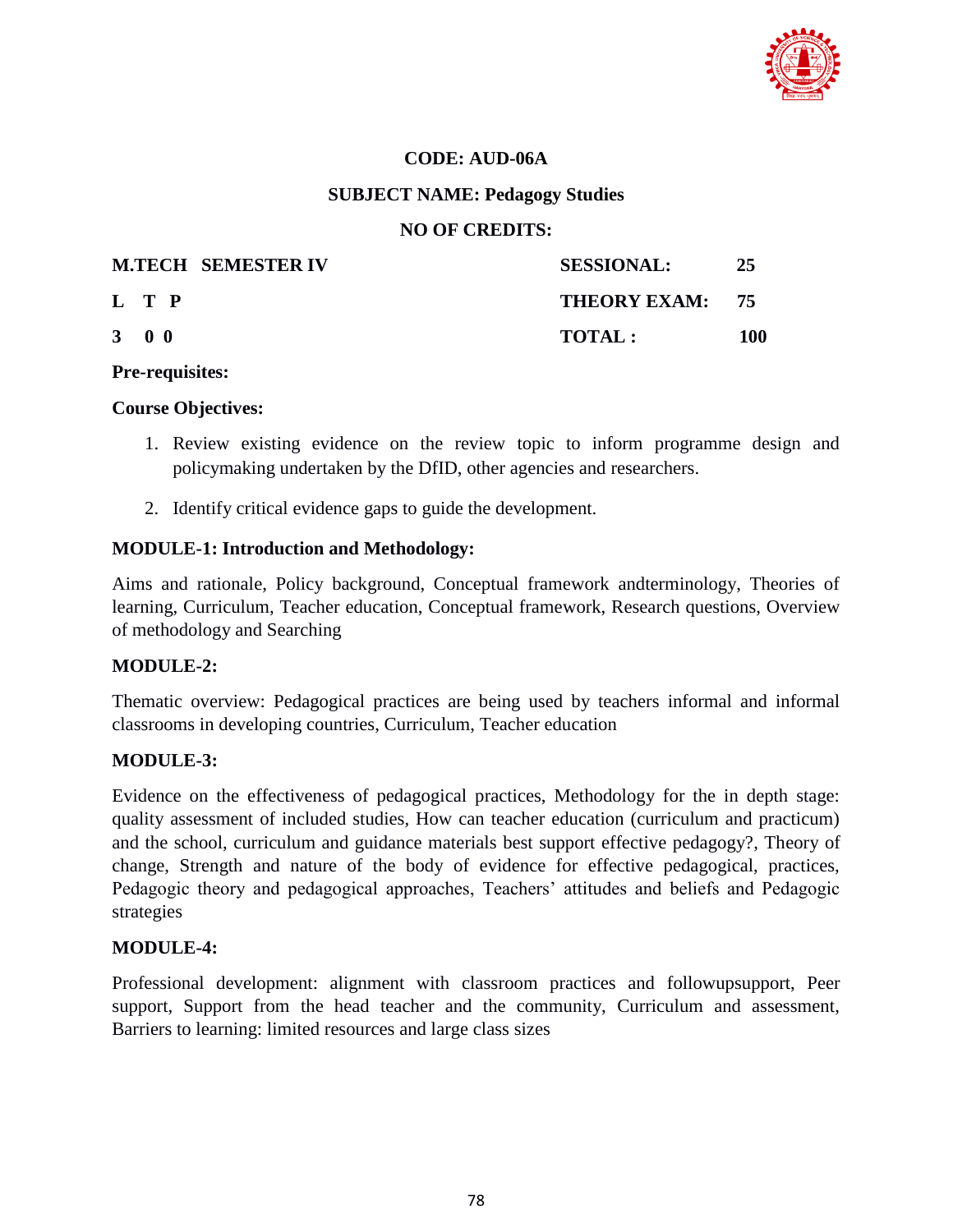

## **MODULE-5:Research gaps and future directions**

Research design, Contexts, Pedagogy, Teacher education, Curriculum and assessment, Dissemination and research impact

## **Course Outcomes:**

After completion of course, students would be able to understand

- a. What pedagogical practices are being used by teachers in formal and informal classrooms indeveloping countries?
- b. What is the evidence on the effectiveness of these pedagogical practices, in what conditions, andwith what population of learners?
- c. How can teacher education (curriculumand practicum) and the school curriculum and guidancematerials best support effective pedagogy?

## **REFERENCES**

1. Ackers J, Hardman F (2001) Classroom interaction in Kenyan primary schools, Compare, 31 (2):245-261.

2. Agrawal M (2004) Curricular reform in schools: The importance of evaluation, Journal ofCurriculum Studies, 36 (3): 361-379.

3. Akyeampong K (2003) Teacher training in Ghana - does it count? Multi-site teacher educationresearch project (MUSTER) country report 1. London: DFID.

4. Akyeampong K, Lussier K, Pryor J, Westbrook J (2013) Improving teaching and learning of basicmaths and reading in Africa: Does teacher preparation count? International Journal EducationalDevelopment, 33 (3): 272–282.

5. Alexander RJ (2001) Culture and pedagogy: International comparisons in primary education.Oxford and Boston: Blackwell.

6. Chavan M (2003) Read India: A mass scale, rapid, "learning to read" campaign.

7. www.pratham.org/images/resource%20working%20paper%202.pdf.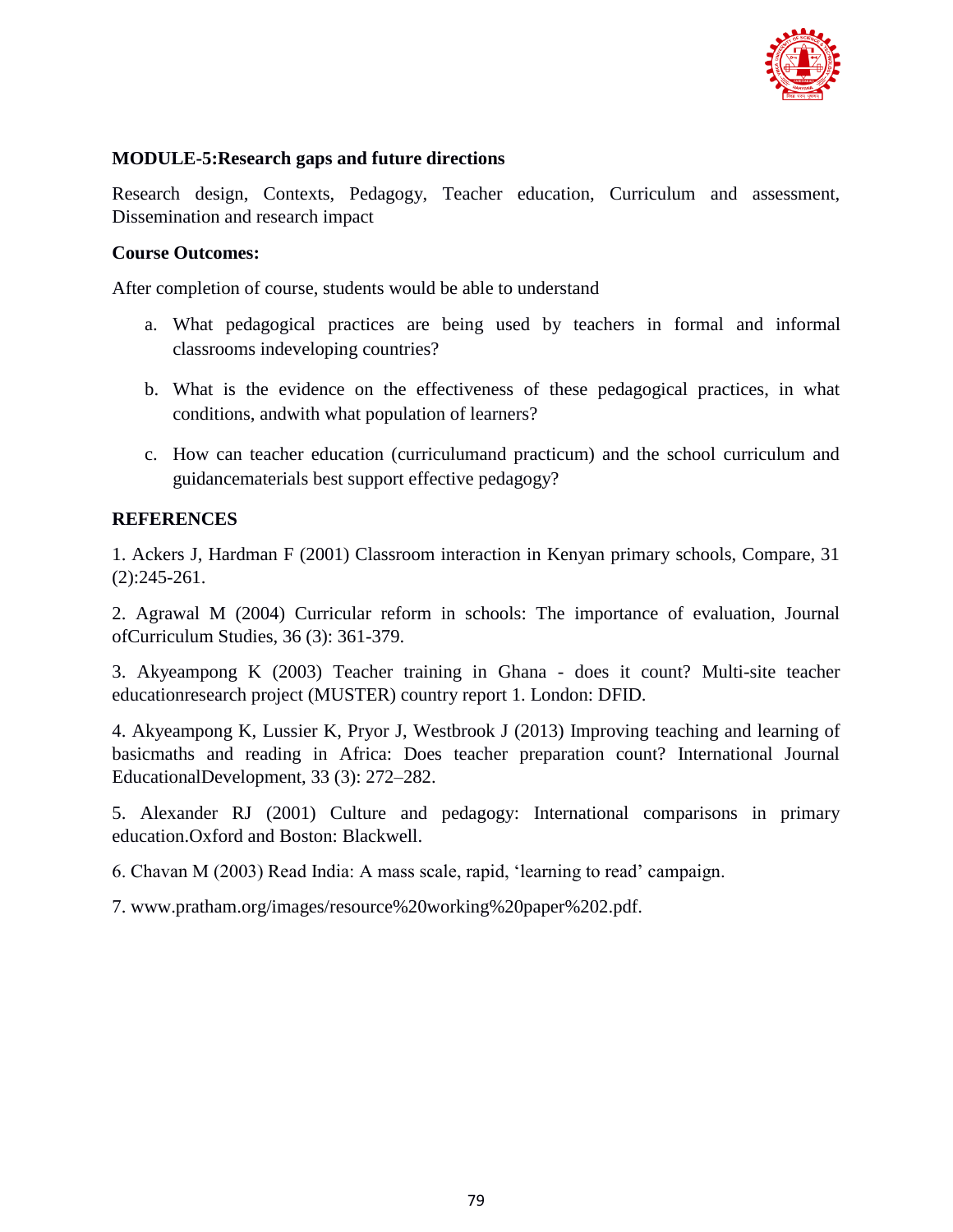

## **CODE: AUD-07A**

#### **SUBJECT NAME: Stress Management by Yoga**

#### **NO OF CREDITS:**

|                     | <b>M.TECH SEMESTER IV</b> | <b>SESSIONAL:</b> | 25  |
|---------------------|---------------------------|-------------------|-----|
| L T P               |                           | THEORY EXAM: 75   |     |
| $3 \quad 0 \quad 0$ |                           | <b>TOTAL:</b>     | 100 |

**Pre-requisites:**

#### **Course Objectives:**

- 1. To achieve overall health of body
- 2. To overcome stress.

## **MODULE-1:**

Definitions of Eight parts of yog.( Ashtanga )

## **MODULE-2:**

Yam and Niyam, Do's and Don't's in life. i) Ahinsa, satya, astheya, bramhacharya and aparigraha ii) Shaucha, santosh, tapa, swadhyay, ishwarpranidhan

## **MODULE-3:**

Asan and Pranayam i) Various yog poses and their benefits for mind & body ii)Regularization of breathing techniques and its effects-Types of pranayama

#### **Course Outcomes:**

After completion of course, students would be able to:

- a. Develop healthy mind in a healthy body thus improving social health also.
- b. Improve efficiency.

## **REFERENCES**

1. "Yogic Asanas for Group Tarining-Part-I" :Janardan Swami YogabhyasiMandal, Nagpur

2. "Rajayoga or conquering the Internal Nature" by Swami Vivekananda, AdvaitaAshrama(Publication Department), Kolkata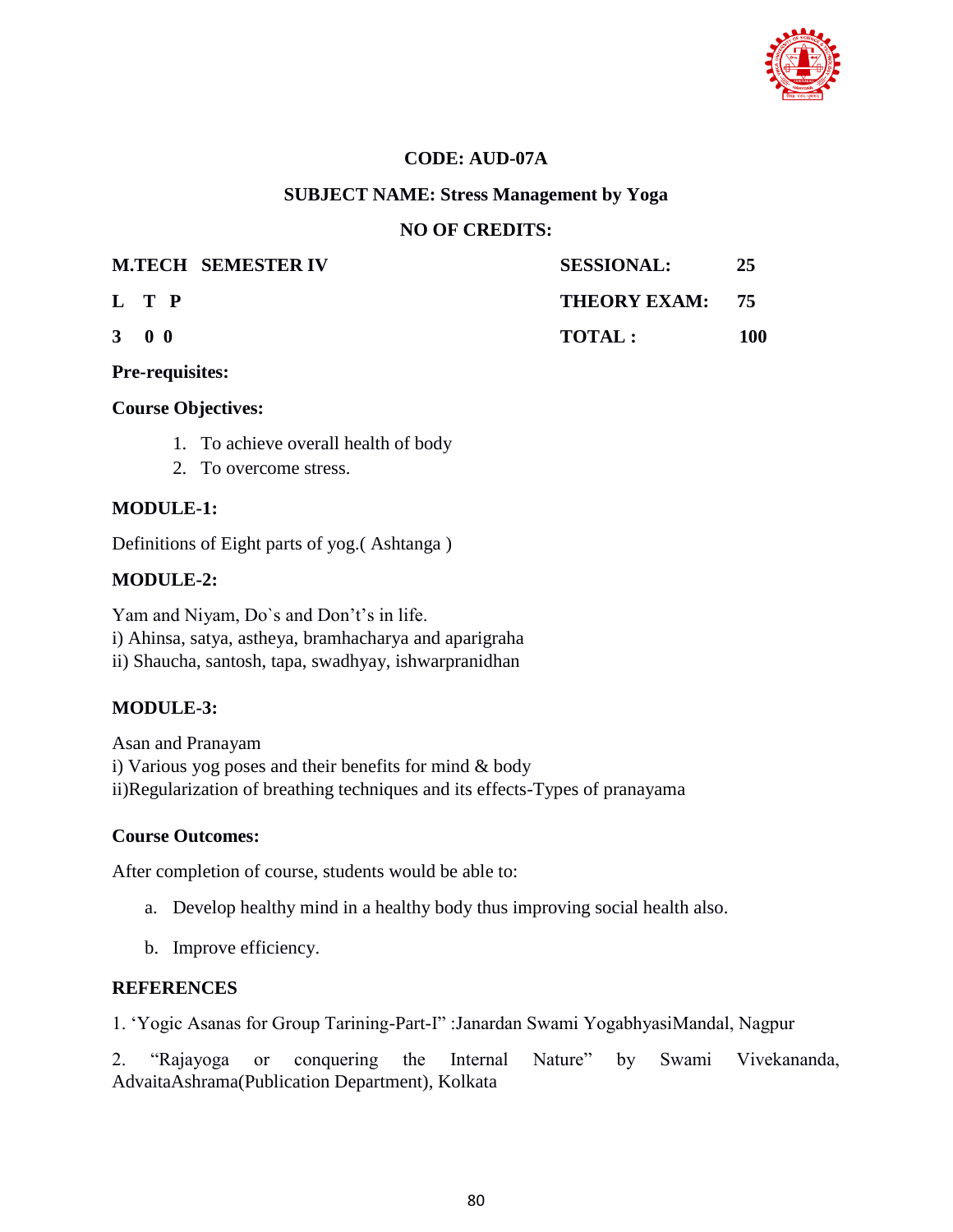

# **CODE: AUD-08A**

# **SUBJECT NAME: Personality Development through Life Enlightenment Skills**

## **NO OF CREDITS:**

|                     | <b>M.TECH SEMESTER IV</b> | <b>SESSIONAL:</b> | 25  |
|---------------------|---------------------------|-------------------|-----|
|                     | L T P                     | THEORY EXAM: 75   |     |
| $3 \quad 0 \quad 0$ |                           | TOTAL :           | 100 |

#### **Pre-requisites:**

## **Course Objectives:**

- 1. To learn to achieve the highest goal happily
- 2. To become a person with stable mind, pleasing personality and determination.
- 3. To awaken wisdom in students

## **MODULE-1:**

Neetisatakam-Holistic development of personality

- $\bullet$  Verses- 19,20,21,22 (wisdom)
- Verses-  $29,31,32$  (pride & heroism)
- Verses- 26,28,63,65 (virtue)
- Verses-  $52,53,59$  (dont's)
- Verses-  $71,73,75,78$  (do's

## **MODULE-2:**

- Approach to day to day work and duties.
- ShrimadBhagwadGeeta : Chapter 2-Verses 41, 47,48,
- Chapter 3-Verses 13, 21, 27, 35, Chapter 6-Verses 5, 13, 17, 23, 35,
- Chapter 18-Verses  $45, 46, 48$ .

## **MODULE-3:**

- Statements of basic knowledge.
- ShrimadBhagwadGeeta: Chapter2-Verses 56, 62, 68
- Chapter 12 Verses 13, 14, 15, 16, 17, 18
- Personality of Role model.ShrimadBhagwad Geeta:Chapter2-Verses 17, Chapter 3- Verses 36,37,42,
- Chapter 4-Verses 18, 38,39
- Chapter18 Verses  $37,38,63$